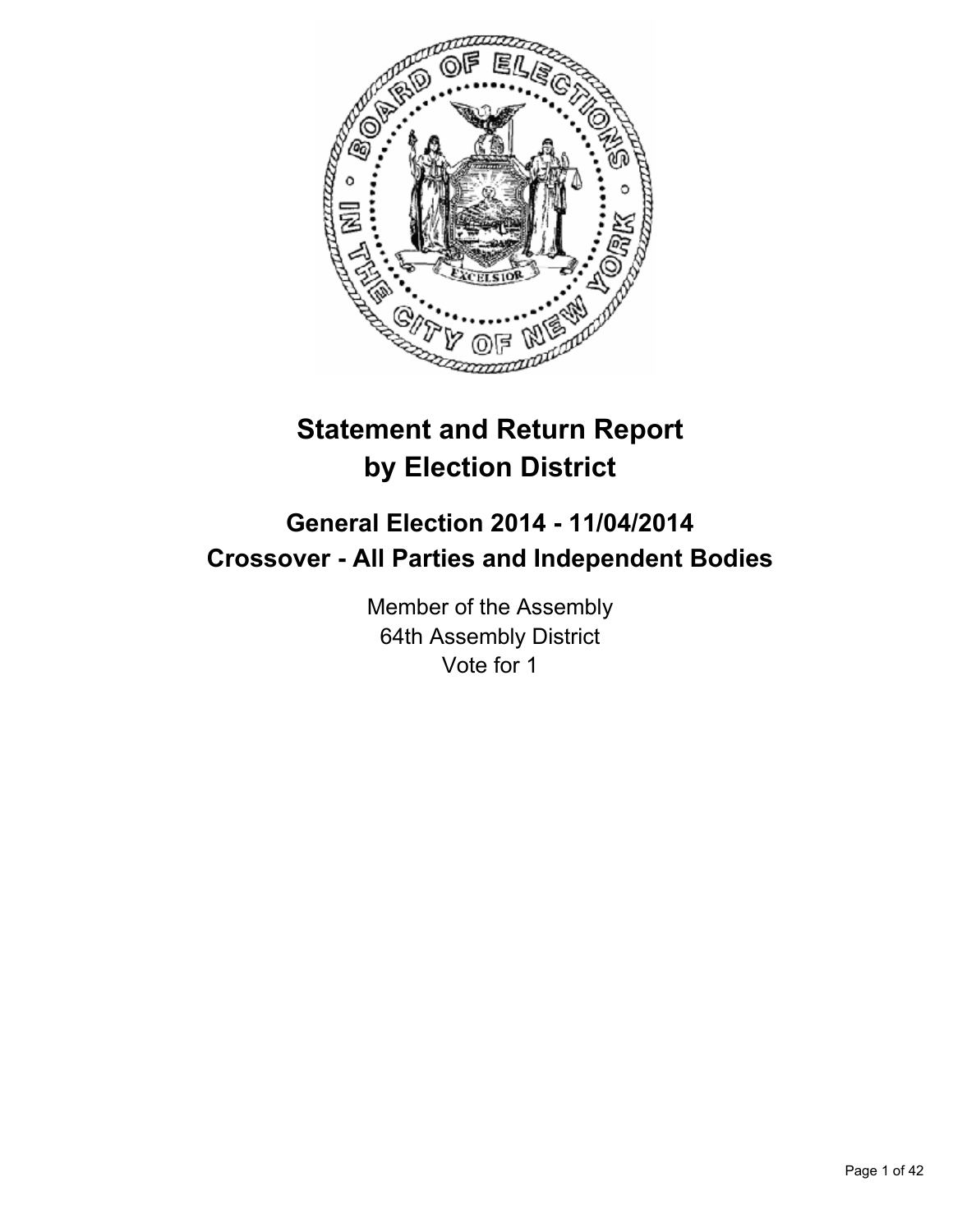

| <b>PUBLIC COUNTER</b>                                    | 333 |
|----------------------------------------------------------|-----|
| <b>EMERGENCY</b>                                         | 0   |
| ABSENTEE/MILITARY                                        | 13  |
| <b>FEDERAL</b>                                           | 3   |
| <b>SPECIAL PRESIDENTIAL</b>                              | 0   |
| AFFIDAVIT                                                | 6   |
| <b>Total Ballots</b>                                     | 355 |
| Less - Inapplicable Federal/Special Presidential Ballots | (3) |
| <b>Total Applicable Ballots</b>                          | 352 |
| MARYBETH MELENDEZ (DEMOCRATIC)                           | 113 |
| NICOLE MALLIOTAKIS (REPUBLICAN)                          | 144 |
| NICOLE MALLIOTAKIS (CONSERVATIVE)                        | 38  |
| MARYBETH MELENDEZ (WORKING FAMILIES)                     | 28  |
| NICOLE MALLIOTAKIS (INDEPENDENCE)                        | 12  |
| UNATTRIBUTABLE WRITE-IN (WRITE-IN)                       | 1   |
| <b>Total Votes</b>                                       | 336 |
| Unrecorded                                               | 16  |

| <b>PUBLIC COUNTER</b>                                    | 323          |
|----------------------------------------------------------|--------------|
| <b>EMERGENCY</b>                                         | 0            |
| ABSENTEE/MILITARY                                        | 11           |
| <b>FEDERAL</b>                                           | 3            |
| SPECIAL PRESIDENTIAL                                     | $\mathbf{0}$ |
| <b>AFFIDAVIT</b>                                         | 3            |
| <b>Total Ballots</b>                                     | 340          |
| Less - Inapplicable Federal/Special Presidential Ballots | (3)          |
| <b>Total Applicable Ballots</b>                          | 337          |
| MARYBETH MELENDEZ (DEMOCRATIC)                           | 114          |
| NICOLE MALLIOTAKIS (REPUBLICAN)                          | 143          |
| NICOLE MALLIOTAKIS (CONSERVATIVE)                        | 20           |
| MARYBETH MELENDEZ (WORKING FAMILIES)                     | 22           |
| NICOLE MALLIOTAKIS (INDEPENDENCE)                        | 9            |
| CHRISTINA CLARKSON BROWN (WRITE-IN)                      | 1            |
| DOUGLAS DIKIJIAN (WRITE-IN)                              | 1            |
| <b>Total Votes</b>                                       | 310          |
| Unrecorded                                               | 27           |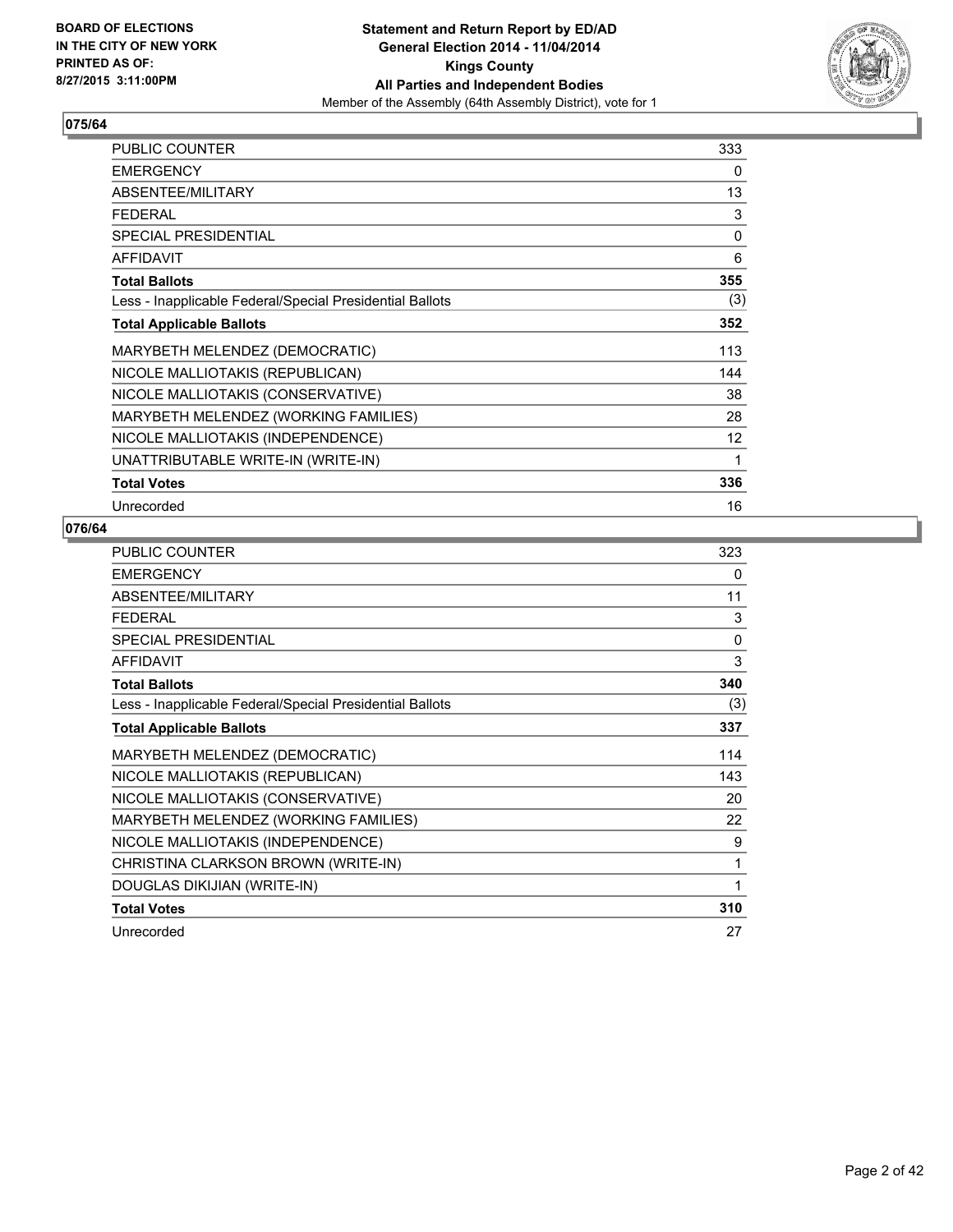

| <b>PUBLIC COUNTER</b>                                    | 355 |
|----------------------------------------------------------|-----|
| <b>EMERGENCY</b>                                         | 0   |
| ABSENTEE/MILITARY                                        | 15  |
| <b>FEDERAL</b>                                           | 3   |
| <b>SPECIAL PRESIDENTIAL</b>                              | 0   |
| AFFIDAVIT                                                | 8   |
| <b>Total Ballots</b>                                     | 381 |
| Less - Inapplicable Federal/Special Presidential Ballots | (3) |
| <b>Total Applicable Ballots</b>                          | 378 |
| MARYBETH MELENDEZ (DEMOCRATIC)                           | 119 |
| NICOLE MALLIOTAKIS (REPUBLICAN)                          | 162 |
| NICOLE MALLIOTAKIS (CONSERVATIVE)                        | 39  |
| MARYBETH MELENDEZ (WORKING FAMILIES)                     | 28  |
| NICOLE MALLIOTAKIS (INDEPENDENCE)                        | 19  |
| <b>Total Votes</b>                                       | 367 |
| Unrecorded                                               | 11  |

| <b>PUBLIC COUNTER</b>                                    | 366      |
|----------------------------------------------------------|----------|
| <b>EMERGENCY</b>                                         | 0        |
| ABSENTEE/MILITARY                                        | 8        |
| <b>FEDERAL</b>                                           | 1        |
| <b>SPECIAL PRESIDENTIAL</b>                              | $\Omega$ |
| <b>AFFIDAVIT</b>                                         | 6        |
| <b>Total Ballots</b>                                     | 381      |
| Less - Inapplicable Federal/Special Presidential Ballots | (1)      |
| <b>Total Applicable Ballots</b>                          | 380      |
| MARYBETH MELENDEZ (DEMOCRATIC)                           | 137      |
| NICOLE MALLIOTAKIS (REPUBLICAN)                          | 151      |
| NICOLE MALLIOTAKIS (CONSERVATIVE)                        | 26       |
| MARYBETH MELENDEZ (WORKING FAMILIES)                     | 35       |
| NICOLE MALLIOTAKIS (INDEPENDENCE)                        | 12       |
| JAMES KEMMERER (WRITE-IN)                                | 1        |
| KATHY CHANGE (WRITE-IN)                                  | 1        |
| <b>Total Votes</b>                                       | 363      |
| Unrecorded                                               | 17       |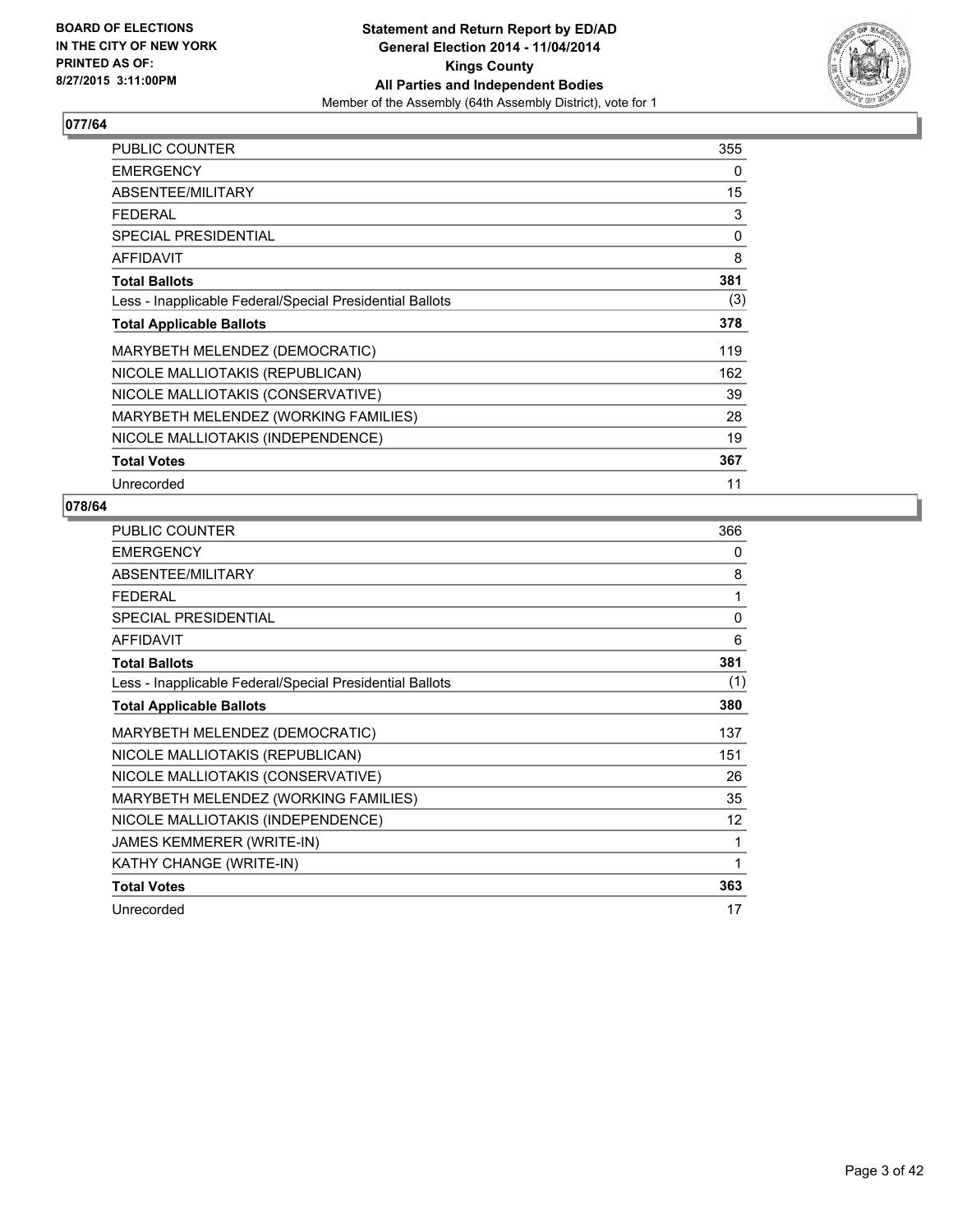

| <b>PUBLIC COUNTER</b>                                    | 248 |
|----------------------------------------------------------|-----|
| <b>EMERGENCY</b>                                         | 0   |
| ABSENTEE/MILITARY                                        | 8   |
| <b>FEDERAL</b>                                           | 3   |
| <b>SPECIAL PRESIDENTIAL</b>                              | 0   |
| <b>AFFIDAVIT</b>                                         | 4   |
| <b>Total Ballots</b>                                     | 263 |
| Less - Inapplicable Federal/Special Presidential Ballots | (3) |
| <b>Total Applicable Ballots</b>                          | 260 |
| MARYBETH MELENDEZ (DEMOCRATIC)                           | 107 |
| NICOLE MALLIOTAKIS (REPUBLICAN)                          | 104 |
| NICOLE MALLIOTAKIS (CONSERVATIVE)                        | 25  |
| MARYBETH MELENDEZ (WORKING FAMILIES)                     | 10  |
| NICOLE MALLIOTAKIS (INDEPENDENCE)                        | 11  |
| <b>Total Votes</b>                                       | 257 |
| Unrecorded                                               | 3   |

| PUBLIC COUNTER                                           | 287 |
|----------------------------------------------------------|-----|
| <b>EMERGENCY</b>                                         | 0   |
| ABSENTEE/MILITARY                                        | 4   |
| <b>FEDERAL</b>                                           | 0   |
| <b>SPECIAL PRESIDENTIAL</b>                              | 0   |
| <b>AFFIDAVIT</b>                                         | 9   |
| <b>Total Ballots</b>                                     | 300 |
| Less - Inapplicable Federal/Special Presidential Ballots | 0   |
| <b>Total Applicable Ballots</b>                          | 300 |
| MARYBETH MELENDEZ (DEMOCRATIC)                           | 120 |
| NICOLE MALLIOTAKIS (REPUBLICAN)                          | 108 |
| NICOLE MALLIOTAKIS (CONSERVATIVE)                        | 25  |
| MARYBETH MELENDEZ (WORKING FAMILIES)                     | 19  |
| NICOLE MALLIOTAKIS (INDEPENDENCE)                        | 11  |
| <b>Total Votes</b>                                       | 283 |
| Unrecorded                                               | 17  |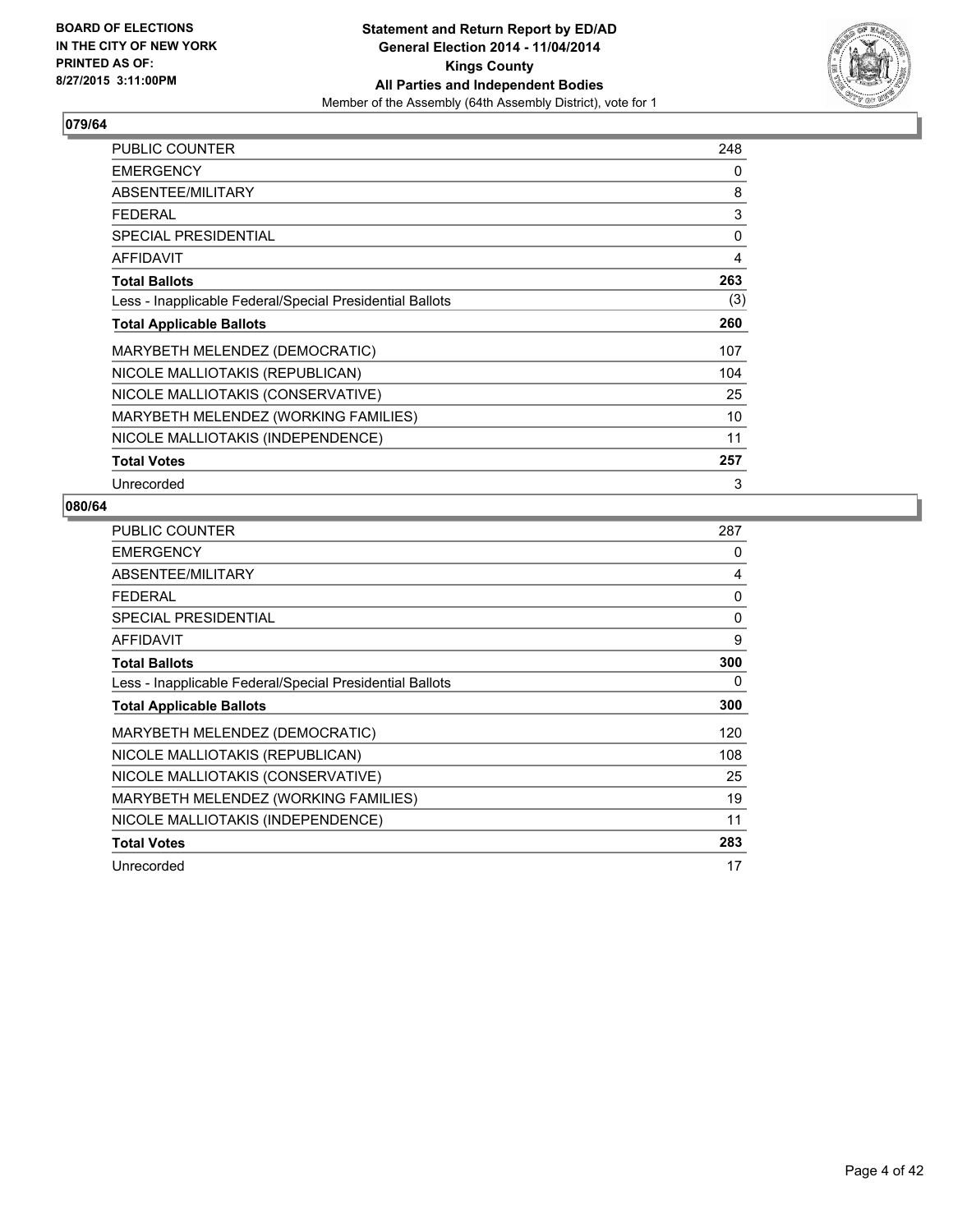

| <b>PUBLIC COUNTER</b>                                    | 107 |
|----------------------------------------------------------|-----|
| <b>EMERGENCY</b>                                         | 0   |
| ABSENTEE/MILITARY                                        | 2   |
| <b>FEDERAL</b>                                           | 1   |
| <b>SPECIAL PRESIDENTIAL</b>                              | 0   |
| <b>AFFIDAVIT</b>                                         | 4   |
| <b>Total Ballots</b>                                     | 114 |
| Less - Inapplicable Federal/Special Presidential Ballots | (1) |
| <b>Total Applicable Ballots</b>                          | 113 |
| MARYBETH MELENDEZ (DEMOCRATIC)                           | 57  |
| NICOLE MALLIOTAKIS (REPUBLICAN)                          | 35  |
| NICOLE MALLIOTAKIS (CONSERVATIVE)                        | 2   |
| MARYBETH MELENDEZ (WORKING FAMILIES)                     | 7   |
| NICOLE MALLIOTAKIS (INDEPENDENCE)                        | 7   |
| <b>Total Votes</b>                                       | 108 |
| Unrecorded                                               | 5   |

| PUBLIC COUNTER                                           | 34             |
|----------------------------------------------------------|----------------|
| <b>EMERGENCY</b>                                         | 0              |
| ABSENTEE/MILITARY                                        | 1              |
| <b>FEDERAL</b>                                           | 0              |
| <b>SPECIAL PRESIDENTIAL</b>                              | 0              |
| <b>AFFIDAVIT</b>                                         | 2              |
| <b>Total Ballots</b>                                     | 37             |
| Less - Inapplicable Federal/Special Presidential Ballots | 0              |
| <b>Total Applicable Ballots</b>                          | 37             |
| MARYBETH MELENDEZ (DEMOCRATIC)                           | 14             |
| NICOLE MALLIOTAKIS (REPUBLICAN)                          | 11             |
| NICOLE MALLIOTAKIS (CONSERVATIVE)                        | $\overline{2}$ |
| MARYBETH MELENDEZ (WORKING FAMILIES)                     | 4              |
| NICOLE MALLIOTAKIS (INDEPENDENCE)                        | $\overline{2}$ |
| <b>Total Votes</b>                                       | 33             |
| Unrecorded                                               | 4              |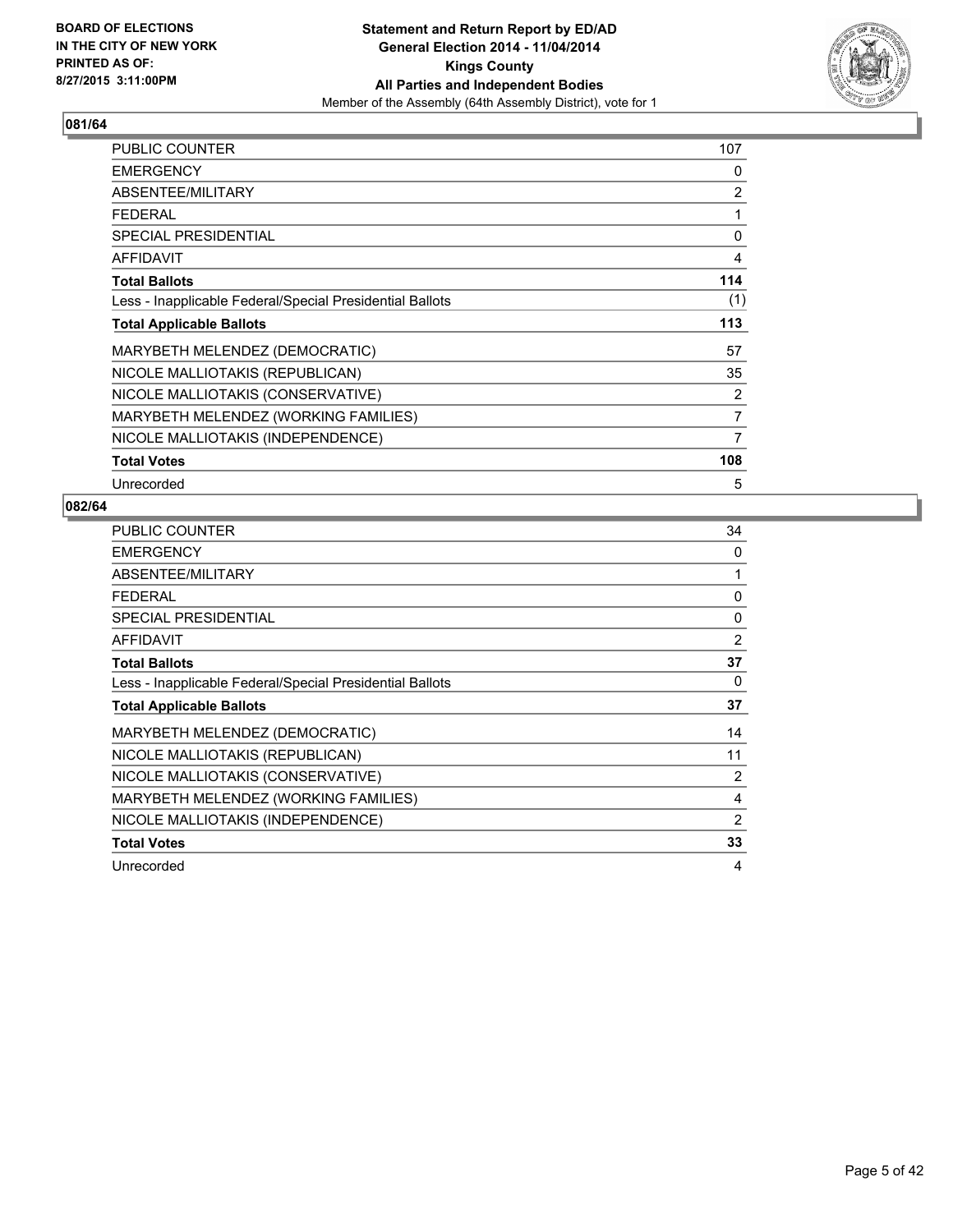

| <b>PUBLIC COUNTER</b>                                    | 326 |
|----------------------------------------------------------|-----|
| <b>EMERGENCY</b>                                         | 0   |
| ABSENTEE/MILITARY                                        | 7   |
| <b>FEDERAL</b>                                           | 3   |
| <b>SPECIAL PRESIDENTIAL</b>                              | 0   |
| <b>AFFIDAVIT</b>                                         | 5   |
| <b>Total Ballots</b>                                     | 341 |
| Less - Inapplicable Federal/Special Presidential Ballots | (3) |
| <b>Total Applicable Ballots</b>                          | 338 |
| MARYBETH MELENDEZ (DEMOCRATIC)                           | 127 |
| NICOLE MALLIOTAKIS (REPUBLICAN)                          | 128 |
| NICOLE MALLIOTAKIS (CONSERVATIVE)                        | 24  |
| MARYBETH MELENDEZ (WORKING FAMILIES)                     | 30  |
| NICOLE MALLIOTAKIS (INDEPENDENCE)                        | 14  |
| <b>Total Votes</b>                                       | 323 |
| Unrecorded                                               | 15  |

| <b>PUBLIC COUNTER</b>                                    | 308            |
|----------------------------------------------------------|----------------|
| <b>EMERGENCY</b>                                         | 0              |
| ABSENTEE/MILITARY                                        | 7              |
| <b>FEDERAL</b>                                           | $\overline{2}$ |
| <b>SPECIAL PRESIDENTIAL</b>                              | $\Omega$       |
| <b>AFFIDAVIT</b>                                         | 3              |
| <b>Total Ballots</b>                                     | 320            |
| Less - Inapplicable Federal/Special Presidential Ballots | (2)            |
| <b>Total Applicable Ballots</b>                          | 318            |
| MARYBETH MELENDEZ (DEMOCRATIC)                           | 100            |
| NICOLE MALLIOTAKIS (REPUBLICAN)                          | 127            |
| NICOLE MALLIOTAKIS (CONSERVATIVE)                        | 38             |
| MARYBETH MELENDEZ (WORKING FAMILIES)                     | 27             |
| NICOLE MALLIOTAKIS (INDEPENDENCE)                        | 14             |
| UNATTRIBUTABLE WRITE-IN (WRITE-IN)                       | 1              |
| <b>Total Votes</b>                                       | 307            |
| Unrecorded                                               | 11             |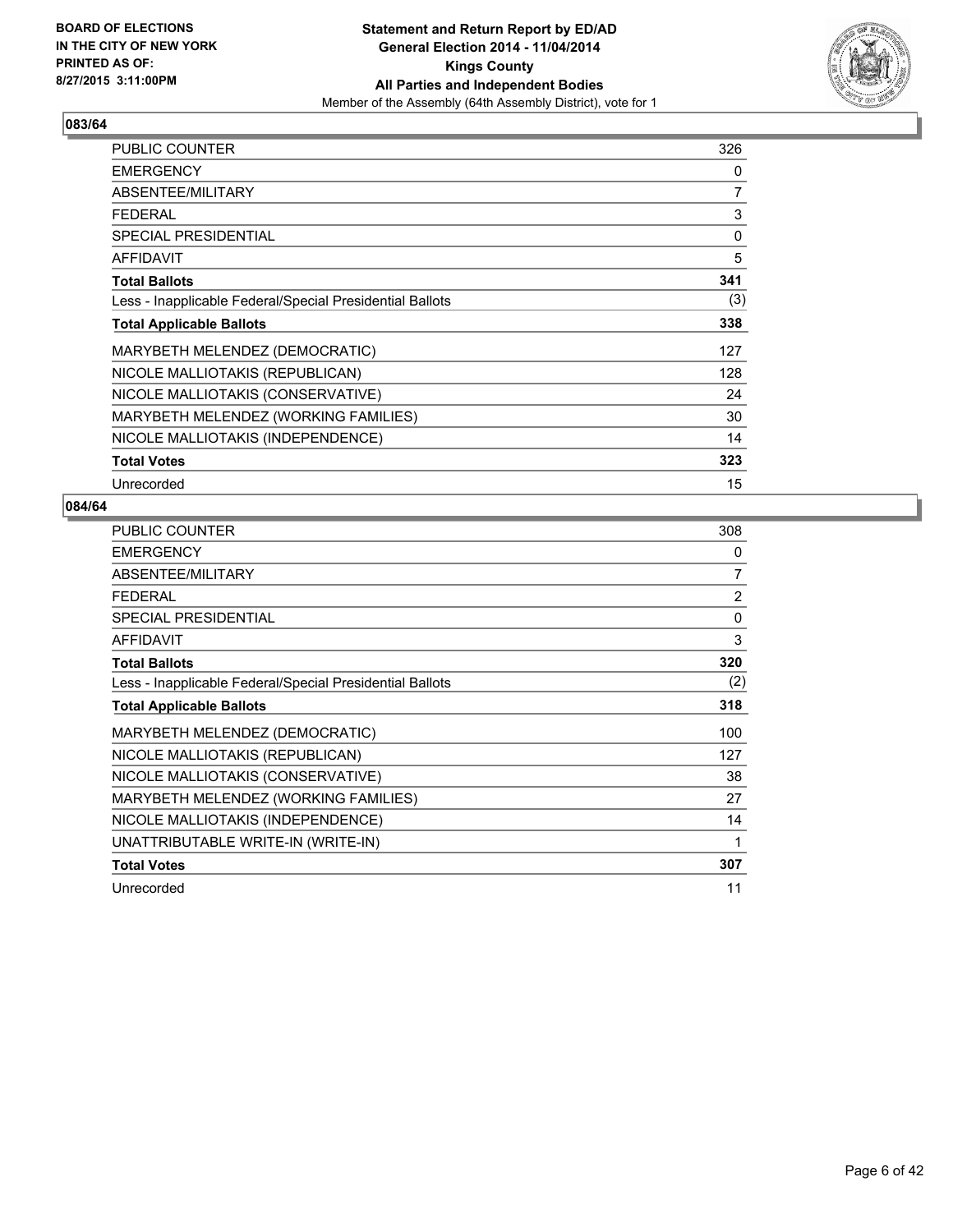

| <b>PUBLIC COUNTER</b>                                    | 317 |
|----------------------------------------------------------|-----|
| <b>EMERGENCY</b>                                         | 0   |
| ABSENTEE/MILITARY                                        | 11  |
| <b>FEDERAL</b>                                           | 1   |
| SPECIAL PRESIDENTIAL                                     | 0   |
| <b>AFFIDAVIT</b>                                         | 10  |
| <b>Total Ballots</b>                                     | 339 |
| Less - Inapplicable Federal/Special Presidential Ballots | (1) |
| <b>Total Applicable Ballots</b>                          | 338 |
| MARYBETH MELENDEZ (DEMOCRATIC)                           | 122 |
| NICOLE MALLIOTAKIS (REPUBLICAN)                          | 114 |
| NICOLE MALLIOTAKIS (CONSERVATIVE)                        | 52  |
| MARYBETH MELENDEZ (WORKING FAMILIES)                     | 24  |
| NICOLE MALLIOTAKIS (INDEPENDENCE)                        | 18  |
| <b>Total Votes</b>                                       | 330 |
| Unrecorded                                               | 8   |

| PUBLIC COUNTER                                           | 232 |
|----------------------------------------------------------|-----|
| <b>EMERGENCY</b>                                         | 0   |
| ABSENTEE/MILITARY                                        | 5   |
| <b>FEDERAL</b>                                           | 1   |
| <b>SPECIAL PRESIDENTIAL</b>                              | 0   |
| <b>AFFIDAVIT</b>                                         | 1   |
| <b>Total Ballots</b>                                     | 239 |
| Less - Inapplicable Federal/Special Presidential Ballots | (1) |
| <b>Total Applicable Ballots</b>                          | 238 |
| MARYBETH MELENDEZ (DEMOCRATIC)                           | 98  |
| NICOLE MALLIOTAKIS (REPUBLICAN)                          | 83  |
| NICOLE MALLIOTAKIS (CONSERVATIVE)                        | 17  |
| MARYBETH MELENDEZ (WORKING FAMILIES)                     | 19  |
| NICOLE MALLIOTAKIS (INDEPENDENCE)                        | 11  |
| JOHN GALT (WRITE-IN)                                     | 1   |
| <b>Total Votes</b>                                       | 229 |
| Unrecorded                                               | 9   |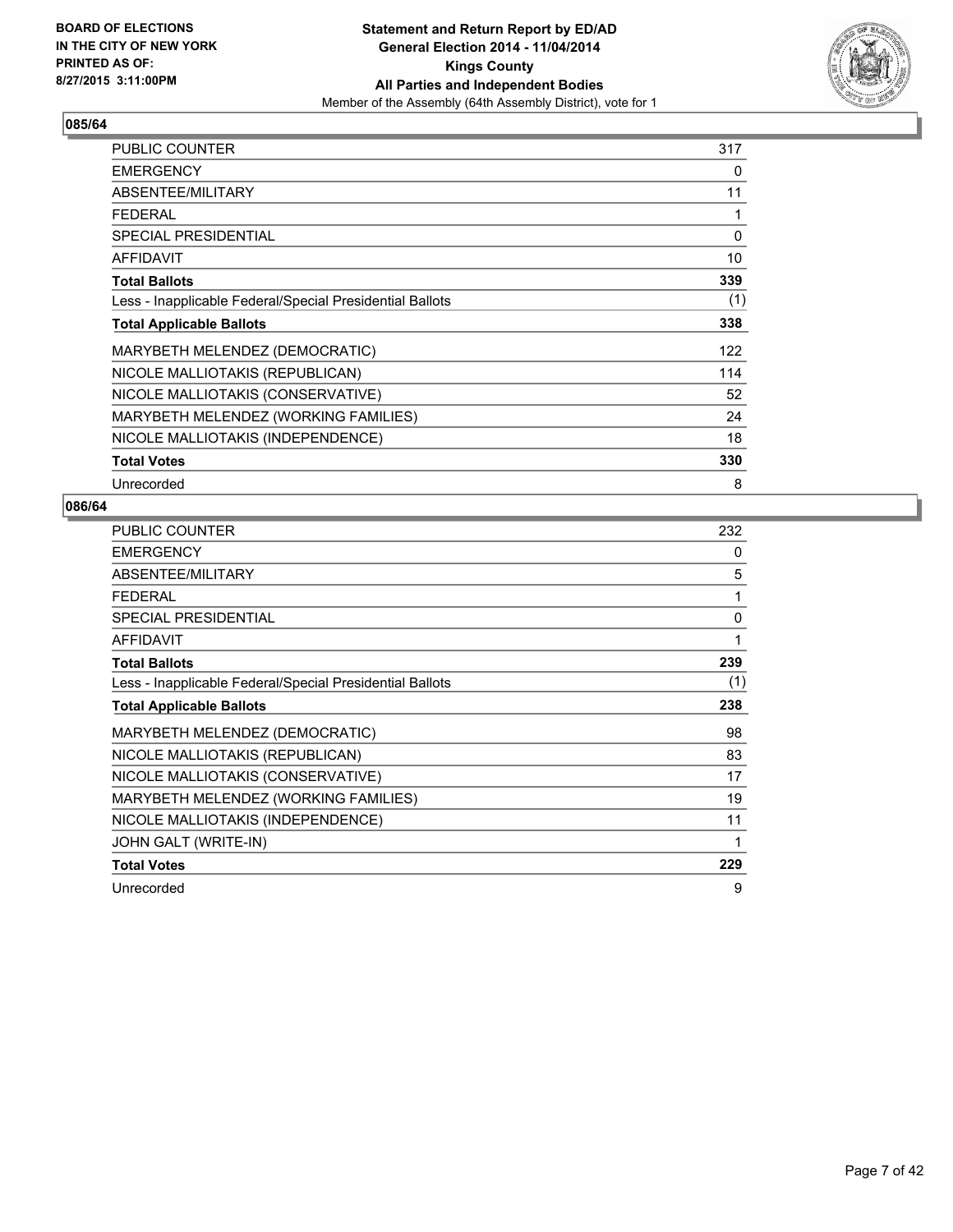

| <b>PUBLIC COUNTER</b>                                    | 200 |
|----------------------------------------------------------|-----|
| <b>EMERGENCY</b>                                         | 0   |
| ABSENTEE/MILITARY                                        | 10  |
| <b>FEDERAL</b>                                           | 1   |
| SPECIAL PRESIDENTIAL                                     | 0   |
| <b>AFFIDAVIT</b>                                         | 1   |
| <b>Total Ballots</b>                                     | 212 |
| Less - Inapplicable Federal/Special Presidential Ballots | (1) |
| <b>Total Applicable Ballots</b>                          | 211 |
| MARYBETH MELENDEZ (DEMOCRATIC)                           | 76  |
| NICOLE MALLIOTAKIS (REPUBLICAN)                          | 91  |
| NICOLE MALLIOTAKIS (CONSERVATIVE)                        | 18  |
| MARYBETH MELENDEZ (WORKING FAMILIES)                     | 14  |
| NICOLE MALLIOTAKIS (INDEPENDENCE)                        | 7   |
| <b>Total Votes</b>                                       | 206 |
| Unrecorded                                               | 5   |

| PUBLIC COUNTER                                           | 304 |
|----------------------------------------------------------|-----|
| <b>EMERGENCY</b>                                         | 0   |
| ABSENTEE/MILITARY                                        | 6   |
| <b>FEDERAL</b>                                           | 1   |
| <b>SPECIAL PRESIDENTIAL</b>                              | 0   |
| <b>AFFIDAVIT</b>                                         | 6   |
| <b>Total Ballots</b>                                     | 317 |
| Less - Inapplicable Federal/Special Presidential Ballots | (1) |
| <b>Total Applicable Ballots</b>                          | 316 |
| MARYBETH MELENDEZ (DEMOCRATIC)                           | 118 |
| NICOLE MALLIOTAKIS (REPUBLICAN)                          | 121 |
| NICOLE MALLIOTAKIS (CONSERVATIVE)                        | 28  |
| MARYBETH MELENDEZ (WORKING FAMILIES)                     | 28  |
| NICOLE MALLIOTAKIS (INDEPENDENCE)                        | 9   |
| <b>Total Votes</b>                                       | 304 |
| Unrecorded                                               | 12  |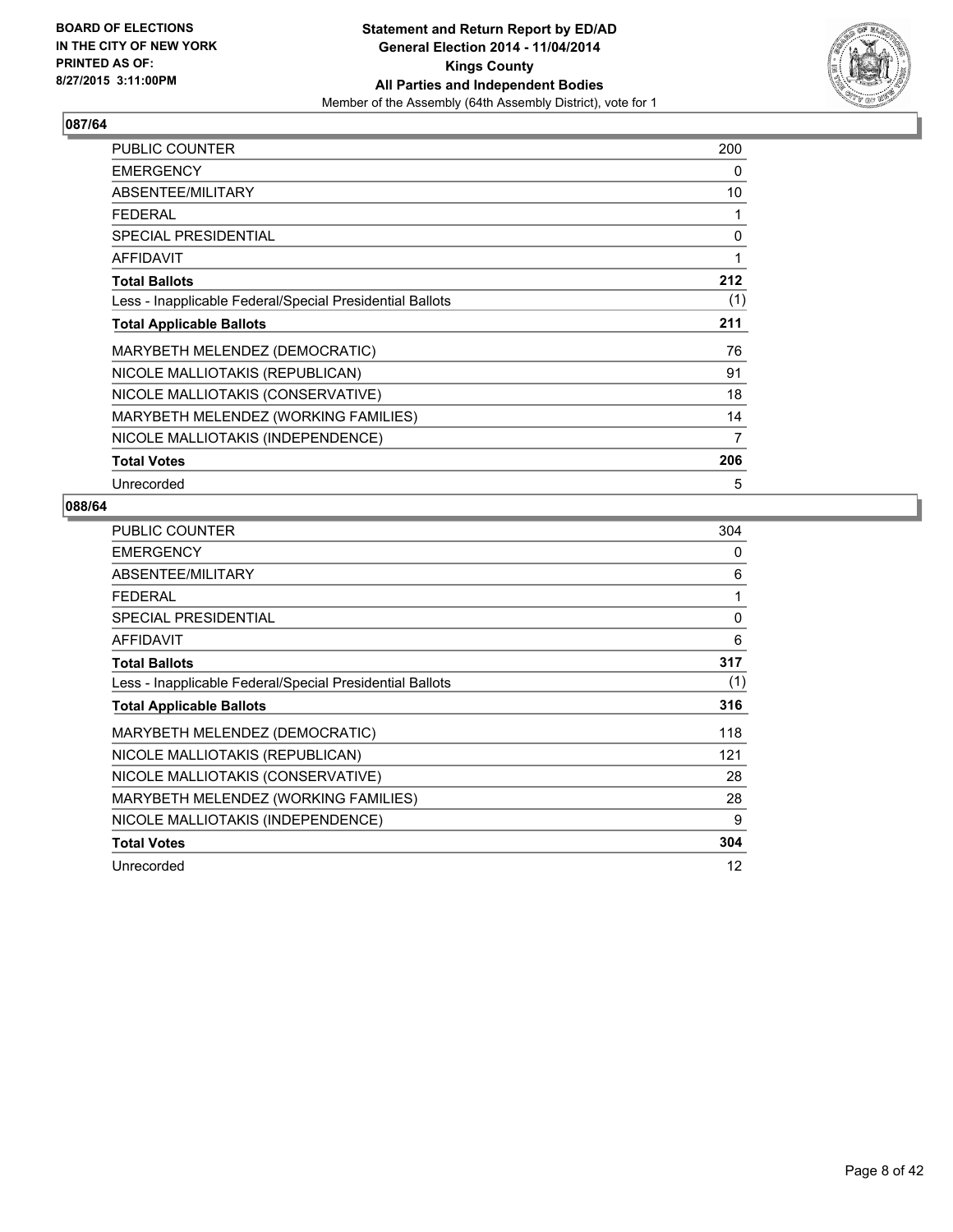

| PUBLIC COUNTER                                           | 343 |
|----------------------------------------------------------|-----|
| <b>EMERGENCY</b>                                         | 0   |
| ABSENTEE/MILITARY                                        | 7   |
| <b>FEDERAL</b>                                           | 3   |
| <b>SPECIAL PRESIDENTIAL</b>                              | 0   |
| <b>AFFIDAVIT</b>                                         | 1   |
| <b>Total Ballots</b>                                     | 354 |
| Less - Inapplicable Federal/Special Presidential Ballots | (3) |
| <b>Total Applicable Ballots</b>                          | 351 |
| MARYBETH MELENDEZ (DEMOCRATIC)                           | 62  |
| NICOLE MALLIOTAKIS (REPUBLICAN)                          | 215 |
| NICOLE MALLIOTAKIS (CONSERVATIVE)                        | 45  |
| MARYBETH MELENDEZ (WORKING FAMILIES)                     | 11  |
| NICOLE MALLIOTAKIS (INDEPENDENCE)                        | 11  |
| <b>Total Votes</b>                                       | 344 |
| Unrecorded                                               | 7   |

| <b>PUBLIC COUNTER</b>                                    | 359 |
|----------------------------------------------------------|-----|
| <b>EMERGENCY</b>                                         | 0   |
| ABSENTEE/MILITARY                                        | 5   |
| <b>FEDERAL</b>                                           | 1   |
| <b>SPECIAL PRESIDENTIAL</b>                              | 0   |
| <b>AFFIDAVIT</b>                                         | 4   |
| <b>Total Ballots</b>                                     | 369 |
| Less - Inapplicable Federal/Special Presidential Ballots | (1) |
| <b>Total Applicable Ballots</b>                          | 368 |
| MARYBETH MELENDEZ (DEMOCRATIC)                           | 117 |
| NICOLE MALLIOTAKIS (REPUBLICAN)                          | 173 |
| NICOLE MALLIOTAKIS (CONSERVATIVE)                        | 26  |
| MARYBETH MELENDEZ (WORKING FAMILIES)                     | 24  |
| NICOLE MALLIOTAKIS (INDEPENDENCE)                        | 11  |
| <b>Total Votes</b>                                       | 351 |
| Unrecorded                                               | 17  |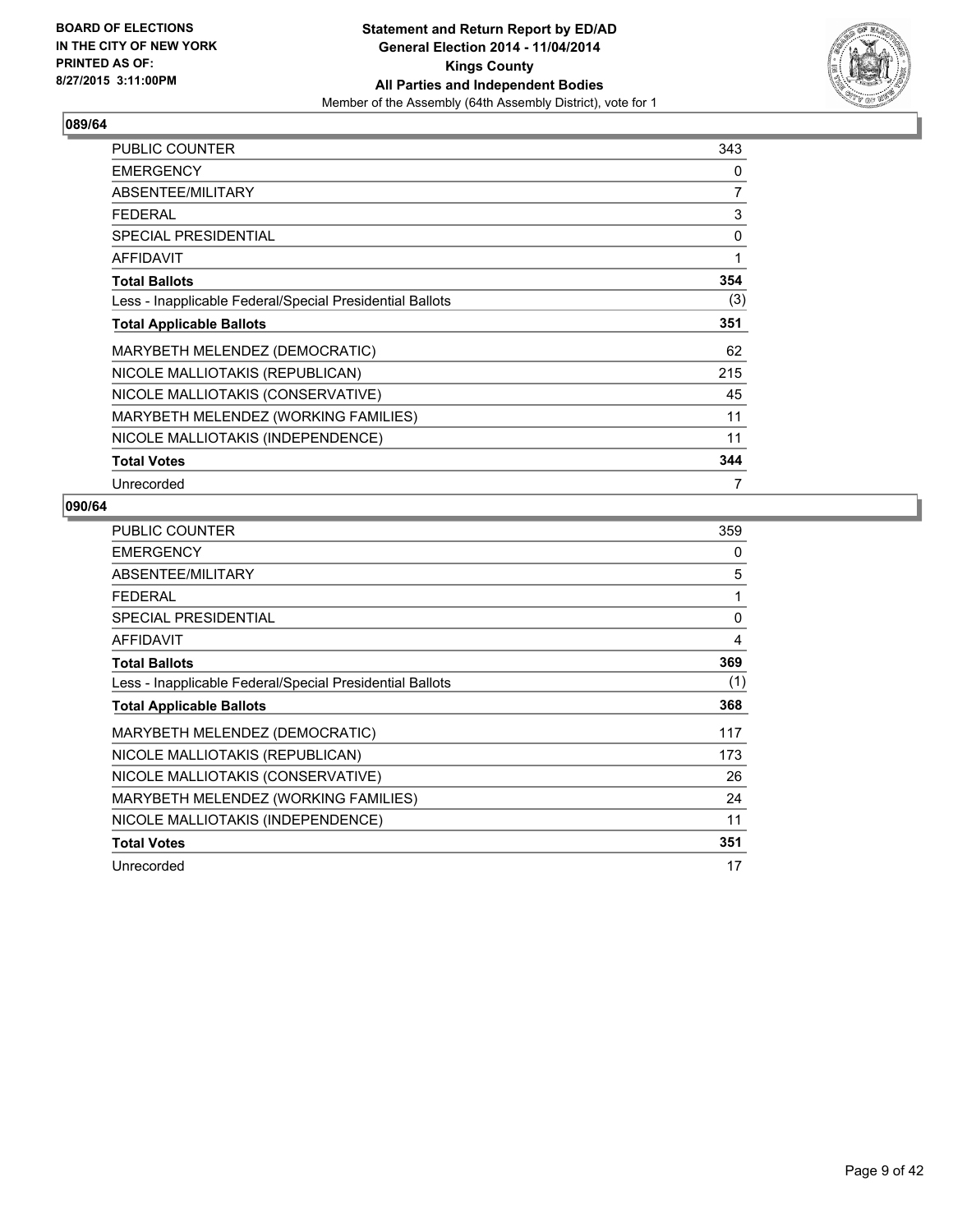

| PUBLIC COUNTER                                           | 156 |
|----------------------------------------------------------|-----|
| <b>EMERGENCY</b>                                         | 0   |
| ABSENTEE/MILITARY                                        | 4   |
| <b>FEDERAL</b>                                           | 4   |
| <b>SPECIAL PRESIDENTIAL</b>                              | 0   |
| <b>AFFIDAVIT</b>                                         | 1   |
| <b>Total Ballots</b>                                     | 165 |
| Less - Inapplicable Federal/Special Presidential Ballots | (4) |
| <b>Total Applicable Ballots</b>                          | 161 |
| MARYBETH MELENDEZ (DEMOCRATIC)                           | 25  |
| NICOLE MALLIOTAKIS (REPUBLICAN)                          | 91  |
| NICOLE MALLIOTAKIS (CONSERVATIVE)                        | 25  |
| MARYBETH MELENDEZ (WORKING FAMILIES)                     | 9   |
| NICOLE MALLIOTAKIS (INDEPENDENCE)                        | 6   |
| UNATTRIBUTABLE WRITE-IN (WRITE-IN)                       | 1   |
| <b>Total Votes</b>                                       | 157 |
| Unrecorded                                               | 4   |

| PUBLIC COUNTER                                           | 0           |
|----------------------------------------------------------|-------------|
| <b>EMERGENCY</b>                                         | 0           |
| ABSENTEE/MILITARY                                        | 0           |
| <b>FEDERAL</b>                                           | 0           |
| <b>SPECIAL PRESIDENTIAL</b>                              | $\mathbf 0$ |
| AFFIDAVIT                                                | 0           |
| <b>Total Ballots</b>                                     | $\mathbf 0$ |
| Less - Inapplicable Federal/Special Presidential Ballots | 0           |
| <b>Total Applicable Ballots</b>                          | 0           |
| MARYBETH MELENDEZ (DEMOCRATIC)                           | 0           |
| NICOLE MALLIOTAKIS (REPUBLICAN)                          | 0           |
| NICOLE MALLIOTAKIS (CONSERVATIVE)                        | 0           |
| MARYBETH MELENDEZ (WORKING FAMILIES)                     | 0           |
| NICOLE MALLIOTAKIS (INDEPENDENCE)                        | 0           |
| <b>Total Votes</b>                                       | 0           |
| 093/64 COMBINED into: 092/64                             |             |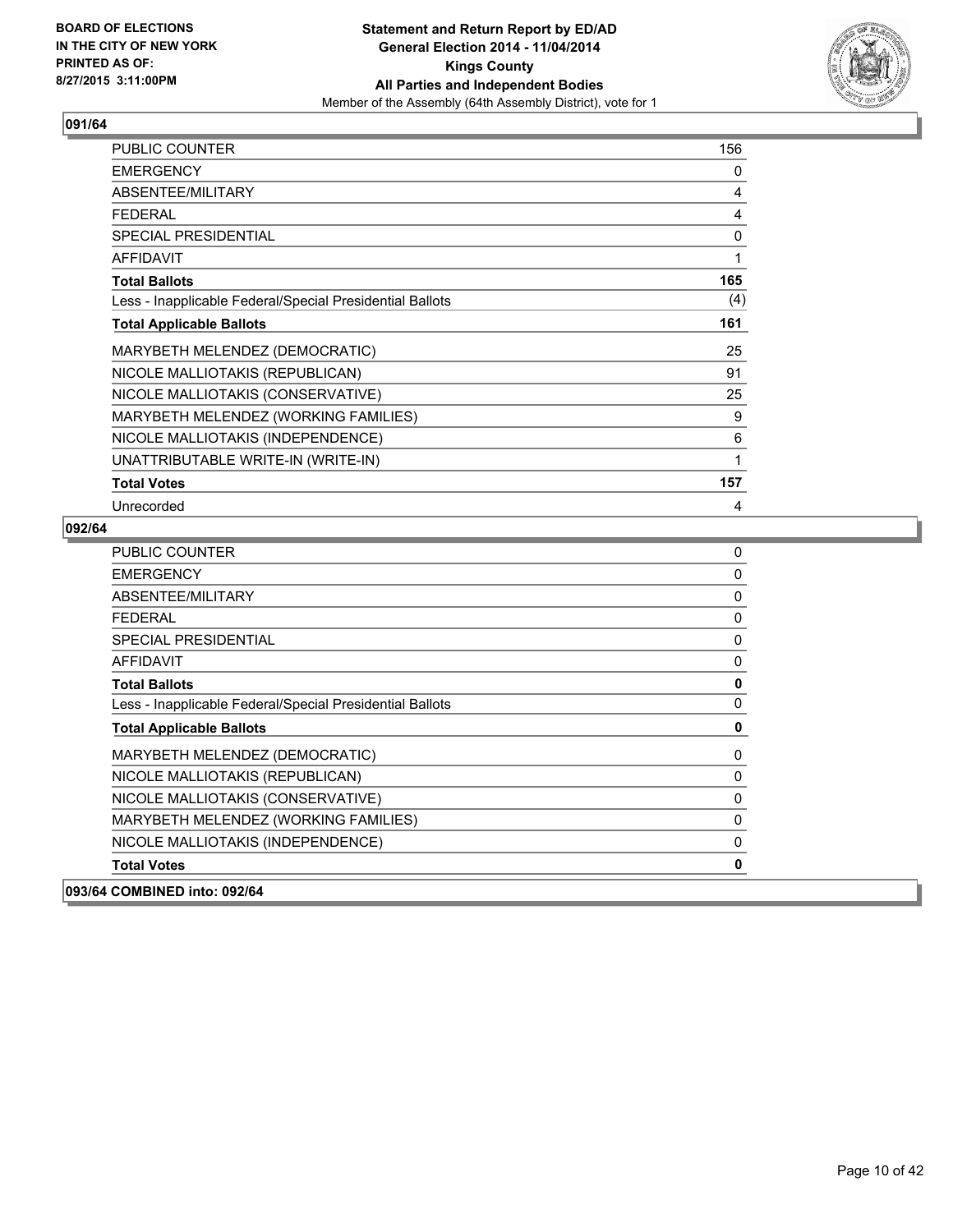

| <b>PUBLIC COUNTER</b>                                    | 0 |
|----------------------------------------------------------|---|
| <b>EMERGENCY</b>                                         | 0 |
| ABSENTEE/MILITARY                                        | 0 |
| <b>FEDERAL</b>                                           | 0 |
| <b>SPECIAL PRESIDENTIAL</b>                              | 0 |
| <b>AFFIDAVIT</b>                                         | 0 |
| <b>Total Ballots</b>                                     | 0 |
| Less - Inapplicable Federal/Special Presidential Ballots | 0 |
| <b>Total Applicable Ballots</b>                          | 0 |
| MARYBETH MELENDEZ (DEMOCRATIC)                           | 0 |
| NICOLE MALLIOTAKIS (REPUBLICAN)                          | 0 |
| NICOLE MALLIOTAKIS (CONSERVATIVE)                        | 0 |
| MARYBETH MELENDEZ (WORKING FAMILIES)                     | 0 |
| NICOLE MALLIOTAKIS (INDEPENDENCE)                        | 0 |
| <b>Total Votes</b>                                       | 0 |

| <b>PUBLIC COUNTER</b>                                    | $\mathbf{0}$ |
|----------------------------------------------------------|--------------|
| <b>EMERGENCY</b>                                         | 0            |
| <b>ABSENTEE/MILITARY</b>                                 | 0            |
| <b>FEDERAL</b>                                           | 0            |
| <b>SPECIAL PRESIDENTIAL</b>                              | $\mathbf{0}$ |
| <b>AFFIDAVIT</b>                                         | 0            |
| <b>Total Ballots</b>                                     | $\mathbf 0$  |
| Less - Inapplicable Federal/Special Presidential Ballots | $\Omega$     |
| <b>Total Applicable Ballots</b>                          | 0            |
| MARYBETH MELENDEZ (DEMOCRATIC)                           | 0            |
|                                                          |              |
| NICOLE MALLIOTAKIS (REPUBLICAN)                          | 0            |
| NICOLE MALLIOTAKIS (CONSERVATIVE)                        | $\mathbf{0}$ |
| MARYBETH MELENDEZ (WORKING FAMILIES)                     | $\mathbf{0}$ |
| NICOLE MALLIOTAKIS (INDEPENDENCE)                        | $\Omega$     |
| <b>Total Votes</b>                                       | 0            |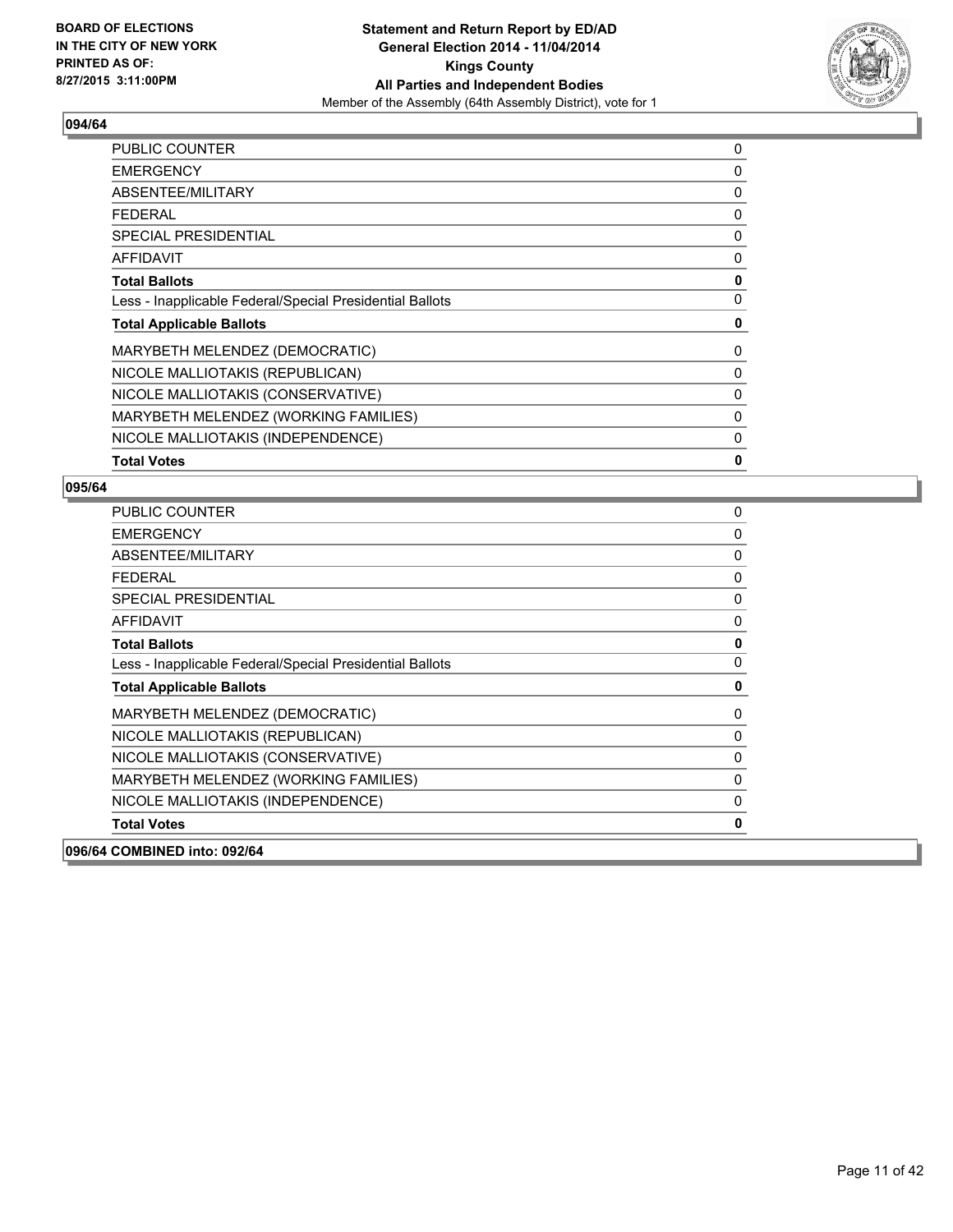

| <b>PUBLIC COUNTER</b>                                    | 0 |
|----------------------------------------------------------|---|
| <b>EMERGENCY</b>                                         | 0 |
| ABSENTEE/MILITARY                                        | 0 |
| <b>FEDERAL</b>                                           | 0 |
| <b>SPECIAL PRESIDENTIAL</b>                              | 0 |
| <b>AFFIDAVIT</b>                                         | 0 |
| <b>Total Ballots</b>                                     | 0 |
| Less - Inapplicable Federal/Special Presidential Ballots | 0 |
| <b>Total Applicable Ballots</b>                          | 0 |
| MARYBETH MELENDEZ (DEMOCRATIC)                           | 0 |
| NICOLE MALLIOTAKIS (REPUBLICAN)                          | 0 |
| NICOLE MALLIOTAKIS (CONSERVATIVE)                        | 0 |
| MARYBETH MELENDEZ (WORKING FAMILIES)                     | 0 |
| NICOLE MALLIOTAKIS (INDEPENDENCE)                        | 0 |
| <b>Total Votes</b>                                       | 0 |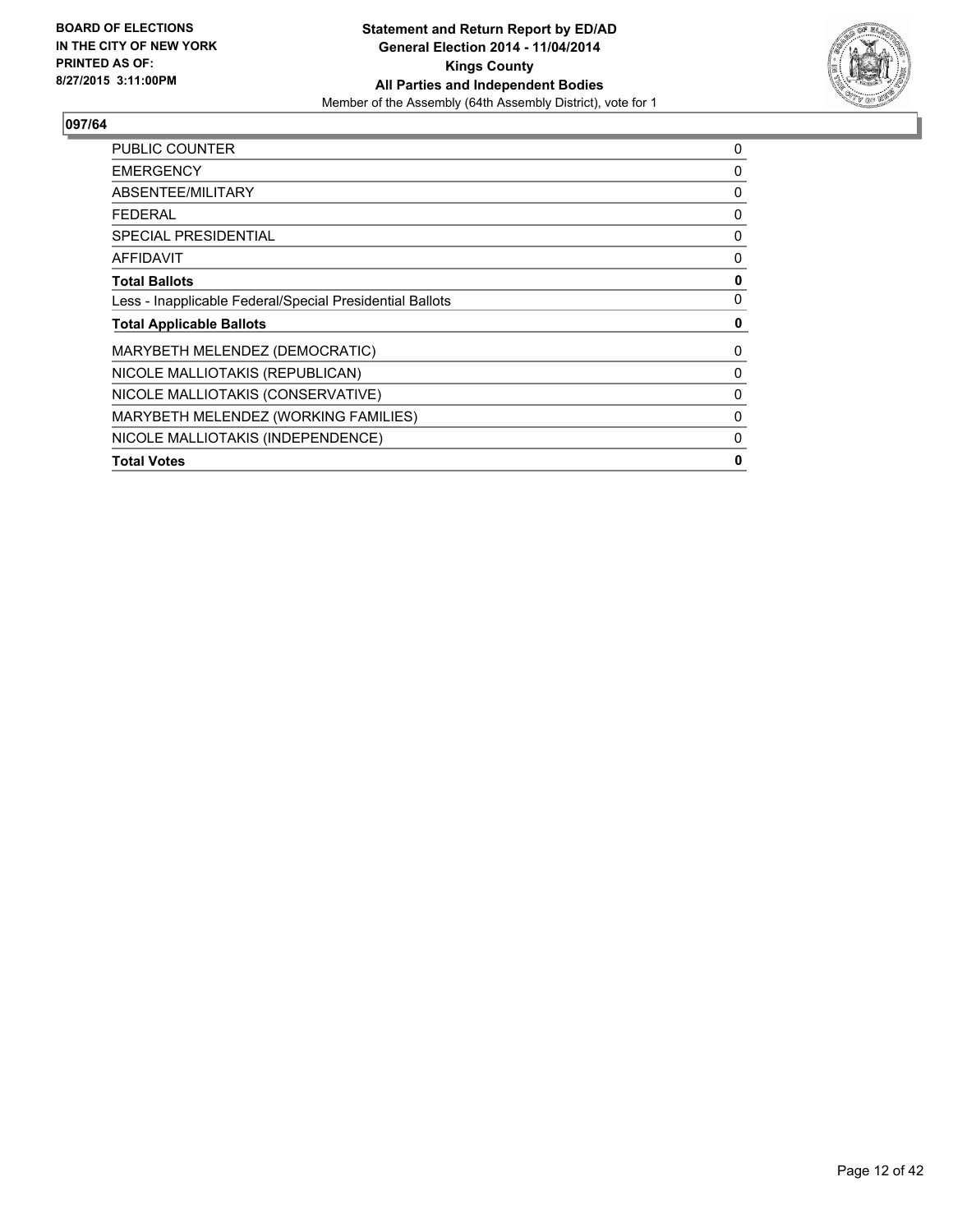

| <b>PUBLIC COUNTER</b>                                    | 292 |
|----------------------------------------------------------|-----|
| <b>EMERGENCY</b>                                         | 0   |
| ABSENTEE/MILITARY                                        | 16  |
| <b>FEDERAL</b>                                           | 2   |
| SPECIAL PRESIDENTIAL                                     | 0   |
| <b>AFFIDAVIT</b>                                         | 2   |
| <b>Total Ballots</b>                                     | 312 |
| Less - Inapplicable Federal/Special Presidential Ballots | (2) |
| <b>Total Applicable Ballots</b>                          | 310 |
| MARYBETH MELENDEZ (DEMOCRATIC)                           | 41  |
| NICOLE MALLIOTAKIS (REPUBLICAN)                          | 213 |
| NICOLE MALLIOTAKIS (CONSERVATIVE)                        | 27  |
| MARYBETH MELENDEZ (WORKING FAMILIES)                     | 5   |
| NICOLE MALLIOTAKIS (INDEPENDENCE)                        | 17  |
| <b>Total Votes</b>                                       | 303 |
| Unrecorded                                               | 7   |

| PUBLIC COUNTER                                           | 372 |
|----------------------------------------------------------|-----|
| <b>EMERGENCY</b>                                         | 0   |
| ABSENTEE/MILITARY                                        | 14  |
| <b>FEDERAL</b>                                           | 0   |
| <b>SPECIAL PRESIDENTIAL</b>                              | 0   |
| <b>AFFIDAVIT</b>                                         | 1   |
| <b>Total Ballots</b>                                     | 387 |
| Less - Inapplicable Federal/Special Presidential Ballots | 0   |
| <b>Total Applicable Ballots</b>                          | 387 |
| MARYBETH MELENDEZ (DEMOCRATIC)                           | 31  |
| NICOLE MALLIOTAKIS (REPUBLICAN)                          | 273 |
| NICOLE MALLIOTAKIS (CONSERVATIVE)                        | 47  |
| MARYBETH MELENDEZ (WORKING FAMILIES)                     | 5   |
| NICOLE MALLIOTAKIS (INDEPENDENCE)                        | 23  |
| <b>Total Votes</b>                                       | 379 |
| Unrecorded                                               | 8   |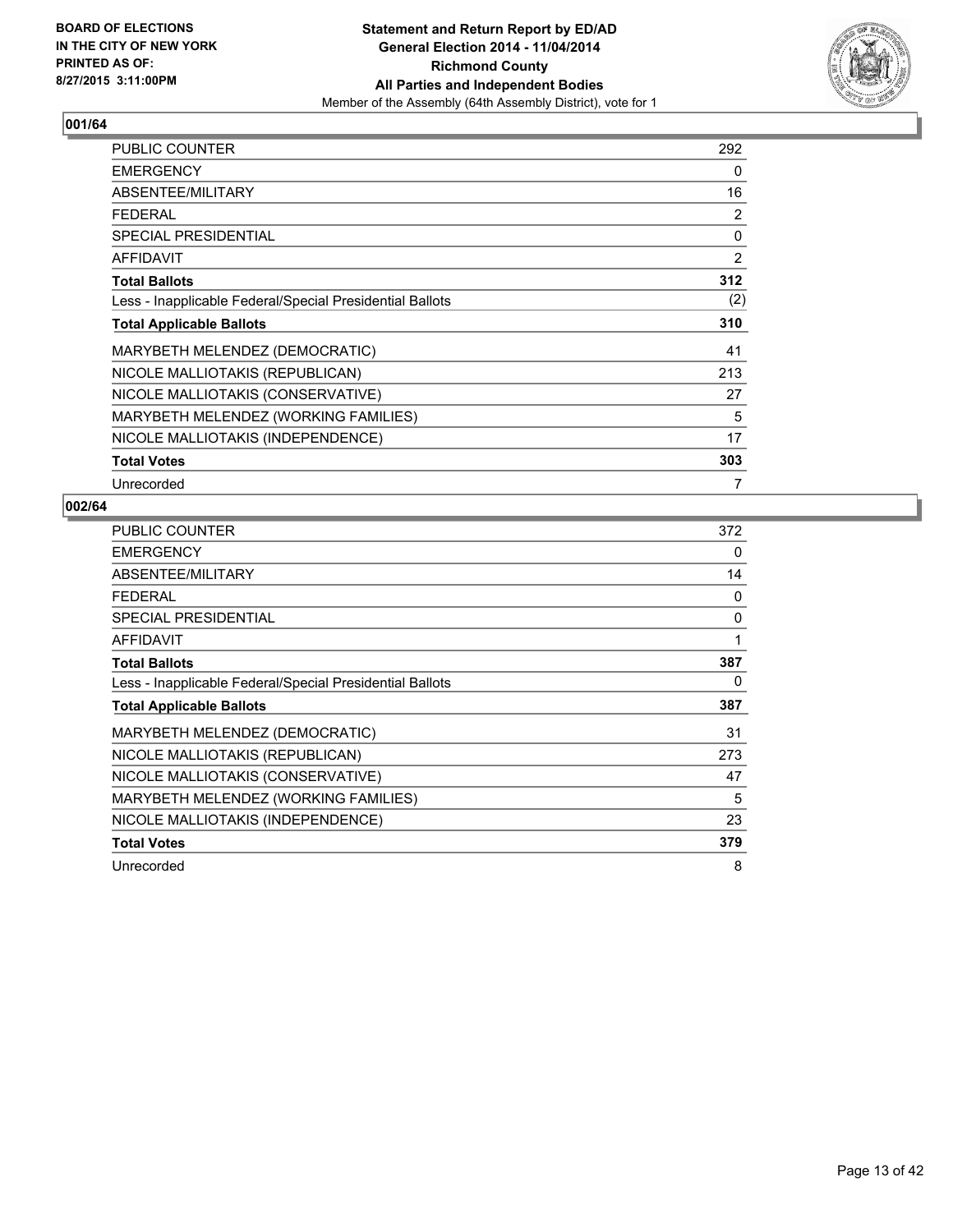

| <b>PUBLIC COUNTER</b>                                    | 412 |
|----------------------------------------------------------|-----|
| <b>EMERGENCY</b>                                         | 0   |
| ABSENTEE/MILITARY                                        | 25  |
| <b>FEDERAL</b>                                           | 2   |
| <b>SPECIAL PRESIDENTIAL</b>                              | 0   |
| <b>AFFIDAVIT</b>                                         | 2   |
| <b>Total Ballots</b>                                     | 441 |
| Less - Inapplicable Federal/Special Presidential Ballots | (2) |
| <b>Total Applicable Ballots</b>                          | 439 |
| MARYBETH MELENDEZ (DEMOCRATIC)                           | 49  |
| NICOLE MALLIOTAKIS (REPUBLICAN)                          | 296 |
| NICOLE MALLIOTAKIS (CONSERVATIVE)                        | 51  |
| MARYBETH MELENDEZ (WORKING FAMILIES)                     | 7   |
| NICOLE MALLIOTAKIS (INDEPENDENCE)                        | 28  |
| <b>Total Votes</b>                                       | 431 |
| Unrecorded                                               | 8   |

| PUBLIC COUNTER                                           | 314      |
|----------------------------------------------------------|----------|
| <b>EMERGENCY</b>                                         | 0        |
| ABSENTEE/MILITARY                                        | 10       |
| <b>FEDERAL</b>                                           | 0        |
| <b>SPECIAL PRESIDENTIAL</b>                              | $\Omega$ |
| <b>AFFIDAVIT</b>                                         | 1        |
| <b>Total Ballots</b>                                     | 325      |
| Less - Inapplicable Federal/Special Presidential Ballots | 0        |
| <b>Total Applicable Ballots</b>                          | 325      |
| MARYBETH MELENDEZ (DEMOCRATIC)                           | 51       |
| NICOLE MALLIOTAKIS (REPUBLICAN)                          | 201      |
| NICOLE MALLIOTAKIS (CONSERVATIVE)                        | 38       |
| MARYBETH MELENDEZ (WORKING FAMILIES)                     | 10       |
| NICOLE MALLIOTAKIS (INDEPENDENCE)                        | 11       |
| <b>JOE BORELLI (WRITE-IN)</b>                            | 1        |
| <b>Total Votes</b>                                       | 312      |
| Unrecorded                                               | 13       |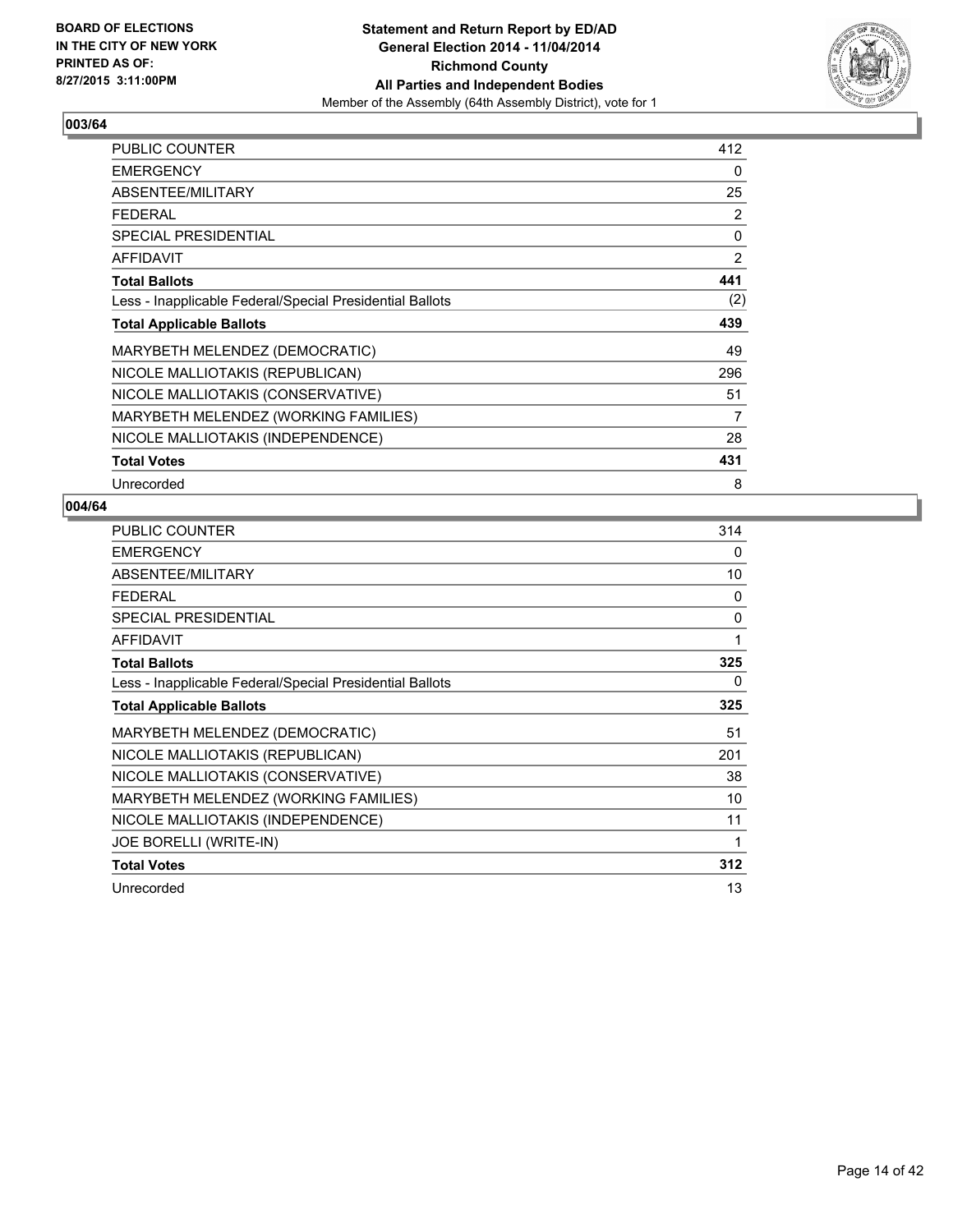

| <b>PUBLIC COUNTER</b>                                    | 385 |
|----------------------------------------------------------|-----|
| <b>EMERGENCY</b>                                         | 0   |
| ABSENTEE/MILITARY                                        | 11  |
| <b>FEDERAL</b>                                           | 0   |
| <b>SPECIAL PRESIDENTIAL</b>                              | 0   |
| <b>AFFIDAVIT</b>                                         | 6   |
| <b>Total Ballots</b>                                     | 402 |
| Less - Inapplicable Federal/Special Presidential Ballots | 0   |
| <b>Total Applicable Ballots</b>                          | 402 |
| MARYBETH MELENDEZ (DEMOCRATIC)                           | 63  |
| NICOLE MALLIOTAKIS (REPUBLICAN)                          | 268 |
| NICOLE MALLIOTAKIS (CONSERVATIVE)                        | 37  |
| MARYBETH MELENDEZ (WORKING FAMILIES)                     | 12  |
| NICOLE MALLIOTAKIS (INDEPENDENCE)                        | 12  |
| <b>Total Votes</b>                                       | 392 |
| Unrecorded                                               | 10  |

| PUBLIC COUNTER                                           | 317 |
|----------------------------------------------------------|-----|
| <b>EMERGENCY</b>                                         | 0   |
| ABSENTEE/MILITARY                                        | 13  |
| <b>FEDERAL</b>                                           | 0   |
| <b>SPECIAL PRESIDENTIAL</b>                              | 0   |
| AFFIDAVIT                                                | 2   |
| <b>Total Ballots</b>                                     | 332 |
| Less - Inapplicable Federal/Special Presidential Ballots | 0   |
| <b>Total Applicable Ballots</b>                          | 332 |
| MARYBETH MELENDEZ (DEMOCRATIC)                           | 37  |
| NICOLE MALLIOTAKIS (REPUBLICAN)                          | 225 |
| NICOLE MALLIOTAKIS (CONSERVATIVE)                        | 32  |
| MARYBETH MELENDEZ (WORKING FAMILIES)                     | 5   |
| NICOLE MALLIOTAKIS (INDEPENDENCE)                        | 27  |
| <b>Total Votes</b>                                       | 326 |
| Unrecorded                                               | 6   |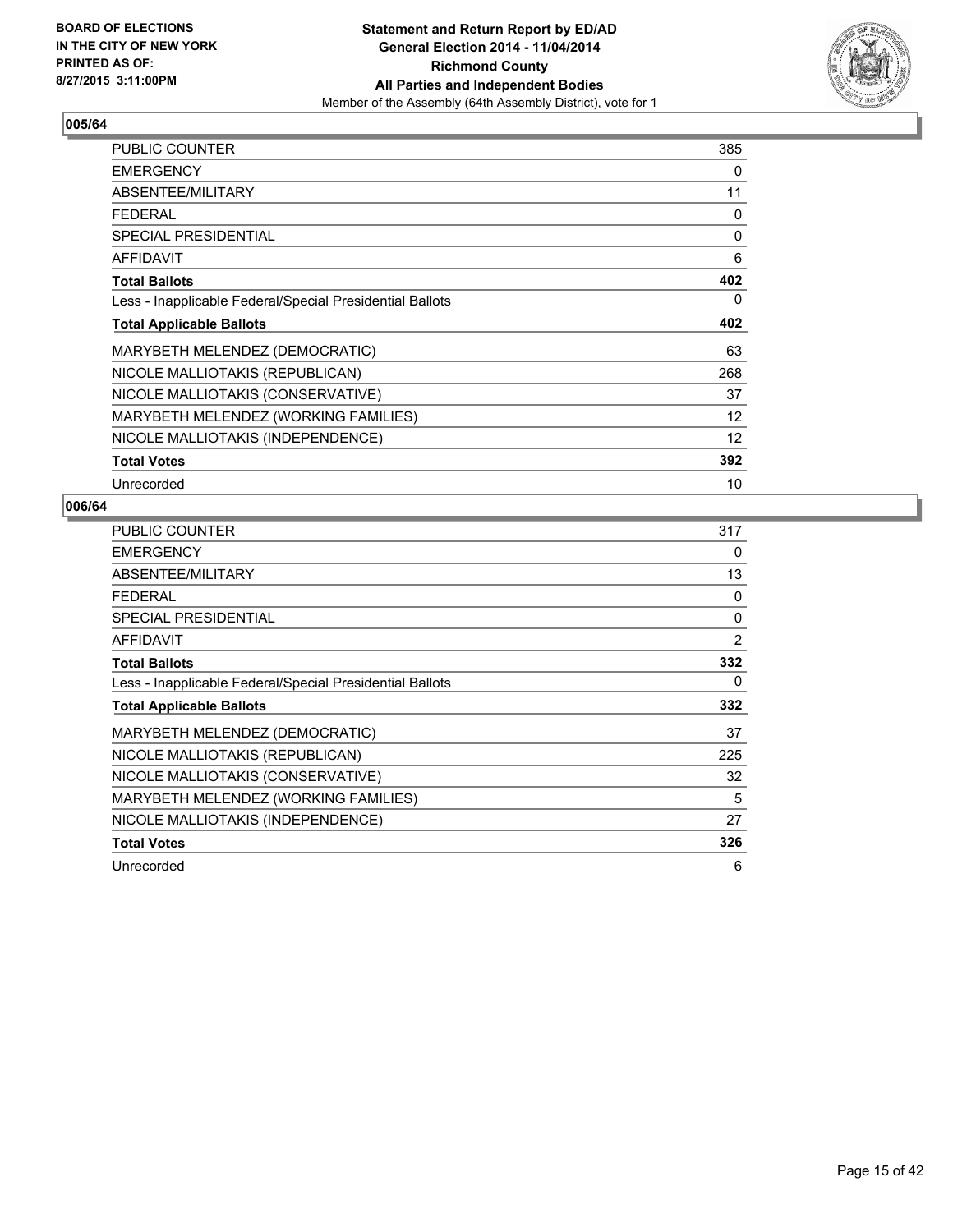

| <b>PUBLIC COUNTER</b>                                    | 362 |
|----------------------------------------------------------|-----|
| <b>EMERGENCY</b>                                         | 0   |
| ABSENTEE/MILITARY                                        | 12  |
| <b>FEDERAL</b>                                           | 1   |
| SPECIAL PRESIDENTIAL                                     | 0   |
| <b>AFFIDAVIT</b>                                         | 7   |
| <b>Total Ballots</b>                                     | 382 |
| Less - Inapplicable Federal/Special Presidential Ballots | (1) |
| <b>Total Applicable Ballots</b>                          | 381 |
| MARYBETH MELENDEZ (DEMOCRATIC)                           | 37  |
| NICOLE MALLIOTAKIS (REPUBLICAN)                          | 266 |
| NICOLE MALLIOTAKIS (CONSERVATIVE)                        | 53  |
| MARYBETH MELENDEZ (WORKING FAMILIES)                     | 4   |
| NICOLE MALLIOTAKIS (INDEPENDENCE)                        | 13  |
| <b>Total Votes</b>                                       | 373 |
| Unrecorded                                               | 8   |

| PUBLIC COUNTER                                           | 356 |
|----------------------------------------------------------|-----|
| <b>EMERGENCY</b>                                         | 0   |
| ABSENTEE/MILITARY                                        | 17  |
| <b>FEDERAL</b>                                           | 2   |
| <b>SPECIAL PRESIDENTIAL</b>                              | 0   |
| <b>AFFIDAVIT</b>                                         | 5   |
| <b>Total Ballots</b>                                     | 380 |
| Less - Inapplicable Federal/Special Presidential Ballots | (2) |
| <b>Total Applicable Ballots</b>                          | 378 |
| MARYBETH MELENDEZ (DEMOCRATIC)                           | 57  |
| NICOLE MALLIOTAKIS (REPUBLICAN)                          | 247 |
| NICOLE MALLIOTAKIS (CONSERVATIVE)                        | 43  |
| MARYBETH MELENDEZ (WORKING FAMILIES)                     | 8   |
| NICOLE MALLIOTAKIS (INDEPENDENCE)                        | 18  |
| <b>Total Votes</b>                                       | 373 |
| Unrecorded                                               | 5   |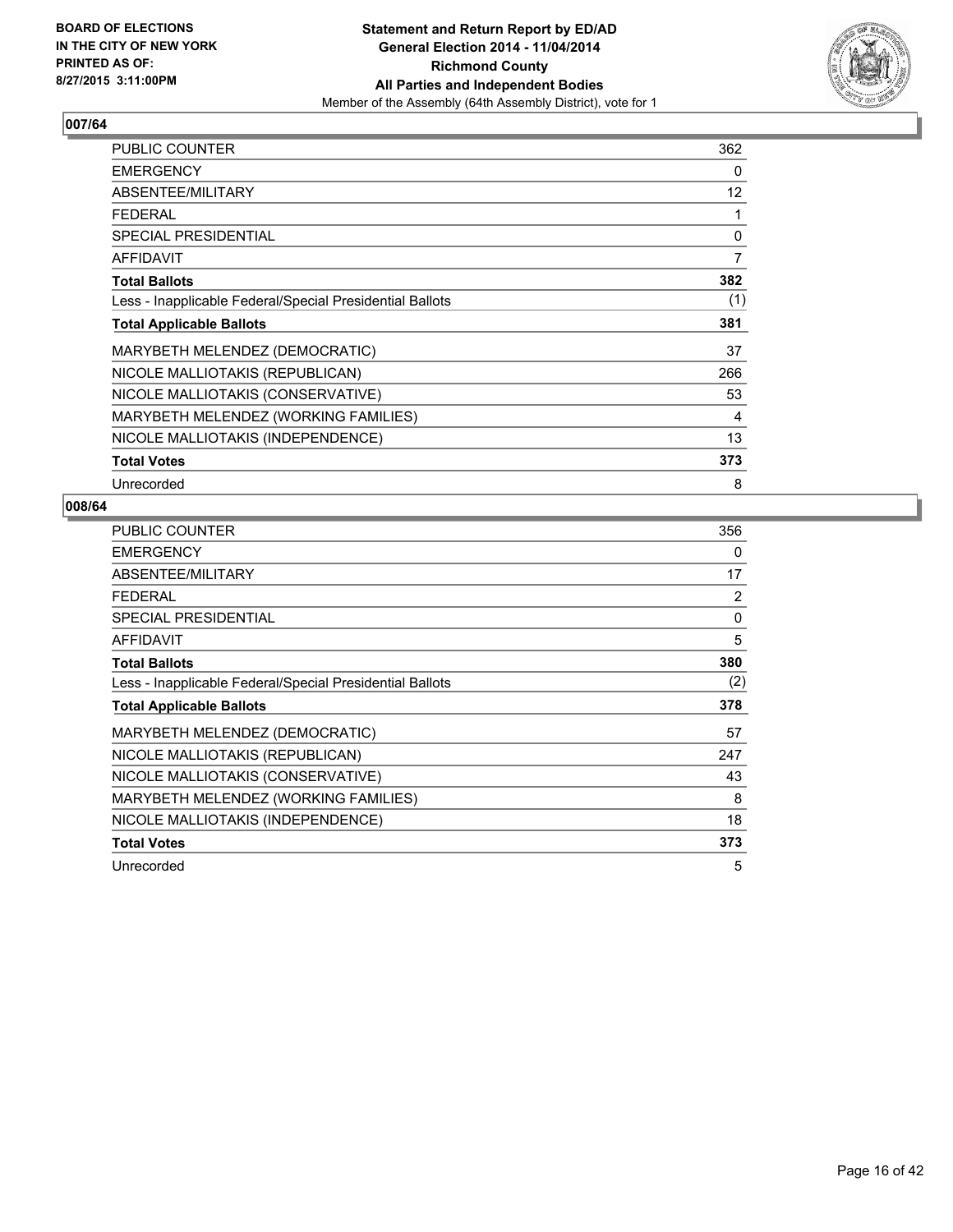

| <b>PUBLIC COUNTER</b>                                    | 389 |
|----------------------------------------------------------|-----|
| <b>EMERGENCY</b>                                         | 0   |
| ABSENTEE/MILITARY                                        | 11  |
| <b>FEDERAL</b>                                           | 0   |
| SPECIAL PRESIDENTIAL                                     | 0   |
| <b>AFFIDAVIT</b>                                         | 2   |
| <b>Total Ballots</b>                                     | 402 |
| Less - Inapplicable Federal/Special Presidential Ballots | 0   |
| <b>Total Applicable Ballots</b>                          | 402 |
| MARYBETH MELENDEZ (DEMOCRATIC)                           | 59  |
| NICOLE MALLIOTAKIS (REPUBLICAN)                          | 258 |
| NICOLE MALLIOTAKIS (CONSERVATIVE)                        | 43  |
| MARYBETH MELENDEZ (WORKING FAMILIES)                     | 8   |
| NICOLE MALLIOTAKIS (INDEPENDENCE)                        | 24  |
| <b>Total Votes</b>                                       | 392 |
| Unrecorded                                               | 10  |

| <b>PUBLIC COUNTER</b>                                    | 373            |
|----------------------------------------------------------|----------------|
| <b>EMERGENCY</b>                                         | 0              |
| ABSENTEE/MILITARY                                        | 7              |
| <b>FEDERAL</b>                                           | $\overline{2}$ |
| <b>SPECIAL PRESIDENTIAL</b>                              | 0              |
| <b>AFFIDAVIT</b>                                         | 2              |
| <b>Total Ballots</b>                                     | 384            |
| Less - Inapplicable Federal/Special Presidential Ballots | (2)            |
| <b>Total Applicable Ballots</b>                          | 382            |
| MARYBETH MELENDEZ (DEMOCRATIC)                           | 44             |
| NICOLE MALLIOTAKIS (REPUBLICAN)                          | 266            |
| NICOLE MALLIOTAKIS (CONSERVATIVE)                        | 40             |
| MARYBETH MELENDEZ (WORKING FAMILIES)                     | 3              |
| NICOLE MALLIOTAKIS (INDEPENDENCE)                        | 17             |
| UNATTRIBUTABLE WRITE-IN (WRITE-IN)                       | 1              |
| <b>Total Votes</b>                                       | 371            |
| Unrecorded                                               | 11             |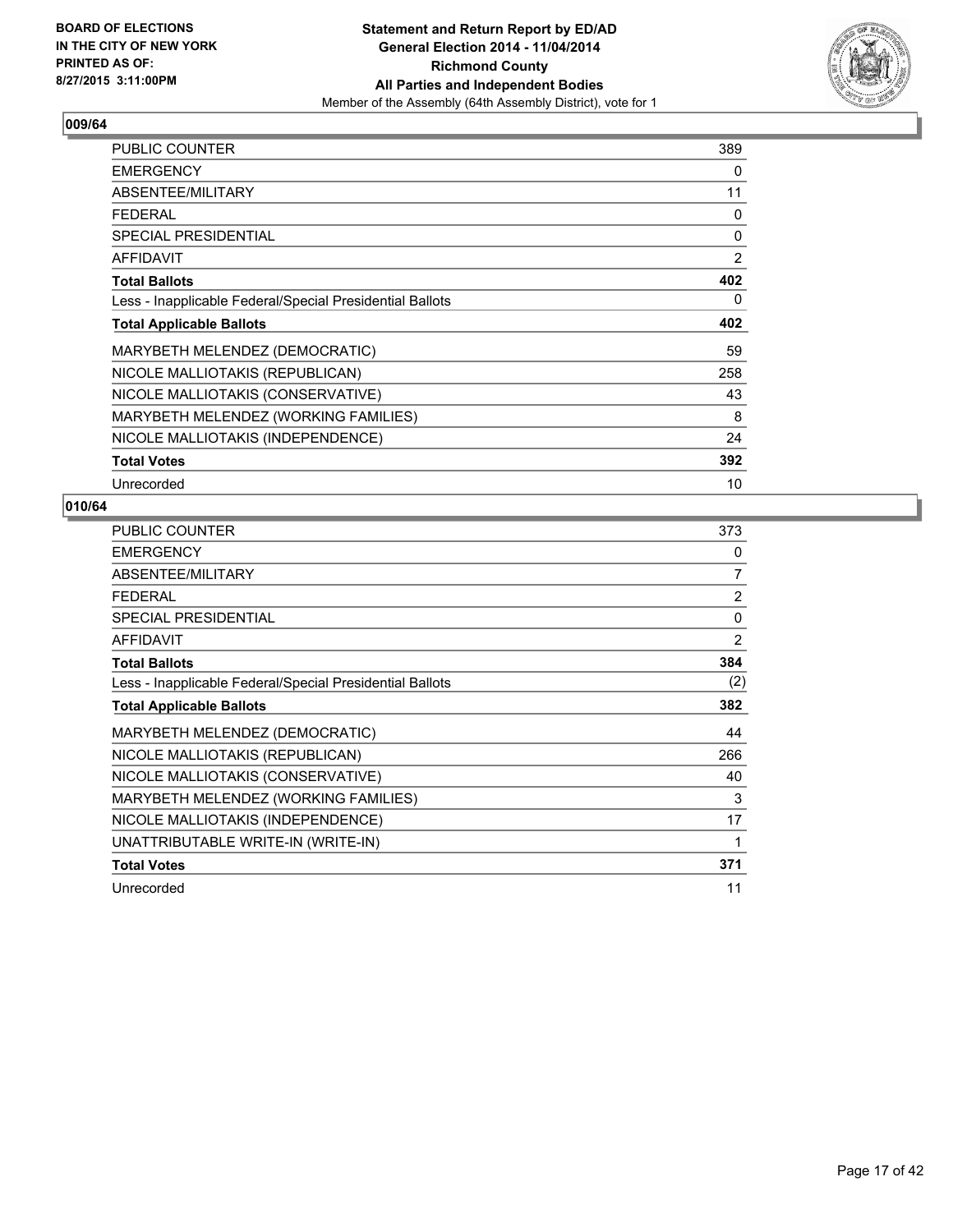

| <b>PUBLIC COUNTER</b>                                    | 111 |
|----------------------------------------------------------|-----|
| <b>EMERGENCY</b>                                         | 0   |
| ABSENTEE/MILITARY                                        | 6   |
| <b>FEDERAL</b>                                           | 0   |
| SPECIAL PRESIDENTIAL                                     | 0   |
| <b>AFFIDAVIT</b>                                         | 0   |
| <b>Total Ballots</b>                                     | 117 |
| Less - Inapplicable Federal/Special Presidential Ballots | 0   |
| <b>Total Applicable Ballots</b>                          | 117 |
| MARYBETH MELENDEZ (DEMOCRATIC)                           | 6   |
| NICOLE MALLIOTAKIS (REPUBLICAN)                          | 79  |
| NICOLE MALLIOTAKIS (CONSERVATIVE)                        | 21  |
| MARYBETH MELENDEZ (WORKING FAMILIES)                     | 2   |
| NICOLE MALLIOTAKIS (INDEPENDENCE)                        | 4   |
| <b>Total Votes</b>                                       | 112 |
| Unrecorded                                               | 5   |

| PUBLIC COUNTER                                           | 246 |
|----------------------------------------------------------|-----|
| <b>EMERGENCY</b>                                         | 0   |
| ABSENTEE/MILITARY                                        | 3   |
| <b>FEDERAL</b>                                           | 0   |
| <b>SPECIAL PRESIDENTIAL</b>                              | 0   |
| <b>AFFIDAVIT</b>                                         | 2   |
| <b>Total Ballots</b>                                     | 251 |
| Less - Inapplicable Federal/Special Presidential Ballots | 0   |
| <b>Total Applicable Ballots</b>                          | 251 |
| MARYBETH MELENDEZ (DEMOCRATIC)                           | 40  |
| NICOLE MALLIOTAKIS (REPUBLICAN)                          | 172 |
| NICOLE MALLIOTAKIS (CONSERVATIVE)                        | 20  |
| MARYBETH MELENDEZ (WORKING FAMILIES)                     | 1   |
| NICOLE MALLIOTAKIS (INDEPENDENCE)                        | 10  |
| <b>Total Votes</b>                                       | 243 |
| Unrecorded                                               | 8   |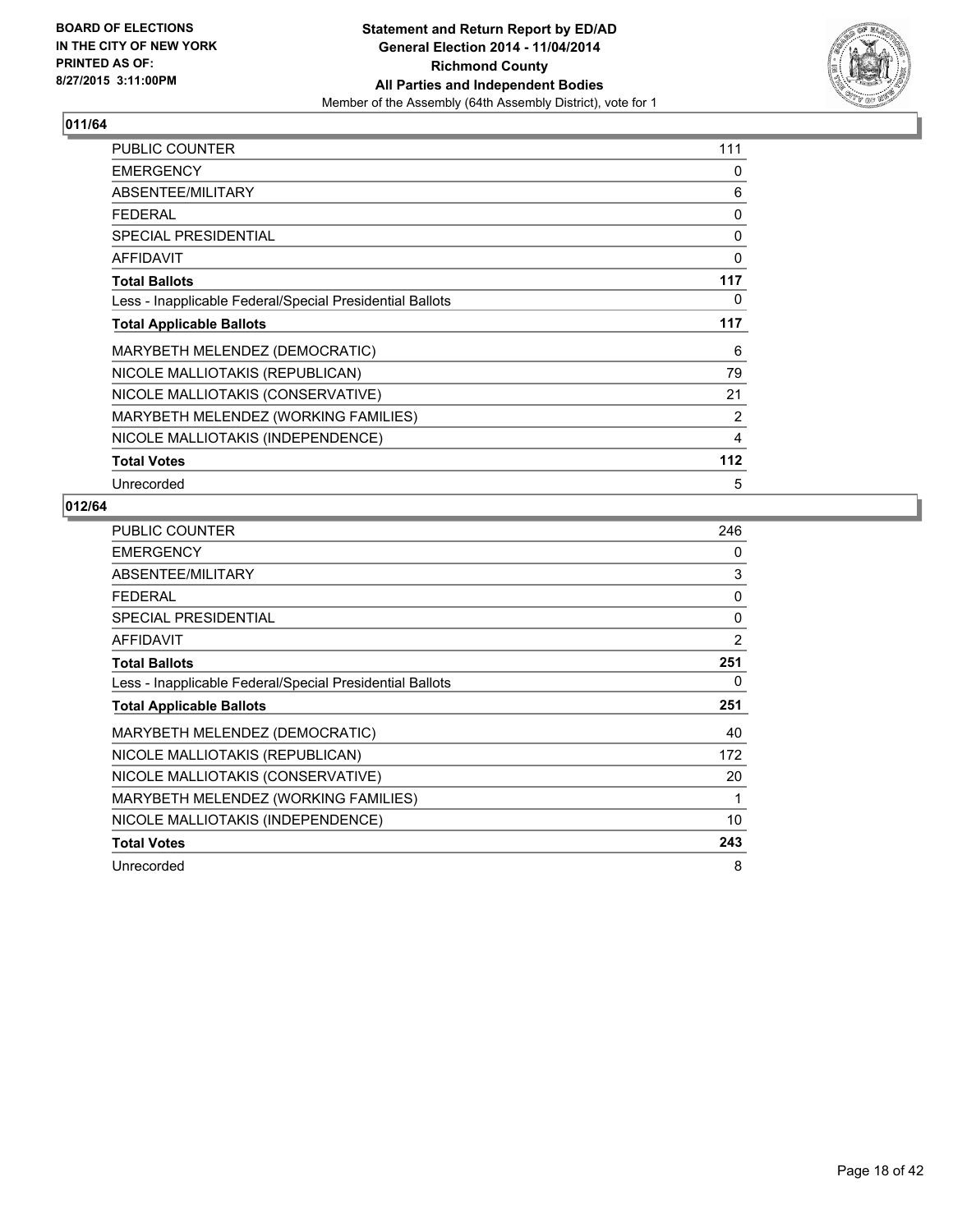

| <b>PUBLIC COUNTER</b>                                    | 108            |
|----------------------------------------------------------|----------------|
| <b>EMERGENCY</b>                                         | 0              |
| ABSENTEE/MILITARY                                        | 5              |
| FEDERAL                                                  | 0              |
| <b>SPECIAL PRESIDENTIAL</b>                              | 0              |
| <b>AFFIDAVIT</b>                                         | 3              |
| <b>Total Ballots</b>                                     | 116            |
| Less - Inapplicable Federal/Special Presidential Ballots | 0              |
| <b>Total Applicable Ballots</b>                          | 116            |
| MARYBETH MELENDEZ (DEMOCRATIC)                           | 19             |
| NICOLE MALLIOTAKIS (REPUBLICAN)                          | 85             |
| NICOLE MALLIOTAKIS (CONSERVATIVE)                        | 6              |
| MARYBETH MELENDEZ (WORKING FAMILIES)                     | 4              |
| NICOLE MALLIOTAKIS (INDEPENDENCE)                        | $\overline{2}$ |
| <b>Total Votes</b>                                       | 116            |

| <b>PUBLIC COUNTER</b>                                    | 329      |
|----------------------------------------------------------|----------|
| <b>EMERGENCY</b>                                         | 0        |
| ABSENTEE/MILITARY                                        | 14       |
| <b>FEDERAL</b>                                           | $\Omega$ |
| <b>SPECIAL PRESIDENTIAL</b>                              | $\Omega$ |
| AFFIDAVIT                                                | 3        |
| <b>Total Ballots</b>                                     | 346      |
| Less - Inapplicable Federal/Special Presidential Ballots | 0        |
| <b>Total Applicable Ballots</b>                          | 346      |
| MARYBETH MELENDEZ (DEMOCRATIC)                           | 54       |
| NICOLE MALLIOTAKIS (REPUBLICAN)                          | 233      |
| NICOLE MALLIOTAKIS (CONSERVATIVE)                        | 30       |
| MARYBETH MELENDEZ (WORKING FAMILIES)                     | 5        |
| NICOLE MALLIOTAKIS (INDEPENDENCE)                        | 13       |
| <b>Total Votes</b>                                       | 335      |
| Unrecorded                                               | 11       |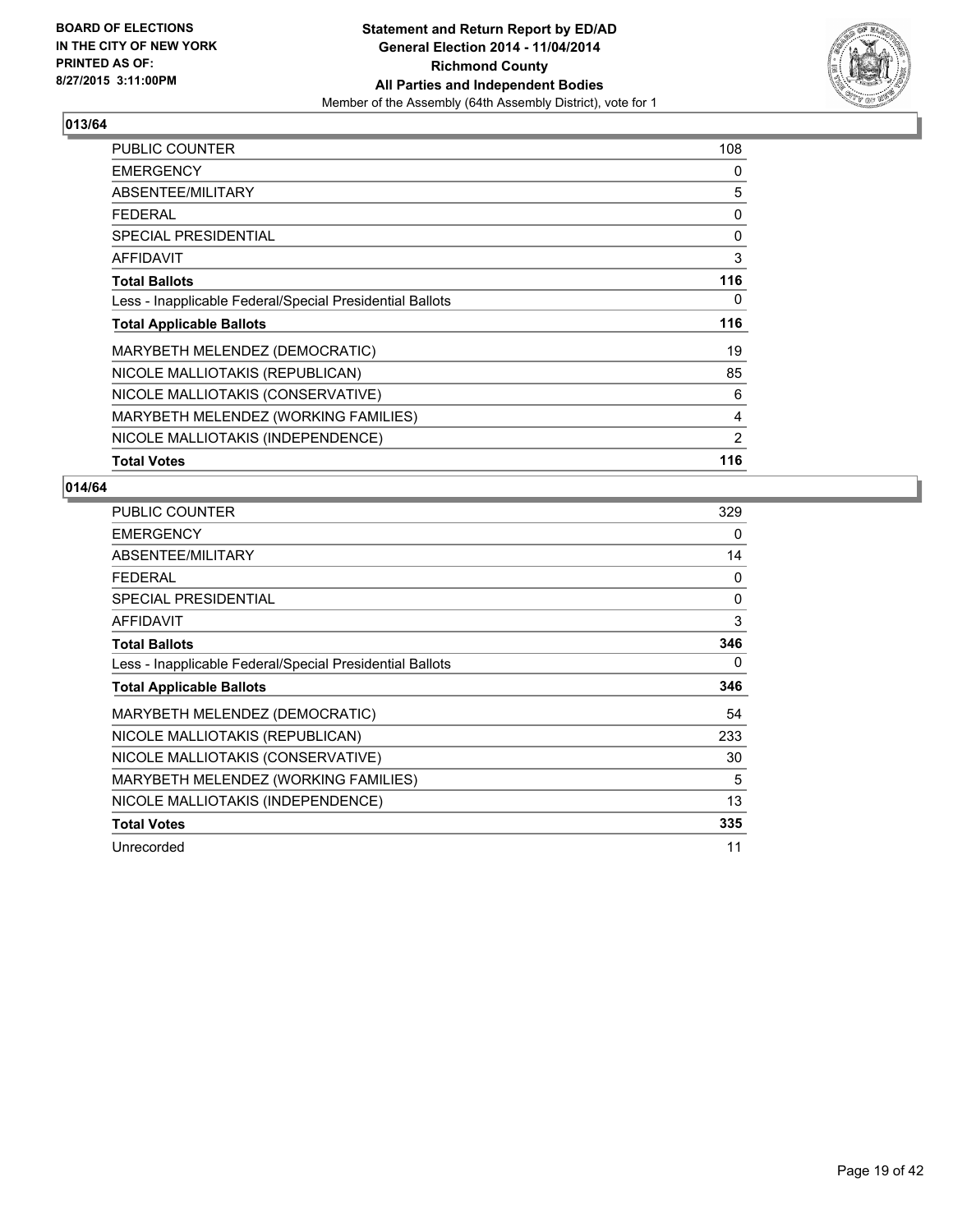

| <b>PUBLIC COUNTER</b>                                    | 402 |
|----------------------------------------------------------|-----|
| <b>EMERGENCY</b>                                         | 0   |
| ABSENTEE/MILITARY                                        | 17  |
| <b>FEDERAL</b>                                           | 1   |
| <b>SPECIAL PRESIDENTIAL</b>                              | 0   |
| <b>AFFIDAVIT</b>                                         | 1   |
| <b>Total Ballots</b>                                     | 421 |
| Less - Inapplicable Federal/Special Presidential Ballots | (1) |
| <b>Total Applicable Ballots</b>                          | 420 |
| MARYBETH MELENDEZ (DEMOCRATIC)                           | 46  |
| NICOLE MALLIOTAKIS (REPUBLICAN)                          | 321 |
| NICOLE MALLIOTAKIS (CONSERVATIVE)                        | 25  |
| MARYBETH MELENDEZ (WORKING FAMILIES)                     | 10  |
| NICOLE MALLIOTAKIS (INDEPENDENCE)                        | 13  |
| <b>Total Votes</b>                                       | 415 |
| Unrecorded                                               | 5   |

| PUBLIC COUNTER                                           | 414          |
|----------------------------------------------------------|--------------|
| <b>EMERGENCY</b>                                         | 0            |
| ABSENTEE/MILITARY                                        | 19           |
| <b>FEDERAL</b>                                           | 1            |
| <b>SPECIAL PRESIDENTIAL</b>                              | $\mathbf{0}$ |
| <b>AFFIDAVIT</b>                                         | 4            |
| <b>Total Ballots</b>                                     | 438          |
| Less - Inapplicable Federal/Special Presidential Ballots | (1)          |
| <b>Total Applicable Ballots</b>                          | 437          |
| MARYBETH MELENDEZ (DEMOCRATIC)                           | 74           |
| NICOLE MALLIOTAKIS (REPUBLICAN)                          | 261          |
| NICOLE MALLIOTAKIS (CONSERVATIVE)                        | 59           |
| MARYBETH MELENDEZ (WORKING FAMILIES)                     | 3            |
| NICOLE MALLIOTAKIS (INDEPENDENCE)                        | 24           |
| BRENDAN LANTRY (WRITE-IN)                                | 1            |
| <b>Total Votes</b>                                       | 422          |
| Unrecorded                                               | 15           |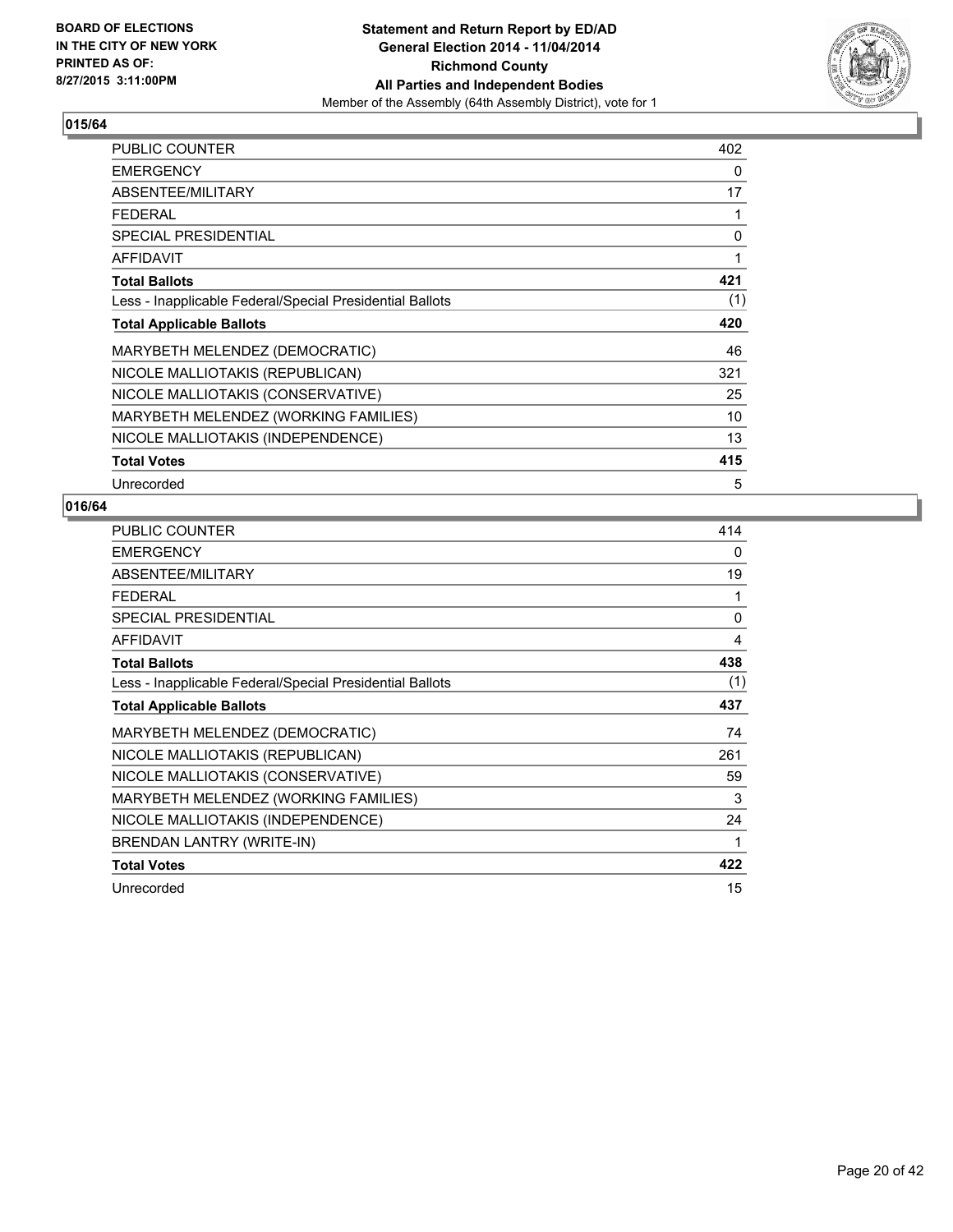

| PUBLIC COUNTER                                           | 396      |
|----------------------------------------------------------|----------|
| <b>EMERGENCY</b>                                         | 0        |
| ABSENTEE/MILITARY                                        | 16       |
| <b>FEDERAL</b>                                           | 1        |
| SPECIAL PRESIDENTIAL                                     | $\Omega$ |
| <b>AFFIDAVIT</b>                                         | 4        |
| <b>Total Ballots</b>                                     | 417      |
| Less - Inapplicable Federal/Special Presidential Ballots | (1)      |
| <b>Total Applicable Ballots</b>                          | 416      |
| MARYBETH MELENDEZ (DEMOCRATIC)                           | 55       |
| NICOLE MALLIOTAKIS (REPUBLICAN)                          | 272      |
| NICOLE MALLIOTAKIS (CONSERVATIVE)                        | 51       |
| MARYBETH MELENDEZ (WORKING FAMILIES)                     | 6        |
| NICOLE MALLIOTAKIS (INDEPENDENCE)                        | 25       |
| BRENDAN LANTRY (WRITE-IN)                                | 4        |
| <b>Total Votes</b>                                       | 413      |
| Unrecorded                                               | 3        |

| <b>PUBLIC COUNTER</b>                                    | 305            |
|----------------------------------------------------------|----------------|
| <b>EMERGENCY</b>                                         | 0              |
| ABSENTEE/MILITARY                                        | 22             |
| <b>FEDERAL</b>                                           | 2              |
| <b>SPECIAL PRESIDENTIAL</b>                              | 0              |
| <b>AFFIDAVIT</b>                                         | 0              |
| <b>Total Ballots</b>                                     | 329            |
| Less - Inapplicable Federal/Special Presidential Ballots | (2)            |
| <b>Total Applicable Ballots</b>                          | 327            |
| MARYBETH MELENDEZ (DEMOCRATIC)                           | 60             |
| NICOLE MALLIOTAKIS (REPUBLICAN)                          | 213            |
| NICOLE MALLIOTAKIS (CONSERVATIVE)                        | 19             |
| MARYBETH MELENDEZ (WORKING FAMILIES)                     | 10             |
| NICOLE MALLIOTAKIS (INDEPENDENCE)                        | 16             |
| MARIETTA CANNING (WRITE-IN)                              | $\overline{2}$ |
| <b>Total Votes</b>                                       | 320            |
| Unrecorded                                               | 7              |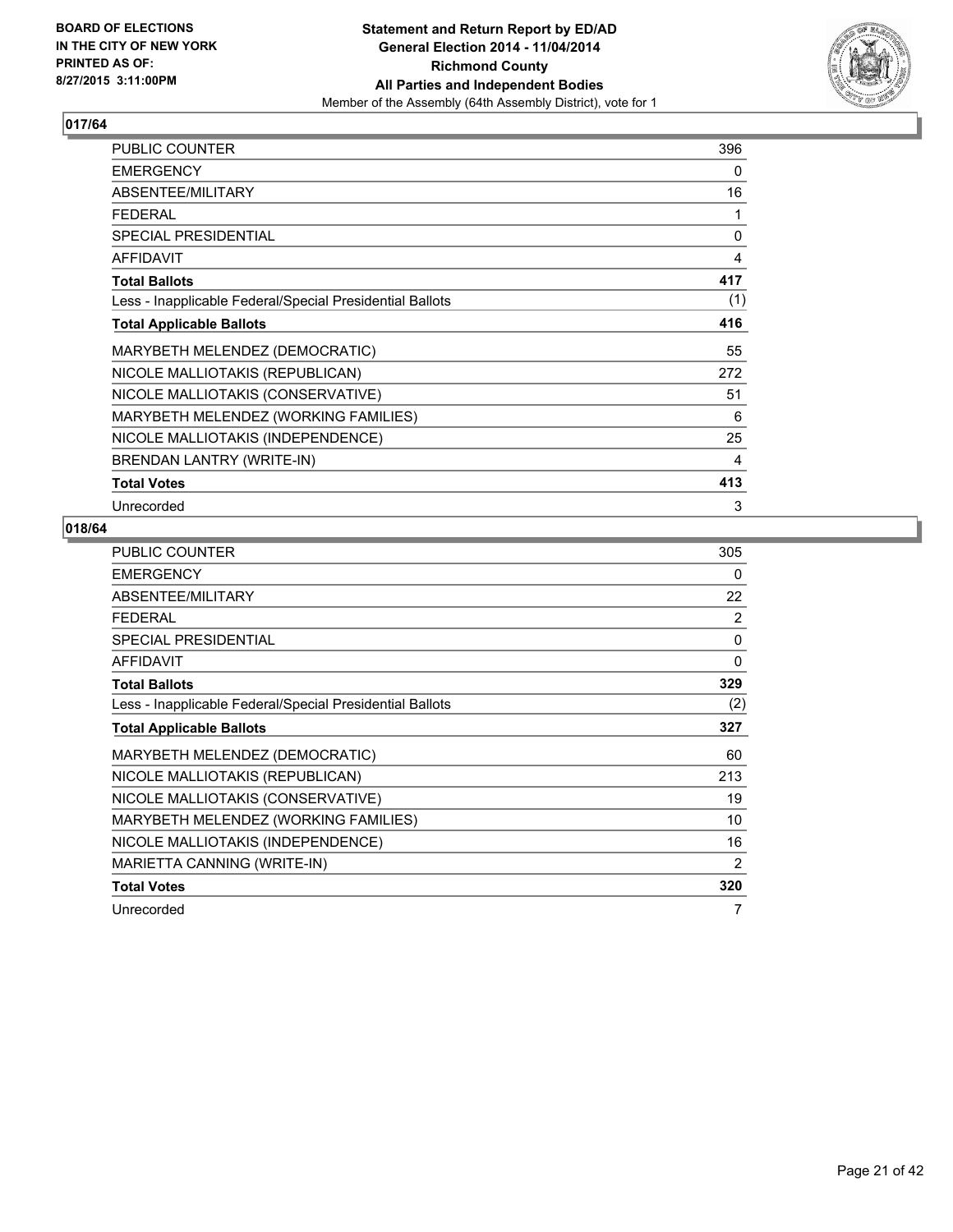

| <b>PUBLIC COUNTER</b>                                    | 259 |
|----------------------------------------------------------|-----|
| <b>EMERGENCY</b>                                         | 0   |
| ABSENTEE/MILITARY                                        | 35  |
| <b>FEDERAL</b>                                           | 0   |
| <b>SPECIAL PRESIDENTIAL</b>                              | 0   |
| <b>AFFIDAVIT</b>                                         | 4   |
| <b>Total Ballots</b>                                     | 298 |
| Less - Inapplicable Federal/Special Presidential Ballots | 0   |
| <b>Total Applicable Ballots</b>                          | 298 |
| MARYBETH MELENDEZ (DEMOCRATIC)                           | 108 |
| NICOLE MALLIOTAKIS (REPUBLICAN)                          | 154 |
| NICOLE MALLIOTAKIS (CONSERVATIVE)                        | 14  |
| MARYBETH MELENDEZ (WORKING FAMILIES)                     | 5   |
| NICOLE MALLIOTAKIS (INDEPENDENCE)                        | 6   |
| HOWIE HAWKINS (WRITE-IN)                                 | 1   |
| <b>Total Votes</b>                                       | 288 |
| Unrecorded                                               | 10  |

| <b>PUBLIC COUNTER</b>                                    | 309 |
|----------------------------------------------------------|-----|
| <b>EMERGENCY</b>                                         | 0   |
| ABSENTEE/MILITARY                                        | 13  |
| <b>FEDERAL</b>                                           | 0   |
| <b>SPECIAL PRESIDENTIAL</b>                              | 0   |
| <b>AFFIDAVIT</b>                                         | 2   |
| <b>Total Ballots</b>                                     | 324 |
| Less - Inapplicable Federal/Special Presidential Ballots | 0   |
| <b>Total Applicable Ballots</b>                          | 324 |
| MARYBETH MELENDEZ (DEMOCRATIC)                           | 67  |
| NICOLE MALLIOTAKIS (REPUBLICAN)                          | 209 |
| NICOLE MALLIOTAKIS (CONSERVATIVE)                        | 20  |
| MARYBETH MELENDEZ (WORKING FAMILIES)                     | 8   |
| NICOLE MALLIOTAKIS (INDEPENDENCE)                        | 14  |
| JOHNATHAN ROSSI (WRITE-IN)                               | 1   |
| <b>Total Votes</b>                                       | 319 |
| Unrecorded                                               | 5   |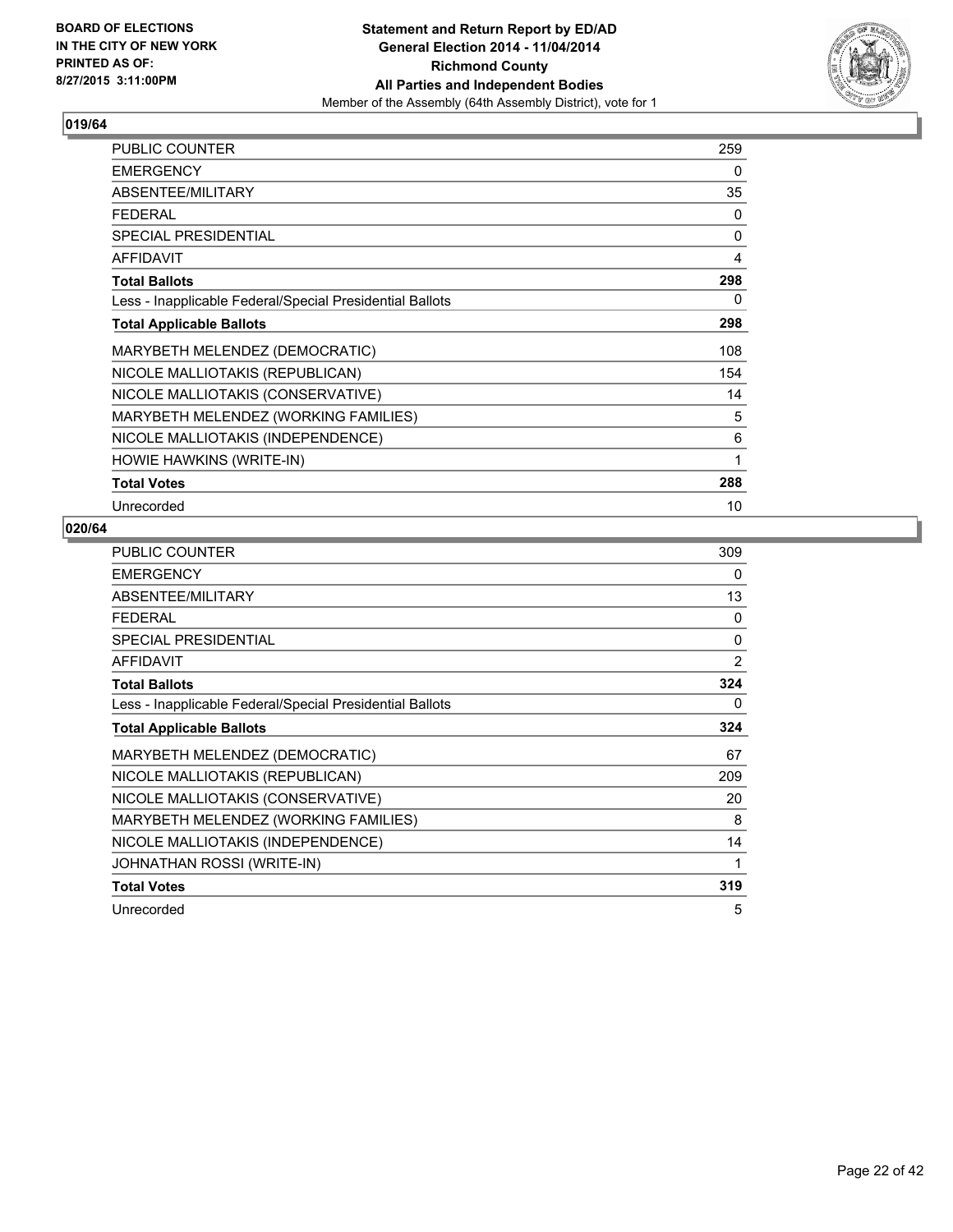

| <b>PUBLIC COUNTER</b>                                    | 287 |
|----------------------------------------------------------|-----|
| <b>EMERGENCY</b>                                         | 0   |
| ABSENTEE/MILITARY                                        | 11  |
| <b>FEDERAL</b>                                           | 0   |
| <b>SPECIAL PRESIDENTIAL</b>                              | 0   |
| <b>AFFIDAVIT</b>                                         | 1   |
| <b>Total Ballots</b>                                     | 299 |
| Less - Inapplicable Federal/Special Presidential Ballots | 0   |
| <b>Total Applicable Ballots</b>                          | 299 |
| MARYBETH MELENDEZ (DEMOCRATIC)                           | 44  |
| NICOLE MALLIOTAKIS (REPUBLICAN)                          | 214 |
| NICOLE MALLIOTAKIS (CONSERVATIVE)                        | 17  |
| MARYBETH MELENDEZ (WORKING FAMILIES)                     | 4   |
| NICOLE MALLIOTAKIS (INDEPENDENCE)                        | 15  |
| <b>Total Votes</b>                                       | 294 |
| Unrecorded                                               | 5   |

| <b>PUBLIC COUNTER</b>                                    | 366 |
|----------------------------------------------------------|-----|
| <b>EMERGENCY</b>                                         | 0   |
| ABSENTEE/MILITARY                                        | 27  |
| <b>FEDERAL</b>                                           | 1   |
| <b>SPECIAL PRESIDENTIAL</b>                              | 0   |
| <b>AFFIDAVIT</b>                                         | 0   |
| <b>Total Ballots</b>                                     | 394 |
| Less - Inapplicable Federal/Special Presidential Ballots | (1) |
| <b>Total Applicable Ballots</b>                          | 393 |
| MARYBETH MELENDEZ (DEMOCRATIC)                           | 65  |
| NICOLE MALLIOTAKIS (REPUBLICAN)                          | 247 |
| NICOLE MALLIOTAKIS (CONSERVATIVE)                        | 43  |
| MARYBETH MELENDEZ (WORKING FAMILIES)                     | 7   |
| NICOLE MALLIOTAKIS (INDEPENDENCE)                        | 27  |
| <b>Total Votes</b>                                       | 389 |
| Unrecorded                                               | 4   |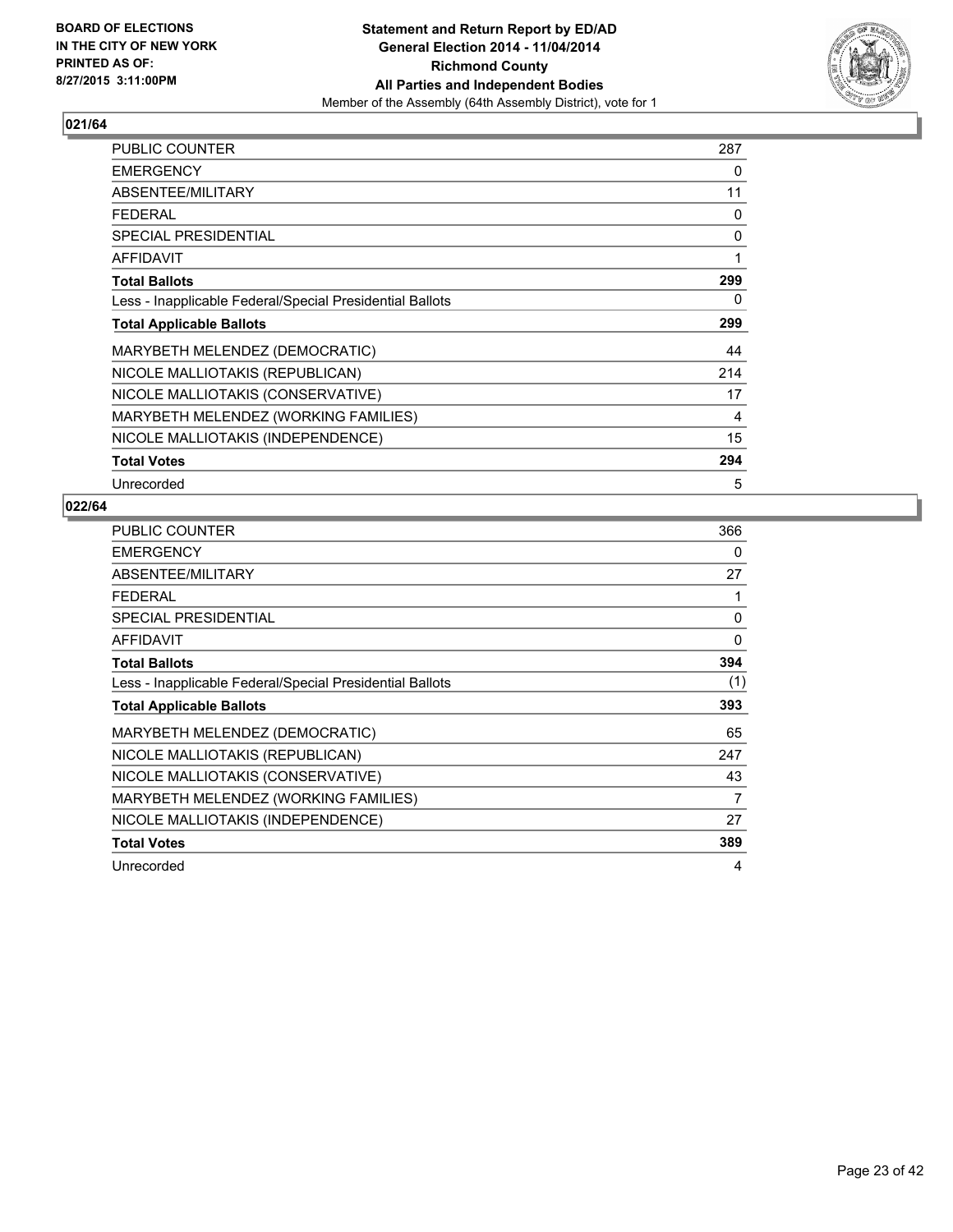

| <b>PUBLIC COUNTER</b>                                    | 397 |
|----------------------------------------------------------|-----|
| <b>EMERGENCY</b>                                         | 0   |
| ABSENTEE/MILITARY                                        | 15  |
| <b>FEDERAL</b>                                           | 3   |
| <b>SPECIAL PRESIDENTIAL</b>                              | 0   |
| AFFIDAVIT                                                | 5   |
| <b>Total Ballots</b>                                     | 420 |
| Less - Inapplicable Federal/Special Presidential Ballots | (3) |
| <b>Total Applicable Ballots</b>                          | 417 |
| MARYBETH MELENDEZ (DEMOCRATIC)                           | 79  |
| NICOLE MALLIOTAKIS (REPUBLICAN)                          | 265 |
| NICOLE MALLIOTAKIS (CONSERVATIVE)                        | 35  |
| MARYBETH MELENDEZ (WORKING FAMILIES)                     | 8   |
| NICOLE MALLIOTAKIS (INDEPENDENCE)                        | 22  |
| <b>Total Votes</b>                                       | 409 |
| Unrecorded                                               | 8   |

| PUBLIC COUNTER                                           | 323            |
|----------------------------------------------------------|----------------|
| <b>EMERGENCY</b>                                         | 0              |
| ABSENTEE/MILITARY                                        | 5              |
| <b>FEDERAL</b>                                           | 1              |
| <b>SPECIAL PRESIDENTIAL</b>                              | $\Omega$       |
| <b>AFFIDAVIT</b>                                         | $\overline{2}$ |
| <b>Total Ballots</b>                                     | 331            |
| Less - Inapplicable Federal/Special Presidential Ballots | (1)            |
| <b>Total Applicable Ballots</b>                          | 330            |
| MARYBETH MELENDEZ (DEMOCRATIC)                           | 48             |
| NICOLE MALLIOTAKIS (REPUBLICAN)                          | 222            |
| NICOLE MALLIOTAKIS (CONSERVATIVE)                        | 34             |
| MARYBETH MELENDEZ (WORKING FAMILIES)                     | 6              |
| NICOLE MALLIOTAKIS (INDEPENDENCE)                        | 13             |
| UNATTRIBUTABLE WRITE-IN (WRITE-IN)                       | 1              |
| <b>Total Votes</b>                                       | 324            |
| Unrecorded                                               | 6              |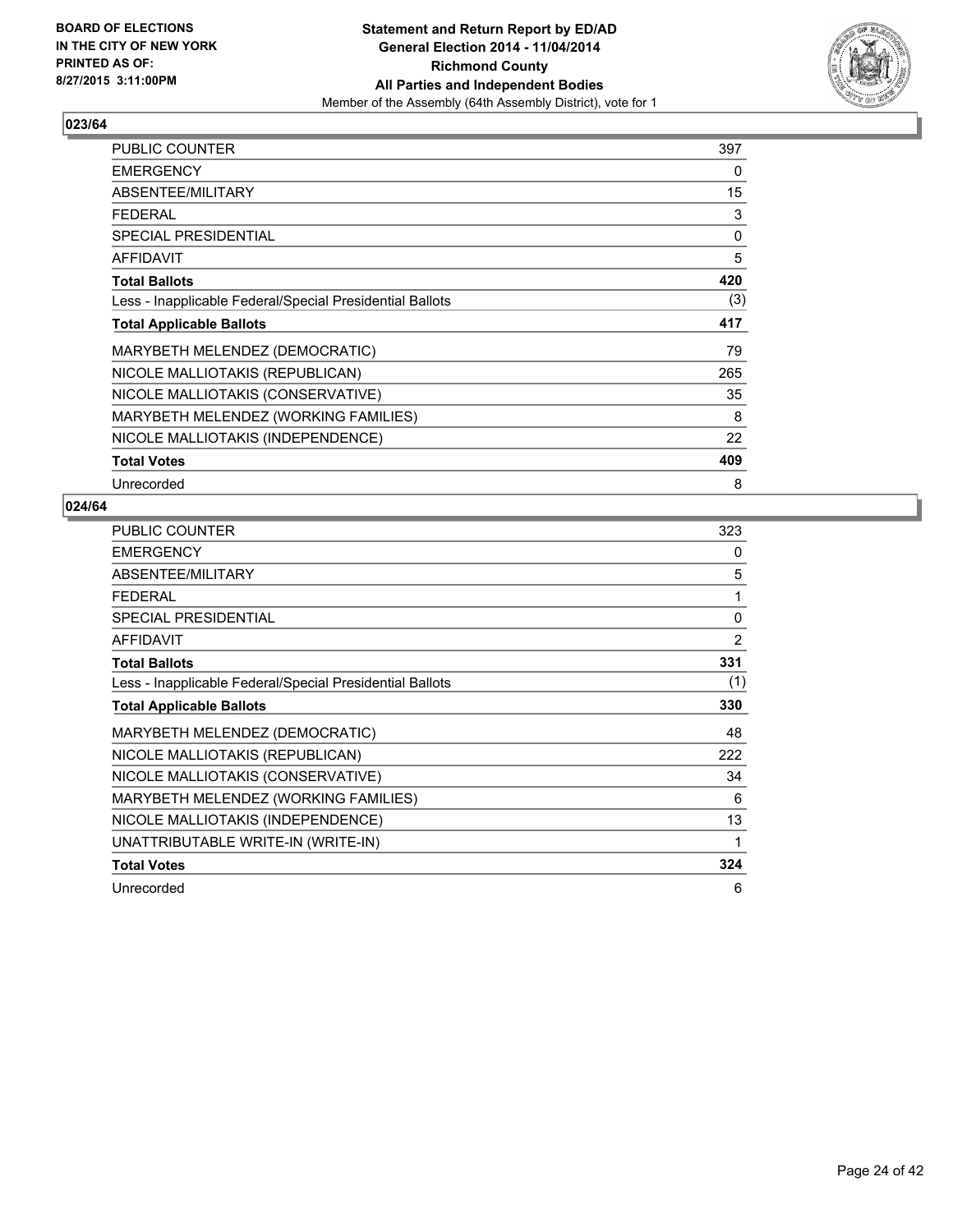

| <b>PUBLIC COUNTER</b>                                    | 269 |
|----------------------------------------------------------|-----|
| <b>EMERGENCY</b>                                         | 0   |
| ABSENTEE/MILITARY                                        | 12  |
| <b>FEDERAL</b>                                           | 0   |
| SPECIAL PRESIDENTIAL                                     | 0   |
| <b>AFFIDAVIT</b>                                         | 7   |
| <b>Total Ballots</b>                                     | 288 |
| Less - Inapplicable Federal/Special Presidential Ballots | 0   |
| <b>Total Applicable Ballots</b>                          | 288 |
| MARYBETH MELENDEZ (DEMOCRATIC)                           | 44  |
| NICOLE MALLIOTAKIS (REPUBLICAN)                          | 193 |
| NICOLE MALLIOTAKIS (CONSERVATIVE)                        | 18  |
| MARYBETH MELENDEZ (WORKING FAMILIES)                     | 7   |
| NICOLE MALLIOTAKIS (INDEPENDENCE)                        | 23  |
| <b>Total Votes</b>                                       | 285 |
| Unrecorded                                               | 3   |

| <b>PUBLIC COUNTER</b>                                    | 388 |
|----------------------------------------------------------|-----|
| <b>EMERGENCY</b>                                         | 0   |
| ABSENTEE/MILITARY                                        | 8   |
| <b>FEDERAL</b>                                           | 1   |
| <b>SPECIAL PRESIDENTIAL</b>                              | 0   |
| <b>AFFIDAVIT</b>                                         | 2   |
| <b>Total Ballots</b>                                     | 399 |
| Less - Inapplicable Federal/Special Presidential Ballots | (1) |
| <b>Total Applicable Ballots</b>                          | 398 |
| MARYBETH MELENDEZ (DEMOCRATIC)                           | 56  |
| NICOLE MALLIOTAKIS (REPUBLICAN)                          | 268 |
| NICOLE MALLIOTAKIS (CONSERVATIVE)                        | 34  |
| MARYBETH MELENDEZ (WORKING FAMILIES)                     | 8   |
| NICOLE MALLIOTAKIS (INDEPENDENCE)                        | 25  |
| <b>Total Votes</b>                                       | 391 |
| Unrecorded                                               | 7   |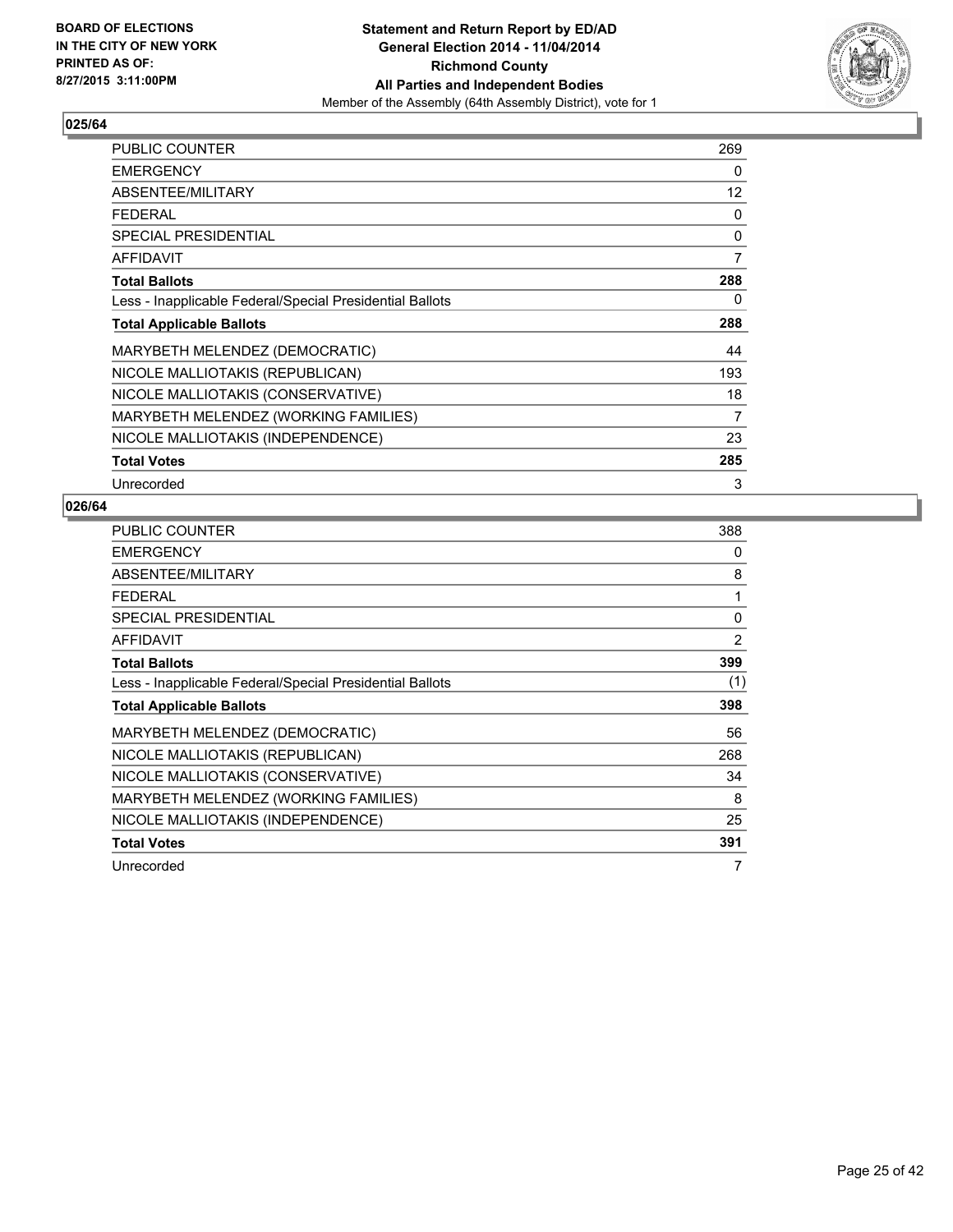

| <b>PUBLIC COUNTER</b>                                    | 245 |
|----------------------------------------------------------|-----|
| <b>EMERGENCY</b>                                         | 0   |
| ABSENTEE/MILITARY                                        | 6   |
| <b>FEDERAL</b>                                           | 0   |
| SPECIAL PRESIDENTIAL                                     | 0   |
| <b>AFFIDAVIT</b>                                         | 4   |
| <b>Total Ballots</b>                                     | 255 |
| Less - Inapplicable Federal/Special Presidential Ballots | 0   |
| <b>Total Applicable Ballots</b>                          | 255 |
| MARYBETH MELENDEZ (DEMOCRATIC)                           | 39  |
| NICOLE MALLIOTAKIS (REPUBLICAN)                          | 161 |
| NICOLE MALLIOTAKIS (CONSERVATIVE)                        | 32  |
| MARYBETH MELENDEZ (WORKING FAMILIES)                     | 4   |
| NICOLE MALLIOTAKIS (INDEPENDENCE)                        | 16  |
| <b>Total Votes</b>                                       | 252 |
| Unrecorded                                               | 3   |

| PUBLIC COUNTER                                           | 212 |
|----------------------------------------------------------|-----|
| <b>EMERGENCY</b>                                         | 0   |
| ABSENTEE/MILITARY                                        | 8   |
| <b>FEDERAL</b>                                           | 0   |
| <b>SPECIAL PRESIDENTIAL</b>                              | 0   |
| <b>AFFIDAVIT</b>                                         | 3   |
| <b>Total Ballots</b>                                     | 223 |
| Less - Inapplicable Federal/Special Presidential Ballots | 0   |
| <b>Total Applicable Ballots</b>                          | 223 |
| MARYBETH MELENDEZ (DEMOCRATIC)                           | 38  |
| NICOLE MALLIOTAKIS (REPUBLICAN)                          | 146 |
| NICOLE MALLIOTAKIS (CONSERVATIVE)                        | 17  |
| MARYBETH MELENDEZ (WORKING FAMILIES)                     | 6   |
| NICOLE MALLIOTAKIS (INDEPENDENCE)                        | 11  |
| <b>Total Votes</b>                                       | 218 |
| Unrecorded                                               | 5   |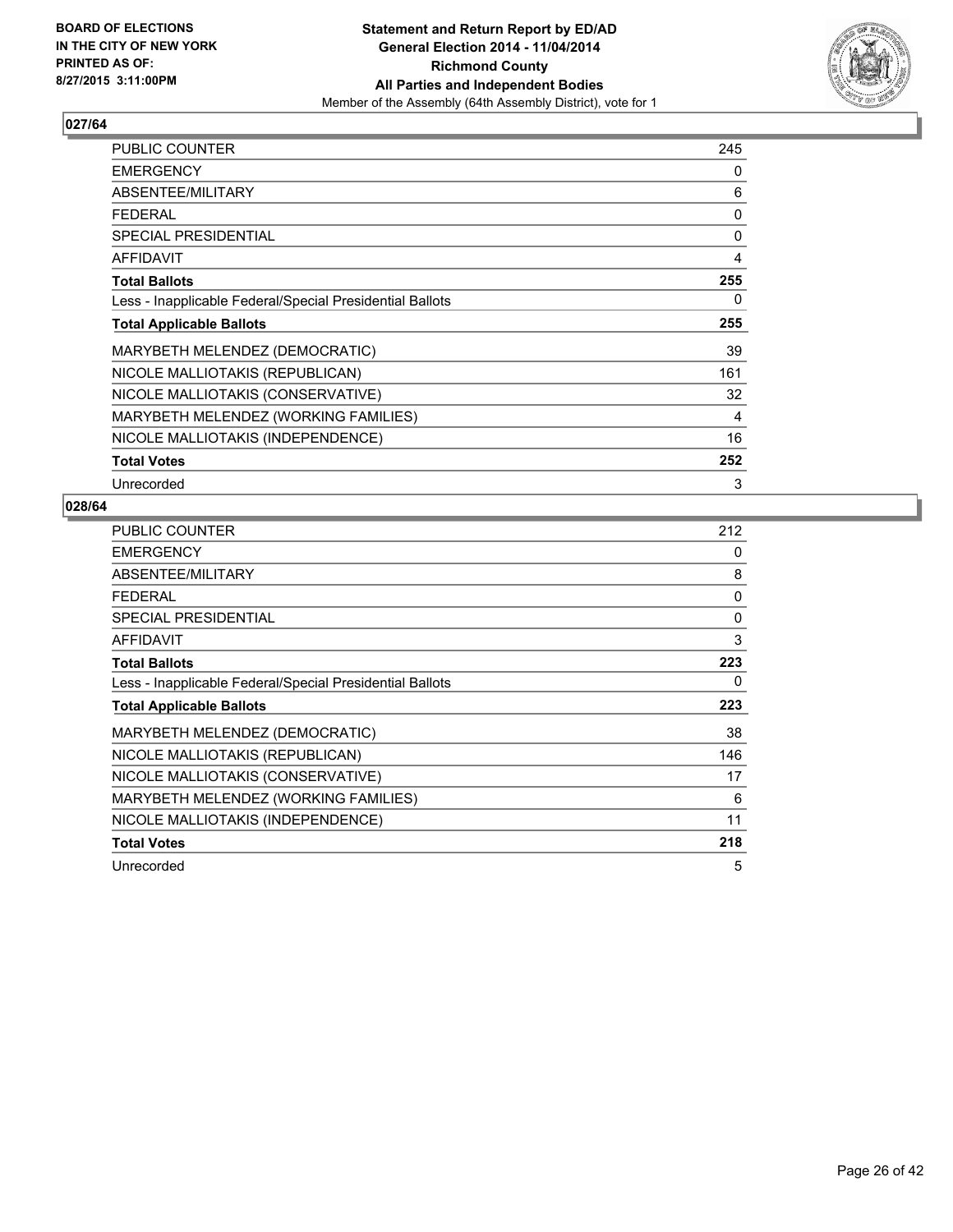

| <b>PUBLIC COUNTER</b>                                    | 332 |
|----------------------------------------------------------|-----|
| <b>EMERGENCY</b>                                         | 0   |
| ABSENTEE/MILITARY                                        | 10  |
| <b>FEDERAL</b>                                           | 1   |
| <b>SPECIAL PRESIDENTIAL</b>                              | 0   |
| <b>AFFIDAVIT</b>                                         | 1   |
| <b>Total Ballots</b>                                     | 344 |
| Less - Inapplicable Federal/Special Presidential Ballots | (1) |
| <b>Total Applicable Ballots</b>                          | 343 |
| MARYBETH MELENDEZ (DEMOCRATIC)                           | 65  |
| NICOLE MALLIOTAKIS (REPUBLICAN)                          | 214 |
| NICOLE MALLIOTAKIS (CONSERVATIVE)                        | 35  |
| MARYBETH MELENDEZ (WORKING FAMILIES)                     | 7   |
| NICOLE MALLIOTAKIS (INDEPENDENCE)                        | 15  |
| GINA DEFILIPPO (WRITE-IN)                                | 1   |
| <b>Total Votes</b>                                       | 337 |
| Unrecorded                                               | 6   |

| <b>PUBLIC COUNTER</b>                                    | 250            |
|----------------------------------------------------------|----------------|
| <b>EMERGENCY</b>                                         | 0              |
| ABSENTEE/MILITARY                                        | 3              |
| <b>FEDERAL</b>                                           | $\overline{2}$ |
| <b>SPECIAL PRESIDENTIAL</b>                              | 0              |
| <b>AFFIDAVIT</b>                                         | 3              |
| <b>Total Ballots</b>                                     | 258            |
| Less - Inapplicable Federal/Special Presidential Ballots | (2)            |
| <b>Total Applicable Ballots</b>                          | 256            |
| MARYBETH MELENDEZ (DEMOCRATIC)                           | 50             |
| NICOLE MALLIOTAKIS (REPUBLICAN)                          | 159            |
| NICOLE MALLIOTAKIS (CONSERVATIVE)                        | 21             |
| MARYBETH MELENDEZ (WORKING FAMILIES)                     | 7              |
| NICOLE MALLIOTAKIS (INDEPENDENCE)                        | 13             |
| <b>Total Votes</b>                                       | 250            |
| Unrecorded                                               | 6              |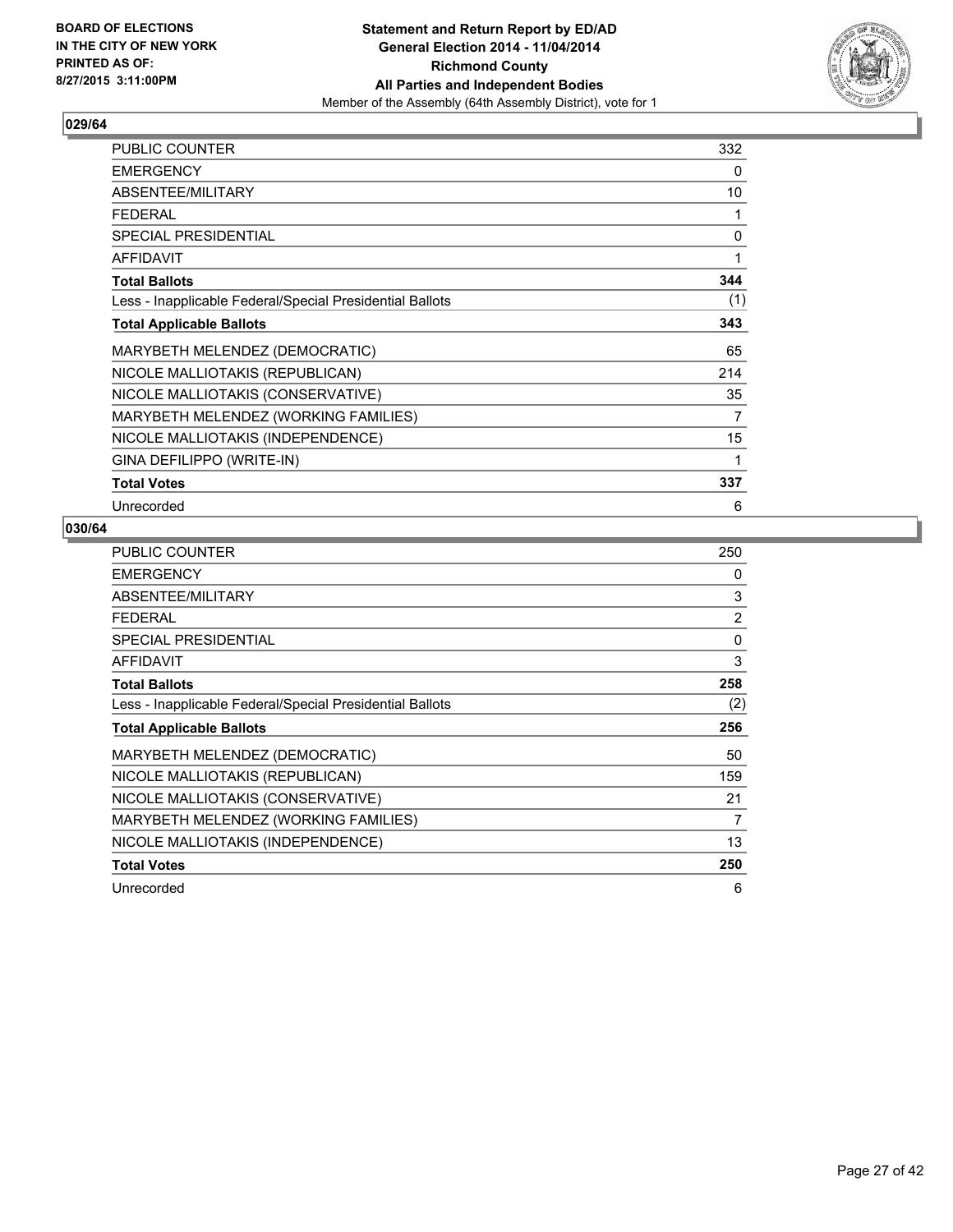

| <b>PUBLIC COUNTER</b>                                    | 293 |
|----------------------------------------------------------|-----|
| <b>EMERGENCY</b>                                         | 0   |
| ABSENTEE/MILITARY                                        | 10  |
| <b>FEDERAL</b>                                           | 0   |
| <b>SPECIAL PRESIDENTIAL</b>                              | 0   |
| <b>AFFIDAVIT</b>                                         | 1   |
| <b>Total Ballots</b>                                     | 304 |
| Less - Inapplicable Federal/Special Presidential Ballots | 0   |
| <b>Total Applicable Ballots</b>                          | 304 |
| MARYBETH MELENDEZ (DEMOCRATIC)                           | 60  |
| NICOLE MALLIOTAKIS (REPUBLICAN)                          | 201 |
| NICOLE MALLIOTAKIS (CONSERVATIVE)                        | 17  |
| MARYBETH MELENDEZ (WORKING FAMILIES)                     | 6   |
| NICOLE MALLIOTAKIS (INDEPENDENCE)                        | 17  |
| <b>Total Votes</b>                                       | 301 |
| Unrecorded                                               | 3   |

| PUBLIC COUNTER                                           | 331 |
|----------------------------------------------------------|-----|
| <b>EMERGENCY</b>                                         | 0   |
| ABSENTEE/MILITARY                                        | 13  |
| <b>FEDERAL</b>                                           | 0   |
| <b>SPECIAL PRESIDENTIAL</b>                              | 0   |
| <b>AFFIDAVIT</b>                                         | 5   |
| <b>Total Ballots</b>                                     | 349 |
| Less - Inapplicable Federal/Special Presidential Ballots | 0   |
| <b>Total Applicable Ballots</b>                          | 349 |
| MARYBETH MELENDEZ (DEMOCRATIC)                           | 71  |
| NICOLE MALLIOTAKIS (REPUBLICAN)                          | 193 |
| NICOLE MALLIOTAKIS (CONSERVATIVE)                        | 39  |
| MARYBETH MELENDEZ (WORKING FAMILIES)                     | 6   |
| NICOLE MALLIOTAKIS (INDEPENDENCE)                        | 21  |
| <b>Total Votes</b>                                       | 330 |
| Unrecorded                                               | 19  |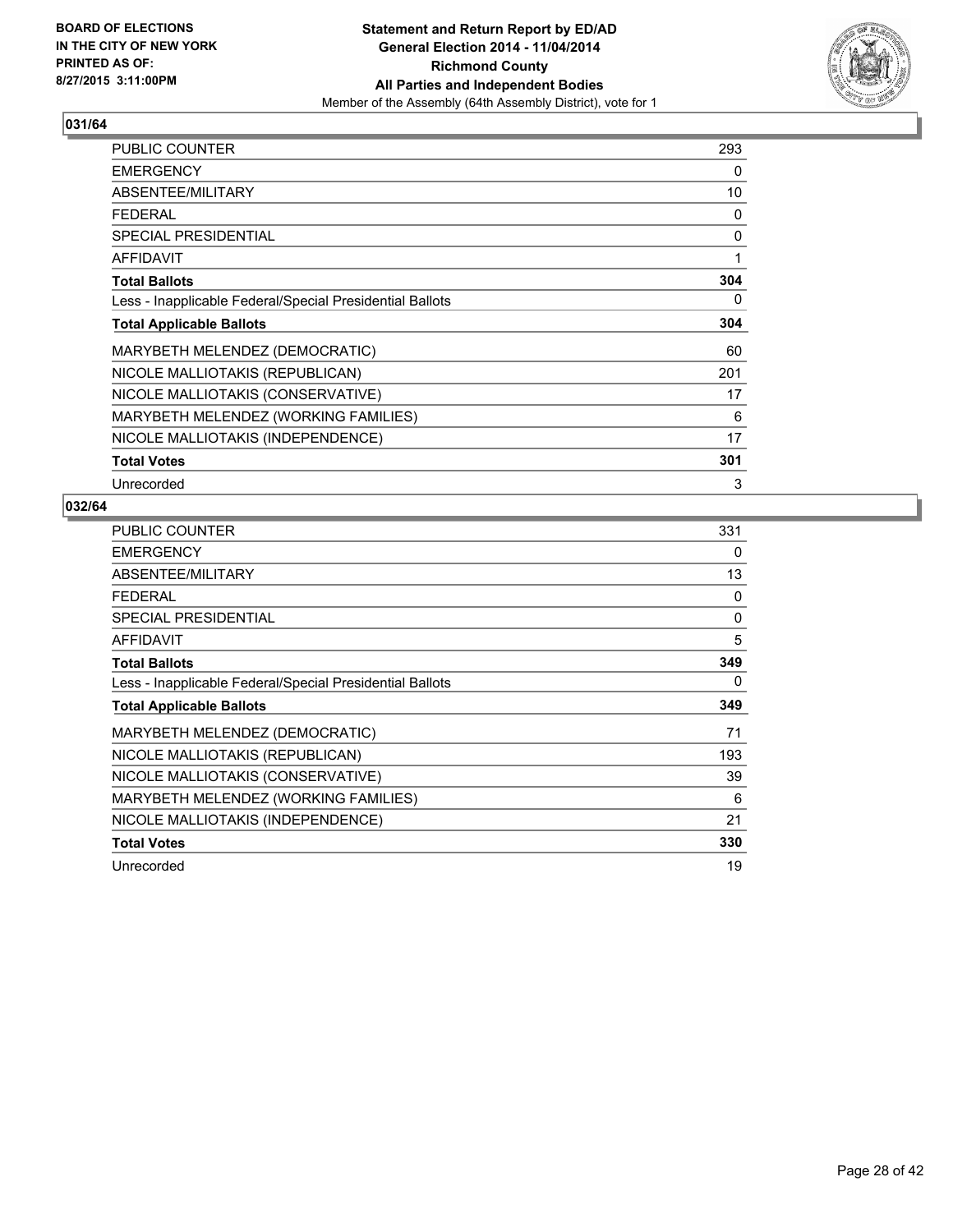

| <b>PUBLIC COUNTER</b>                                    | 264 |
|----------------------------------------------------------|-----|
| <b>EMERGENCY</b>                                         | 0   |
| ABSENTEE/MILITARY                                        | 10  |
| <b>FEDERAL</b>                                           | 0   |
| <b>SPECIAL PRESIDENTIAL</b>                              | 0   |
| <b>AFFIDAVIT</b>                                         | 0   |
| <b>Total Ballots</b>                                     | 274 |
| Less - Inapplicable Federal/Special Presidential Ballots | 0   |
| <b>Total Applicable Ballots</b>                          | 274 |
| MARYBETH MELENDEZ (DEMOCRATIC)                           | 33  |
| NICOLE MALLIOTAKIS (REPUBLICAN)                          | 200 |
| NICOLE MALLIOTAKIS (CONSERVATIVE)                        | 22  |
| MARYBETH MELENDEZ (WORKING FAMILIES)                     | 4   |
| NICOLE MALLIOTAKIS (INDEPENDENCE)                        | 10  |
| <b>Total Votes</b>                                       | 269 |
| Unrecorded                                               | 5   |

| <b>PUBLIC COUNTER</b>                                    | 267 |
|----------------------------------------------------------|-----|
| <b>EMERGENCY</b>                                         | 0   |
| ABSENTEE/MILITARY                                        | 44  |
| <b>FEDERAL</b>                                           | 0   |
| <b>SPECIAL PRESIDENTIAL</b>                              | 0   |
| <b>AFFIDAVIT</b>                                         | 0   |
| <b>Total Ballots</b>                                     | 311 |
| Less - Inapplicable Federal/Special Presidential Ballots | 0   |
| <b>Total Applicable Ballots</b>                          | 311 |
| MARYBETH MELENDEZ (DEMOCRATIC)                           | 73  |
| NICOLE MALLIOTAKIS (REPUBLICAN)                          | 181 |
| NICOLE MALLIOTAKIS (CONSERVATIVE)                        | 23  |
| MARYBETH MELENDEZ (WORKING FAMILIES)                     | 9   |
| NICOLE MALLIOTAKIS (INDEPENDENCE)                        | 16  |
| <b>Total Votes</b>                                       | 302 |
| Unrecorded                                               | 9   |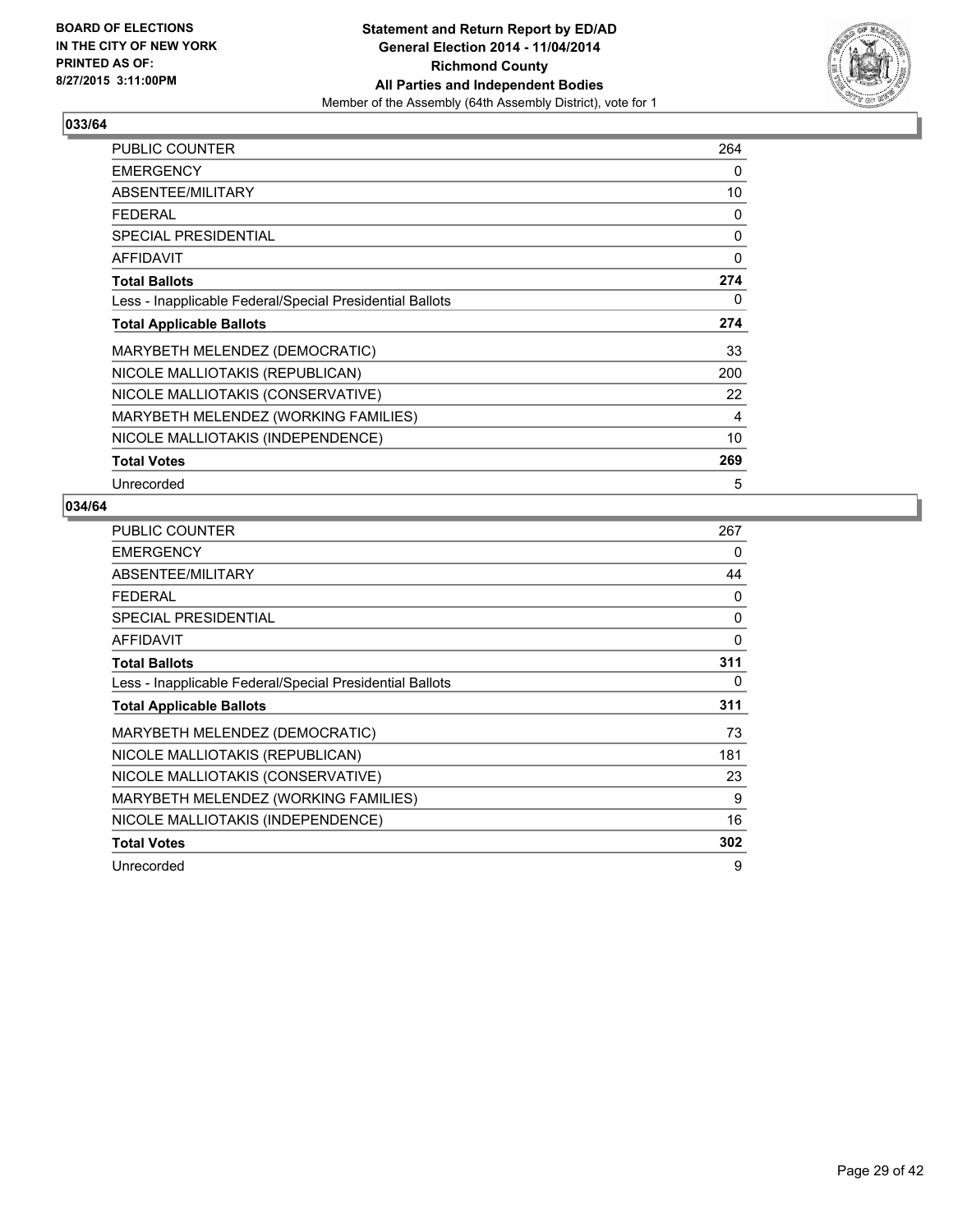

| <b>PUBLIC COUNTER</b>                                    | 333 |
|----------------------------------------------------------|-----|
| <b>EMERGENCY</b>                                         | 0   |
| ABSENTEE/MILITARY                                        | 20  |
| <b>FEDERAL</b>                                           | 1   |
| <b>SPECIAL PRESIDENTIAL</b>                              | 0   |
| <b>AFFIDAVIT</b>                                         | 0   |
| <b>Total Ballots</b>                                     | 354 |
| Less - Inapplicable Federal/Special Presidential Ballots | (1) |
| <b>Total Applicable Ballots</b>                          | 353 |
| MARYBETH MELENDEZ (DEMOCRATIC)                           | 49  |
| NICOLE MALLIOTAKIS (REPUBLICAN)                          | 237 |
| NICOLE MALLIOTAKIS (CONSERVATIVE)                        | 29  |
| MARYBETH MELENDEZ (WORKING FAMILIES)                     | 5   |
| NICOLE MALLIOTAKIS (INDEPENDENCE)                        | 21  |
| PETER V. QUEGLE (WRITE-IN)                               | 1   |
| <b>Total Votes</b>                                       | 342 |
| Unrecorded                                               | 11  |

| <b>PUBLIC COUNTER</b>                                    | 305 |
|----------------------------------------------------------|-----|
| <b>EMERGENCY</b>                                         | 0   |
| ABSENTEE/MILITARY                                        | 17  |
| <b>FEDERAL</b>                                           | 0   |
| <b>SPECIAL PRESIDENTIAL</b>                              | 0   |
| <b>AFFIDAVIT</b>                                         | 2   |
| <b>Total Ballots</b>                                     | 324 |
| Less - Inapplicable Federal/Special Presidential Ballots | 0   |
| <b>Total Applicable Ballots</b>                          | 324 |
| MARYBETH MELENDEZ (DEMOCRATIC)                           | 78  |
| NICOLE MALLIOTAKIS (REPUBLICAN)                          | 182 |
| NICOLE MALLIOTAKIS (CONSERVATIVE)                        | 31  |
| MARYBETH MELENDEZ (WORKING FAMILIES)                     | 5   |
| NICOLE MALLIOTAKIS (INDEPENDENCE)                        | 17  |
| UNATTRIBUTABLE WRITE-IN (WRITE-IN)                       | 1   |
| <b>Total Votes</b>                                       | 314 |
| Unrecorded                                               | 10  |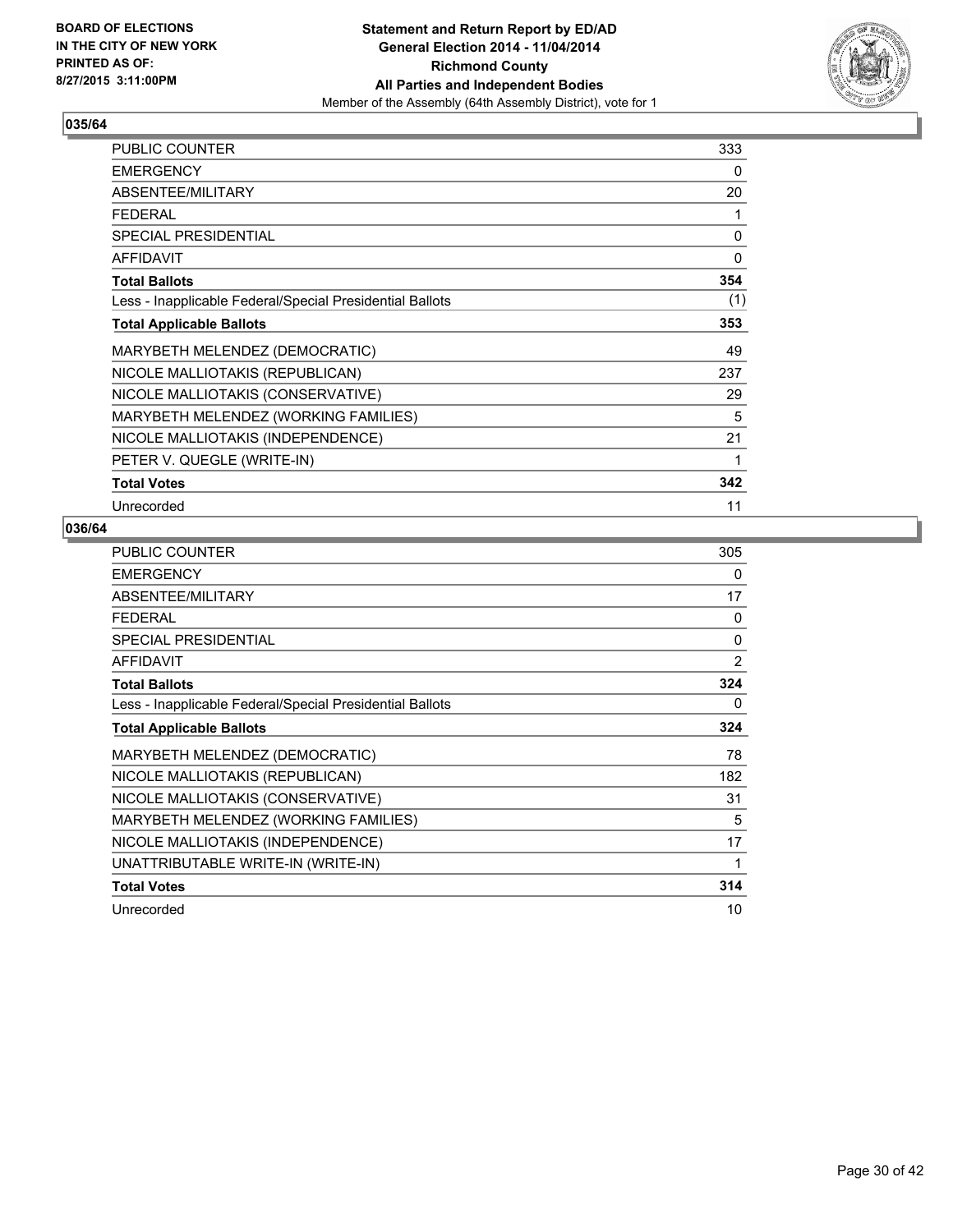

| <b>PUBLIC COUNTER</b>                                    | 257 |
|----------------------------------------------------------|-----|
| <b>EMERGENCY</b>                                         | 0   |
| ABSENTEE/MILITARY                                        | 11  |
| <b>FEDERAL</b>                                           | 0   |
| SPECIAL PRESIDENTIAL                                     | 0   |
| AFFIDAVIT                                                | 2   |
| <b>Total Ballots</b>                                     | 270 |
| Less - Inapplicable Federal/Special Presidential Ballots | 0   |
| <b>Total Applicable Ballots</b>                          | 270 |
| MARYBETH MELENDEZ (DEMOCRATIC)                           | 44  |
| NICOLE MALLIOTAKIS (REPUBLICAN)                          | 175 |
| NICOLE MALLIOTAKIS (CONSERVATIVE)                        | 20  |
| MARYBETH MELENDEZ (WORKING FAMILIES)                     | 10  |
| NICOLE MALLIOTAKIS (INDEPENDENCE)                        | 14  |
| <b>Total Votes</b>                                       | 263 |
| Unrecorded                                               | 7   |

| <b>PUBLIC COUNTER</b>                                    | 221 |
|----------------------------------------------------------|-----|
| <b>EMERGENCY</b>                                         | 0   |
| ABSENTEE/MILITARY                                        | 10  |
| <b>FEDERAL</b>                                           | 1   |
| <b>SPECIAL PRESIDENTIAL</b>                              | 0   |
| <b>AFFIDAVIT</b>                                         | 2   |
| <b>Total Ballots</b>                                     | 234 |
| Less - Inapplicable Federal/Special Presidential Ballots | (1) |
| <b>Total Applicable Ballots</b>                          | 233 |
| MARYBETH MELENDEZ (DEMOCRATIC)                           | 61  |
| NICOLE MALLIOTAKIS (REPUBLICAN)                          | 118 |
| NICOLE MALLIOTAKIS (CONSERVATIVE)                        | 18  |
| MARYBETH MELENDEZ (WORKING FAMILIES)                     | 7   |
| NICOLE MALLIOTAKIS (INDEPENDENCE)                        | 17  |
| <b>Total Votes</b>                                       | 221 |
| Unrecorded                                               | 12  |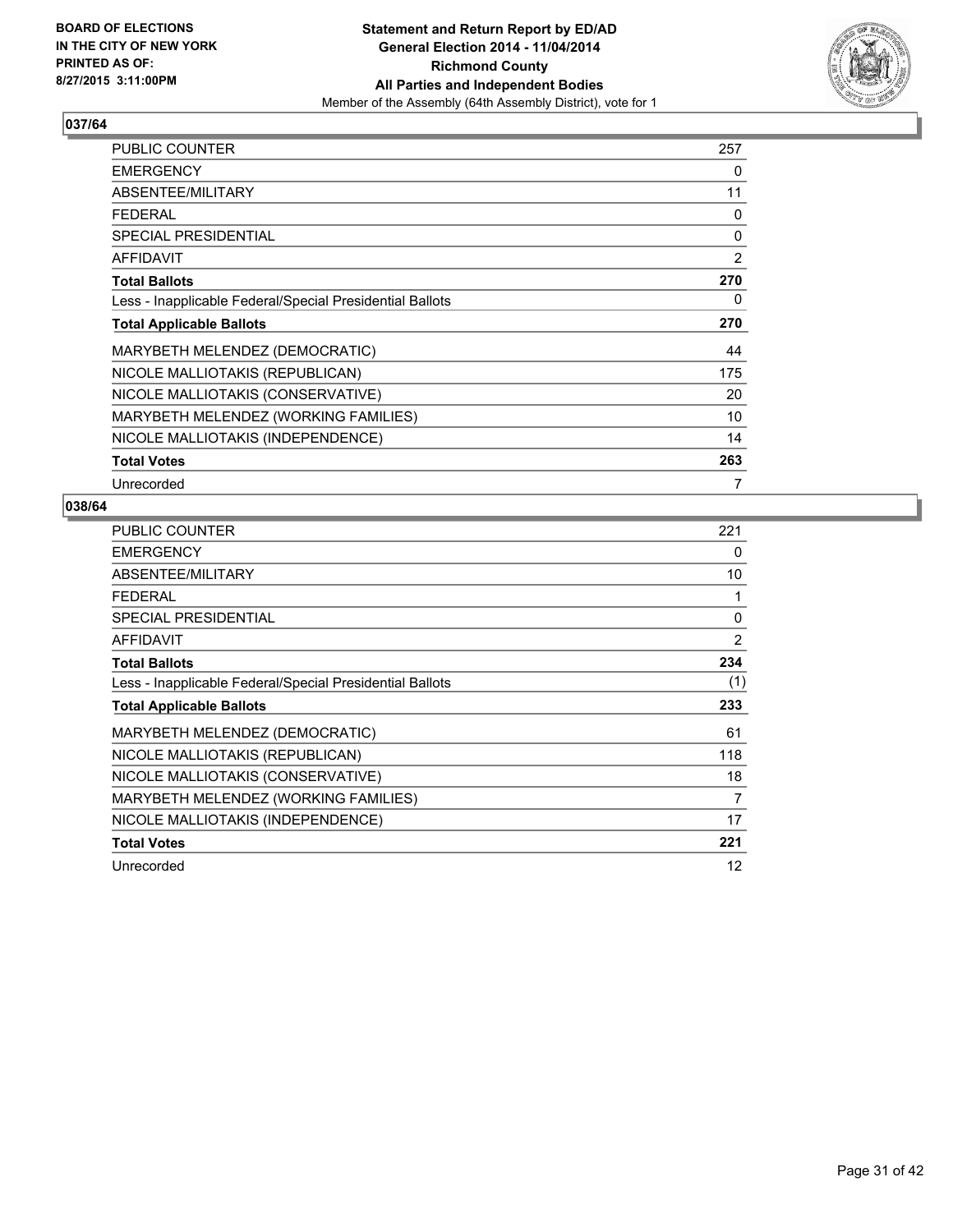

| <b>PUBLIC COUNTER</b>                                    | 249 |
|----------------------------------------------------------|-----|
| <b>EMERGENCY</b>                                         | 0   |
| ABSENTEE/MILITARY                                        | 8   |
| <b>FEDERAL</b>                                           | 0   |
| <b>SPECIAL PRESIDENTIAL</b>                              | 0   |
| <b>AFFIDAVIT</b>                                         | 4   |
| <b>Total Ballots</b>                                     | 261 |
| Less - Inapplicable Federal/Special Presidential Ballots | 0   |
| <b>Total Applicable Ballots</b>                          | 261 |
| MARYBETH MELENDEZ (DEMOCRATIC)                           | 48  |
| NICOLE MALLIOTAKIS (REPUBLICAN)                          | 163 |
| NICOLE MALLIOTAKIS (CONSERVATIVE)                        | 30  |
| MARYBETH MELENDEZ (WORKING FAMILIES)                     | 4   |
| NICOLE MALLIOTAKIS (INDEPENDENCE)                        | 11  |
| <b>Total Votes</b>                                       | 256 |
| Unrecorded                                               | 5   |

| PUBLIC COUNTER                                           | 234 |
|----------------------------------------------------------|-----|
| <b>EMERGENCY</b>                                         | 0   |
| ABSENTEE/MILITARY                                        | 12  |
| <b>FEDERAL</b>                                           | 0   |
| <b>SPECIAL PRESIDENTIAL</b>                              | 0   |
| <b>AFFIDAVIT</b>                                         | 1   |
| <b>Total Ballots</b>                                     | 247 |
| Less - Inapplicable Federal/Special Presidential Ballots | 0   |
| <b>Total Applicable Ballots</b>                          | 247 |
| MARYBETH MELENDEZ (DEMOCRATIC)                           | 111 |
| NICOLE MALLIOTAKIS (REPUBLICAN)                          | 92  |
| NICOLE MALLIOTAKIS (CONSERVATIVE)                        | 8   |
| MARYBETH MELENDEZ (WORKING FAMILIES)                     | 9   |
| NICOLE MALLIOTAKIS (INDEPENDENCE)                        | 17  |
| <b>Total Votes</b>                                       | 237 |
| Unrecorded                                               | 10  |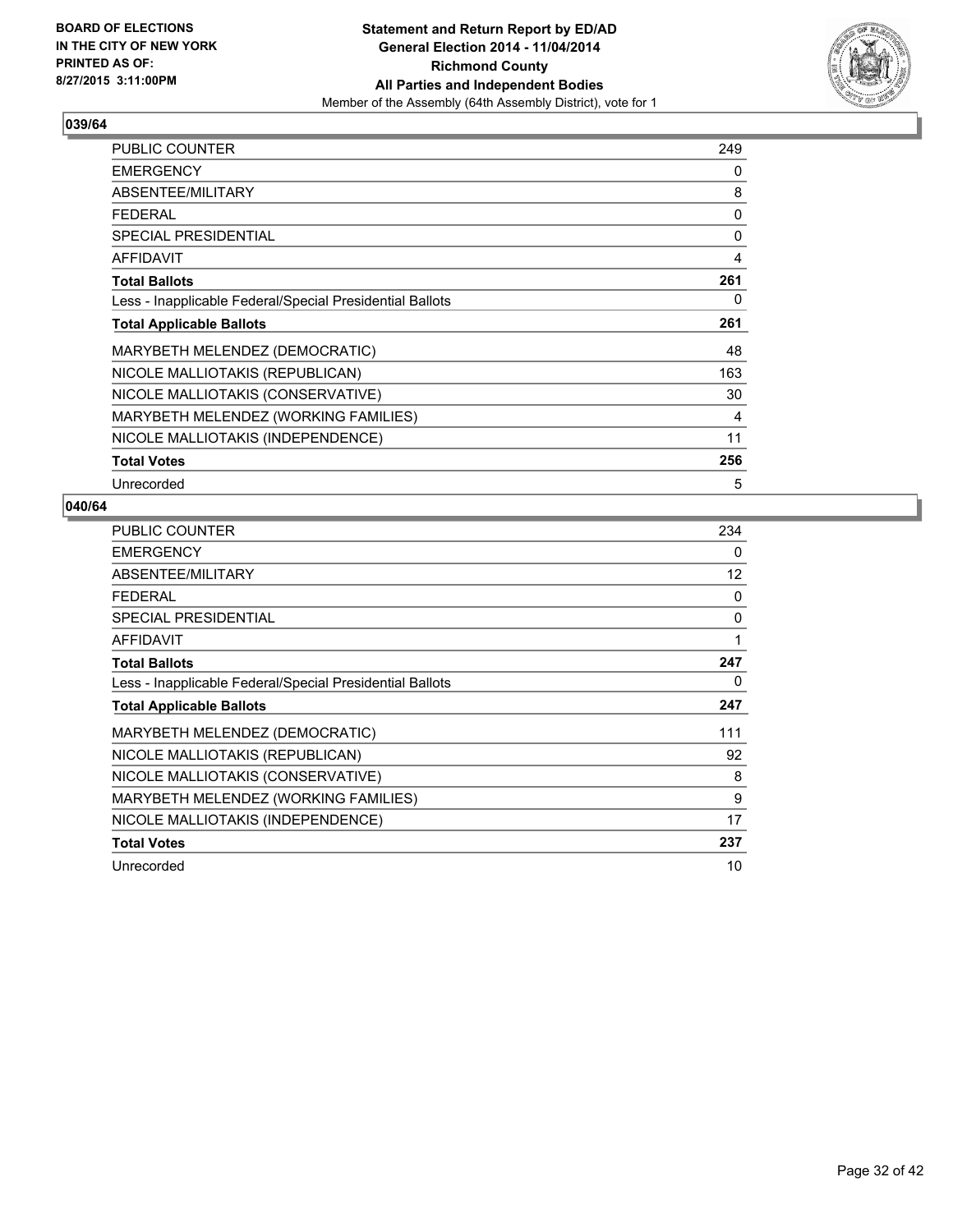

| <b>PUBLIC COUNTER</b>                                    | 280 |
|----------------------------------------------------------|-----|
| <b>EMERGENCY</b>                                         | 0   |
| ABSENTEE/MILITARY                                        | 3   |
| <b>FEDERAL</b>                                           | 0   |
| <b>SPECIAL PRESIDENTIAL</b>                              | 0   |
| AFFIDAVIT                                                | 4   |
| <b>Total Ballots</b>                                     | 287 |
| Less - Inapplicable Federal/Special Presidential Ballots | 0   |
| <b>Total Applicable Ballots</b>                          | 287 |
| MARYBETH MELENDEZ (DEMOCRATIC)                           | 65  |
| NICOLE MALLIOTAKIS (REPUBLICAN)                          | 171 |
| NICOLE MALLIOTAKIS (CONSERVATIVE)                        | 21  |
| MARYBETH MELENDEZ (WORKING FAMILIES)                     | 8   |
| NICOLE MALLIOTAKIS (INDEPENDENCE)                        | 13  |
| <b>Total Votes</b>                                       | 278 |
| Unrecorded                                               | 9   |

| PUBLIC COUNTER                                           | 224 |
|----------------------------------------------------------|-----|
| <b>EMERGENCY</b>                                         | 0   |
| ABSENTEE/MILITARY                                        | 17  |
| <b>FEDERAL</b>                                           | 0   |
| <b>SPECIAL PRESIDENTIAL</b>                              | 0   |
| <b>AFFIDAVIT</b>                                         | 1   |
| <b>Total Ballots</b>                                     | 242 |
| Less - Inapplicable Federal/Special Presidential Ballots | 0   |
| <b>Total Applicable Ballots</b>                          | 242 |
| MARYBETH MELENDEZ (DEMOCRATIC)                           | 67  |
| NICOLE MALLIOTAKIS (REPUBLICAN)                          | 126 |
| NICOLE MALLIOTAKIS (CONSERVATIVE)                        | 13  |
| MARYBETH MELENDEZ (WORKING FAMILIES)                     | 10  |
| NICOLE MALLIOTAKIS (INDEPENDENCE)                        | 17  |
| <b>Total Votes</b>                                       | 233 |
| Unrecorded                                               | 9   |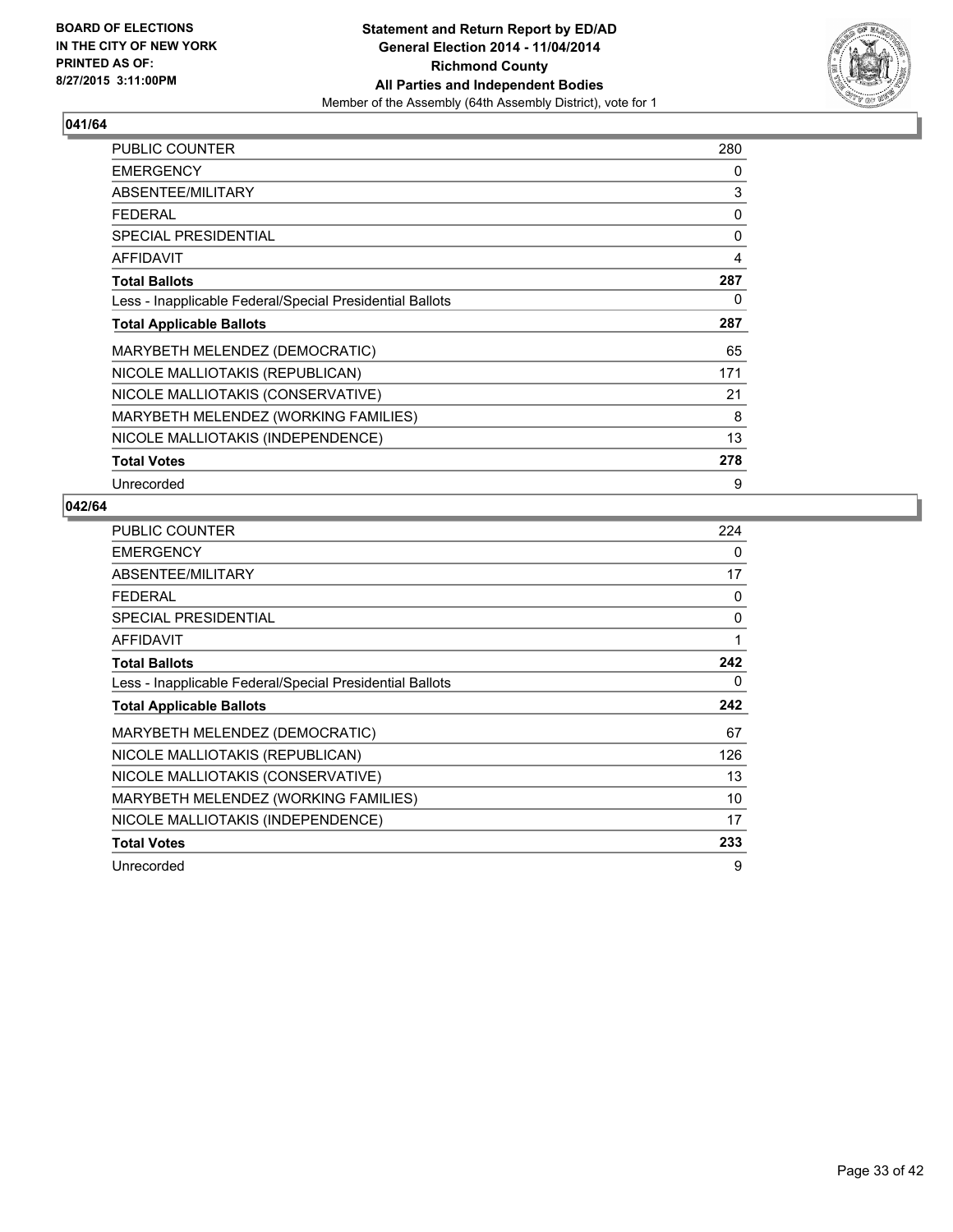

| <b>PUBLIC COUNTER</b>                                    | 184 |
|----------------------------------------------------------|-----|
| <b>EMERGENCY</b>                                         | 0   |
| ABSENTEE/MILITARY                                        | 6   |
| <b>FEDERAL</b>                                           | 0   |
| <b>SPECIAL PRESIDENTIAL</b>                              | 0   |
| <b>AFFIDAVIT</b>                                         | 1   |
| <b>Total Ballots</b>                                     | 191 |
| Less - Inapplicable Federal/Special Presidential Ballots | 0   |
| <b>Total Applicable Ballots</b>                          | 191 |
| MARYBETH MELENDEZ (DEMOCRATIC)                           | 61  |
| NICOLE MALLIOTAKIS (REPUBLICAN)                          | 103 |
| NICOLE MALLIOTAKIS (CONSERVATIVE)                        | 5   |
| MARYBETH MELENDEZ (WORKING FAMILIES)                     | 3   |
| NICOLE MALLIOTAKIS (INDEPENDENCE)                        | 7   |
| <b>Total Votes</b>                                       | 179 |
| Unrecorded                                               | 12  |

| PUBLIC COUNTER                                           | 277 |
|----------------------------------------------------------|-----|
| <b>EMERGENCY</b>                                         | 0   |
| ABSENTEE/MILITARY                                        | 8   |
| <b>FEDERAL</b>                                           | 1   |
| <b>SPECIAL PRESIDENTIAL</b>                              | 0   |
| <b>AFFIDAVIT</b>                                         | 7   |
| <b>Total Ballots</b>                                     | 293 |
| Less - Inapplicable Federal/Special Presidential Ballots | (1) |
| <b>Total Applicable Ballots</b>                          | 292 |
| MARYBETH MELENDEZ (DEMOCRATIC)                           | 88  |
| NICOLE MALLIOTAKIS (REPUBLICAN)                          | 158 |
| NICOLE MALLIOTAKIS (CONSERVATIVE)                        | 17  |
| MARYBETH MELENDEZ (WORKING FAMILIES)                     | 6   |
| NICOLE MALLIOTAKIS (INDEPENDENCE)                        | 14  |
| <b>Total Votes</b>                                       | 283 |
| Unrecorded                                               | 9   |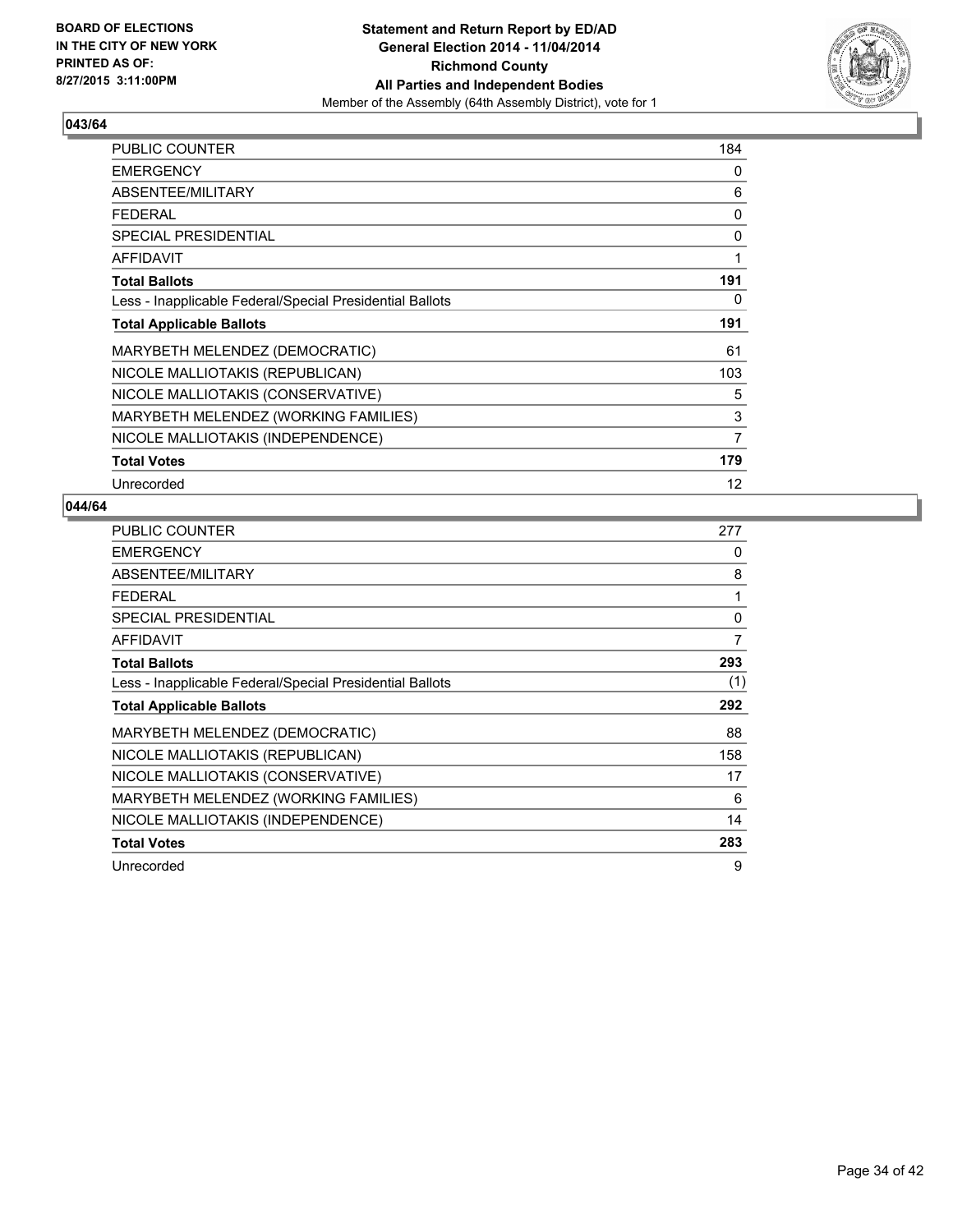

| <b>PUBLIC COUNTER</b>                                    | 160 |
|----------------------------------------------------------|-----|
| <b>EMERGENCY</b>                                         | 0   |
| ABSENTEE/MILITARY                                        | 13  |
| <b>FEDERAL</b>                                           | 4   |
| <b>SPECIAL PRESIDENTIAL</b>                              | 0   |
| <b>AFFIDAVIT</b>                                         | 2   |
| <b>Total Ballots</b>                                     | 179 |
| Less - Inapplicable Federal/Special Presidential Ballots | (4) |
| <b>Total Applicable Ballots</b>                          | 175 |
| MARYBETH MELENDEZ (DEMOCRATIC)                           | 55  |
| NICOLE MALLIOTAKIS (REPUBLICAN)                          | 92  |
| NICOLE MALLIOTAKIS (CONSERVATIVE)                        | 9   |
| MARYBETH MELENDEZ (WORKING FAMILIES)                     | 4   |
| NICOLE MALLIOTAKIS (INDEPENDENCE)                        | 11  |
| <b>Total Votes</b>                                       | 171 |
| Unrecorded                                               | 4   |

| PUBLIC COUNTER                                           | 206 |
|----------------------------------------------------------|-----|
| <b>EMERGENCY</b>                                         | 0   |
| ABSENTEE/MILITARY                                        | 8   |
| <b>FEDERAL</b>                                           | 3   |
| SPECIAL PRESIDENTIAL                                     | 0   |
| <b>AFFIDAVIT</b>                                         | 2   |
| <b>Total Ballots</b>                                     | 219 |
| Less - Inapplicable Federal/Special Presidential Ballots | (3) |
| <b>Total Applicable Ballots</b>                          | 216 |
| MARYBETH MELENDEZ (DEMOCRATIC)                           | 53  |
| NICOLE MALLIOTAKIS (REPUBLICAN)                          | 112 |
| NICOLE MALLIOTAKIS (CONSERVATIVE)                        | 31  |
| MARYBETH MELENDEZ (WORKING FAMILIES)                     | 6   |
| NICOLE MALLIOTAKIS (INDEPENDENCE)                        | 9   |
| <b>Total Votes</b>                                       | 211 |
| Unrecorded                                               | 5   |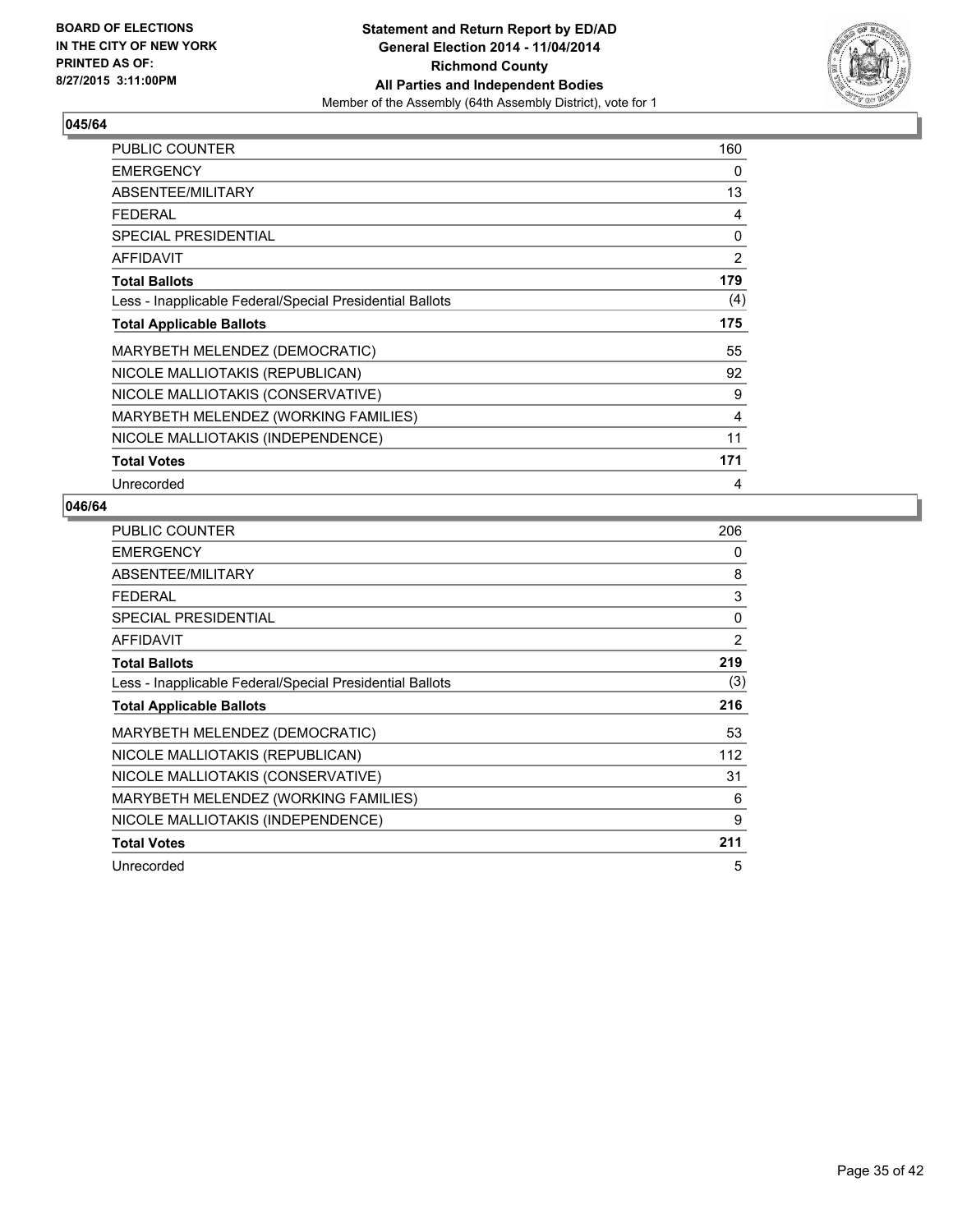

| <b>PUBLIC COUNTER</b>                                    | 191 |
|----------------------------------------------------------|-----|
| <b>EMERGENCY</b>                                         | 0   |
| ABSENTEE/MILITARY                                        | 8   |
| <b>FEDERAL</b>                                           | 0   |
| <b>SPECIAL PRESIDENTIAL</b>                              | 0   |
| <b>AFFIDAVIT</b>                                         | 5   |
| <b>Total Ballots</b>                                     | 204 |
| Less - Inapplicable Federal/Special Presidential Ballots | 0   |
| <b>Total Applicable Ballots</b>                          | 204 |
| MARYBETH MELENDEZ (DEMOCRATIC)                           | 47  |
| NICOLE MALLIOTAKIS (REPUBLICAN)                          | 107 |
| NICOLE MALLIOTAKIS (CONSERVATIVE)                        | 19  |
| MARYBETH MELENDEZ (WORKING FAMILIES)                     | 7   |
| NICOLE MALLIOTAKIS (INDEPENDENCE)                        | 17  |
| <b>Total Votes</b>                                       | 197 |
| Unrecorded                                               | 7   |

| <b>PUBLIC COUNTER</b>                                    | 189 |
|----------------------------------------------------------|-----|
| <b>EMERGENCY</b>                                         | 0   |
| ABSENTEE/MILITARY                                        | 14  |
| <b>FEDERAL</b>                                           | 1   |
| <b>SPECIAL PRESIDENTIAL</b>                              | 0   |
| <b>AFFIDAVIT</b>                                         | 1   |
| <b>Total Ballots</b>                                     | 205 |
| Less - Inapplicable Federal/Special Presidential Ballots | (1) |
| <b>Total Applicable Ballots</b>                          | 204 |
| MARYBETH MELENDEZ (DEMOCRATIC)                           | 28  |
| NICOLE MALLIOTAKIS (REPUBLICAN)                          | 138 |
| NICOLE MALLIOTAKIS (CONSERVATIVE)                        | 22  |
| MARYBETH MELENDEZ (WORKING FAMILIES)                     | 4   |
| NICOLE MALLIOTAKIS (INDEPENDENCE)                        | 9   |
| <b>Total Votes</b>                                       | 201 |
| Unrecorded                                               | 3   |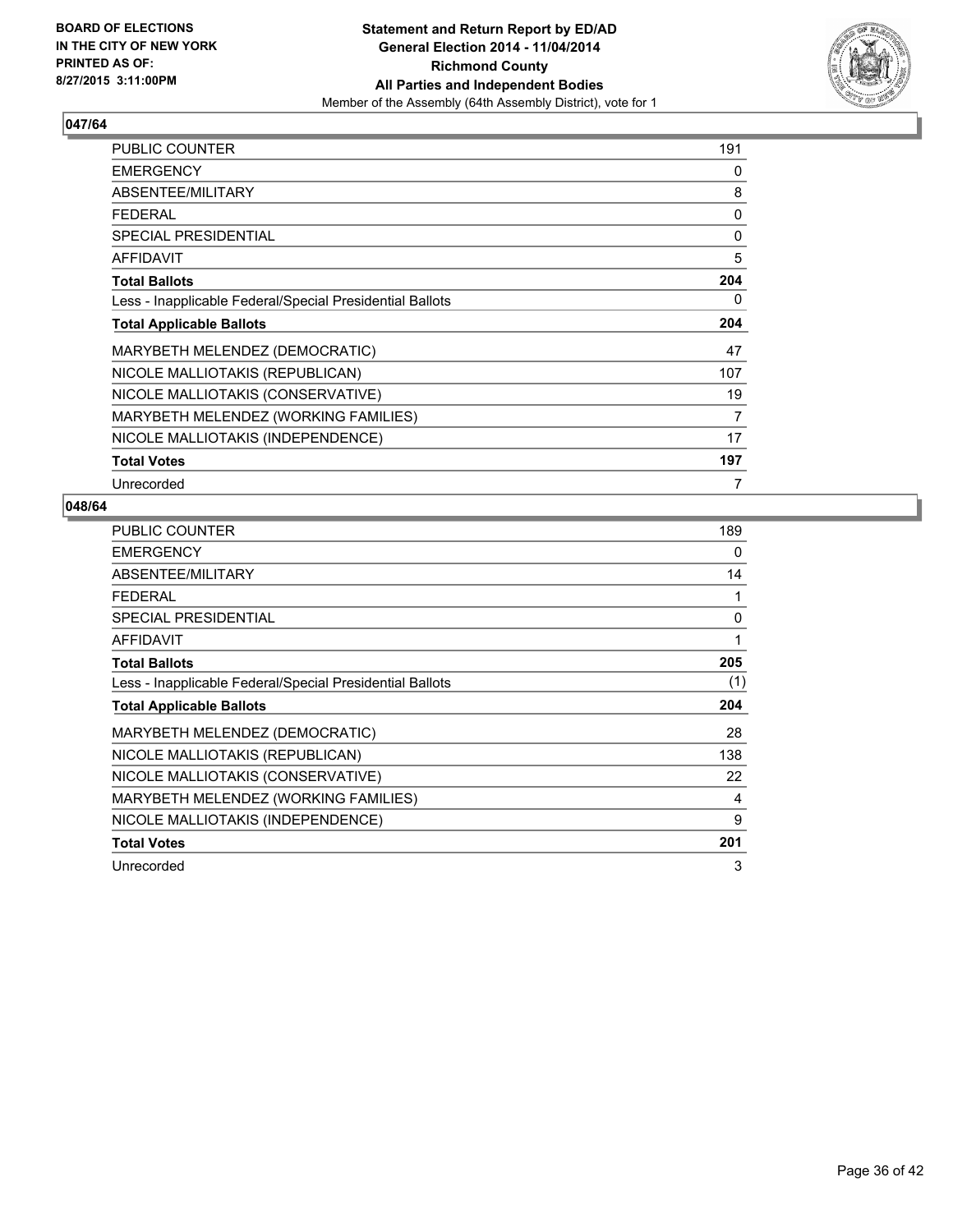

| <b>PUBLIC COUNTER</b>                                    | 355 |
|----------------------------------------------------------|-----|
| <b>EMERGENCY</b>                                         | 0   |
| ABSENTEE/MILITARY                                        | 33  |
| <b>FEDERAL</b>                                           | 0   |
| <b>SPECIAL PRESIDENTIAL</b>                              | 0   |
| <b>AFFIDAVIT</b>                                         | 6   |
| <b>Total Ballots</b>                                     | 394 |
| Less - Inapplicable Federal/Special Presidential Ballots | 0   |
| <b>Total Applicable Ballots</b>                          | 394 |
| MARYBETH MELENDEZ (DEMOCRATIC)                           | 146 |
| NICOLE MALLIOTAKIS (REPUBLICAN)                          | 169 |
| NICOLE MALLIOTAKIS (CONSERVATIVE)                        | 15  |
| MARYBETH MELENDEZ (WORKING FAMILIES)                     | 16  |
| NICOLE MALLIOTAKIS (INDEPENDENCE)                        | 27  |
| <b>Total Votes</b>                                       | 373 |
| Unrecorded                                               | 21  |

| <b>PUBLIC COUNTER</b>                                    | 345            |
|----------------------------------------------------------|----------------|
| <b>EMERGENCY</b>                                         | 0              |
| ABSENTEE/MILITARY                                        | 8              |
| <b>FEDERAL</b>                                           | $\overline{2}$ |
| SPECIAL PRESIDENTIAL                                     | $\mathbf{0}$   |
| <b>AFFIDAVIT</b>                                         | 1              |
| <b>Total Ballots</b>                                     | 356            |
| Less - Inapplicable Federal/Special Presidential Ballots | (2)            |
| <b>Total Applicable Ballots</b>                          | 354            |
| MARYBETH MELENDEZ (DEMOCRATIC)                           | 113            |
| NICOLE MALLIOTAKIS (REPUBLICAN)                          | 155            |
| NICOLE MALLIOTAKIS (CONSERVATIVE)                        | 44             |
| MARYBETH MELENDEZ (WORKING FAMILIES)                     | 9              |
| NICOLE MALLIOTAKIS (INDEPENDENCE)                        | 22             |
| <b>ASSATA SHAKUR (WRITE-IN)</b>                          | 1              |
| LAREN VEINBERG (WRITE-IN)                                | 1              |
| <b>Total Votes</b>                                       | 345            |
| Unrecorded                                               | 9              |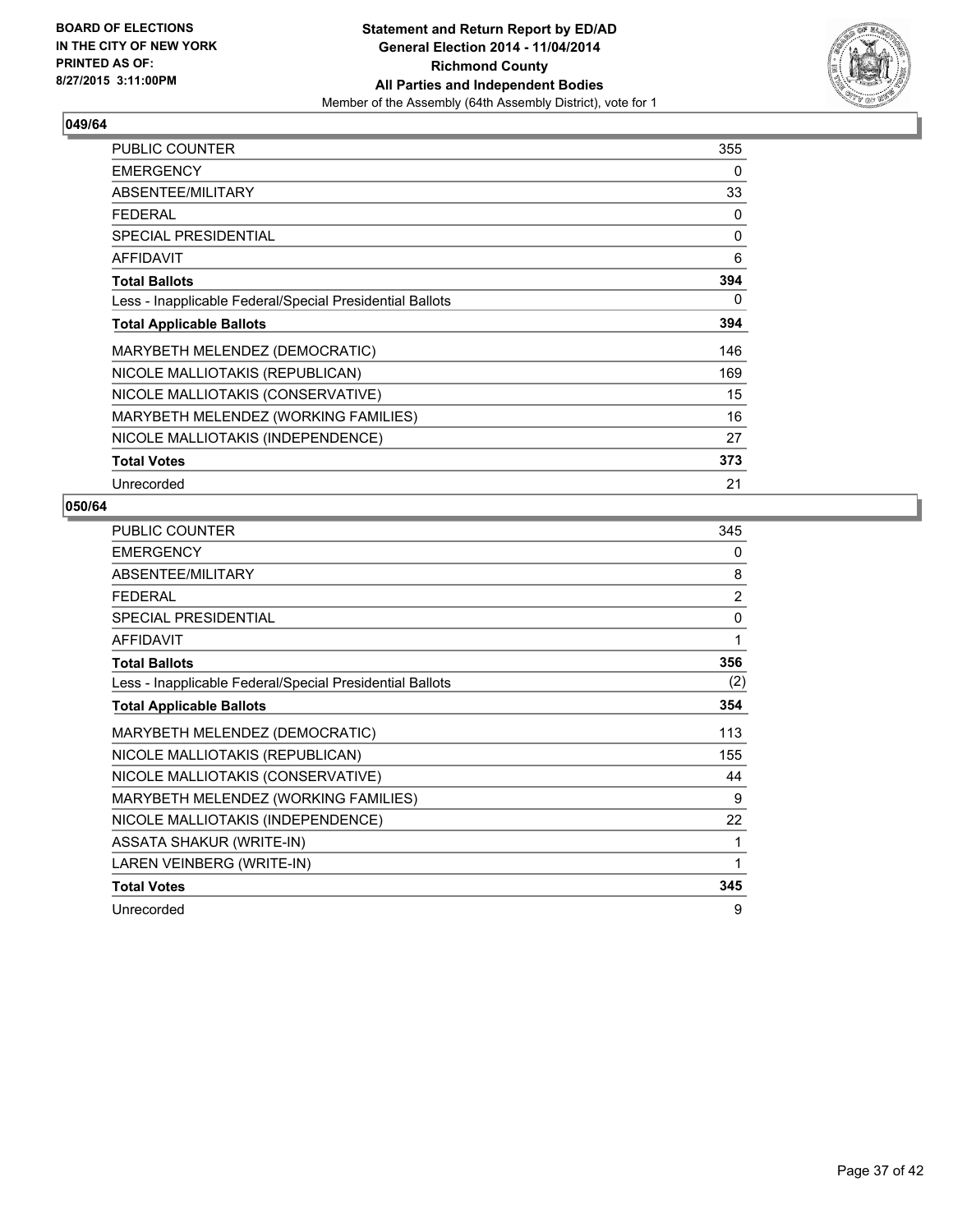

| <b>PUBLIC COUNTER</b>                                    | 262 |
|----------------------------------------------------------|-----|
| <b>EMERGENCY</b>                                         | 0   |
| ABSENTEE/MILITARY                                        | 11  |
| <b>FEDERAL</b>                                           | 0   |
| <b>SPECIAL PRESIDENTIAL</b>                              | 0   |
| <b>AFFIDAVIT</b>                                         | 1   |
| <b>Total Ballots</b>                                     | 274 |
| Less - Inapplicable Federal/Special Presidential Ballots | 0   |
| <b>Total Applicable Ballots</b>                          | 274 |
| MARYBETH MELENDEZ (DEMOCRATIC)                           | 95  |
| NICOLE MALLIOTAKIS (REPUBLICAN)                          | 135 |
| NICOLE MALLIOTAKIS (CONSERVATIVE)                        | 20  |
| MARYBETH MELENDEZ (WORKING FAMILIES)                     | 3   |
| NICOLE MALLIOTAKIS (INDEPENDENCE)                        | 11  |
| UNATTRIBUTABLE WRITE-IN (WRITE-IN)                       | 1   |
| <b>Total Votes</b>                                       | 265 |
| Unrecorded                                               | 9   |

| <b>PUBLIC COUNTER</b>                                    | 306      |
|----------------------------------------------------------|----------|
| <b>EMERGENCY</b>                                         | 0        |
| ABSENTEE/MILITARY                                        | 10       |
| <b>FEDERAL</b>                                           | 0        |
| SPECIAL PRESIDENTIAL                                     | 0        |
| <b>AFFIDAVIT</b>                                         | $\Omega$ |
| <b>Total Ballots</b>                                     | 316      |
| Less - Inapplicable Federal/Special Presidential Ballots | 0        |
| <b>Total Applicable Ballots</b>                          | 316      |
| MARYBETH MELENDEZ (DEMOCRATIC)                           | 95       |
| NICOLE MALLIOTAKIS (REPUBLICAN)                          | 165      |
| NICOLE MALLIOTAKIS (CONSERVATIVE)                        | 26       |
| MARYBETH MELENDEZ (WORKING FAMILIES)                     | 11       |
| NICOLE MALLIOTAKIS (INDEPENDENCE)                        | 13       |
| <b>Total Votes</b>                                       | 310      |
| Unrecorded                                               | 6        |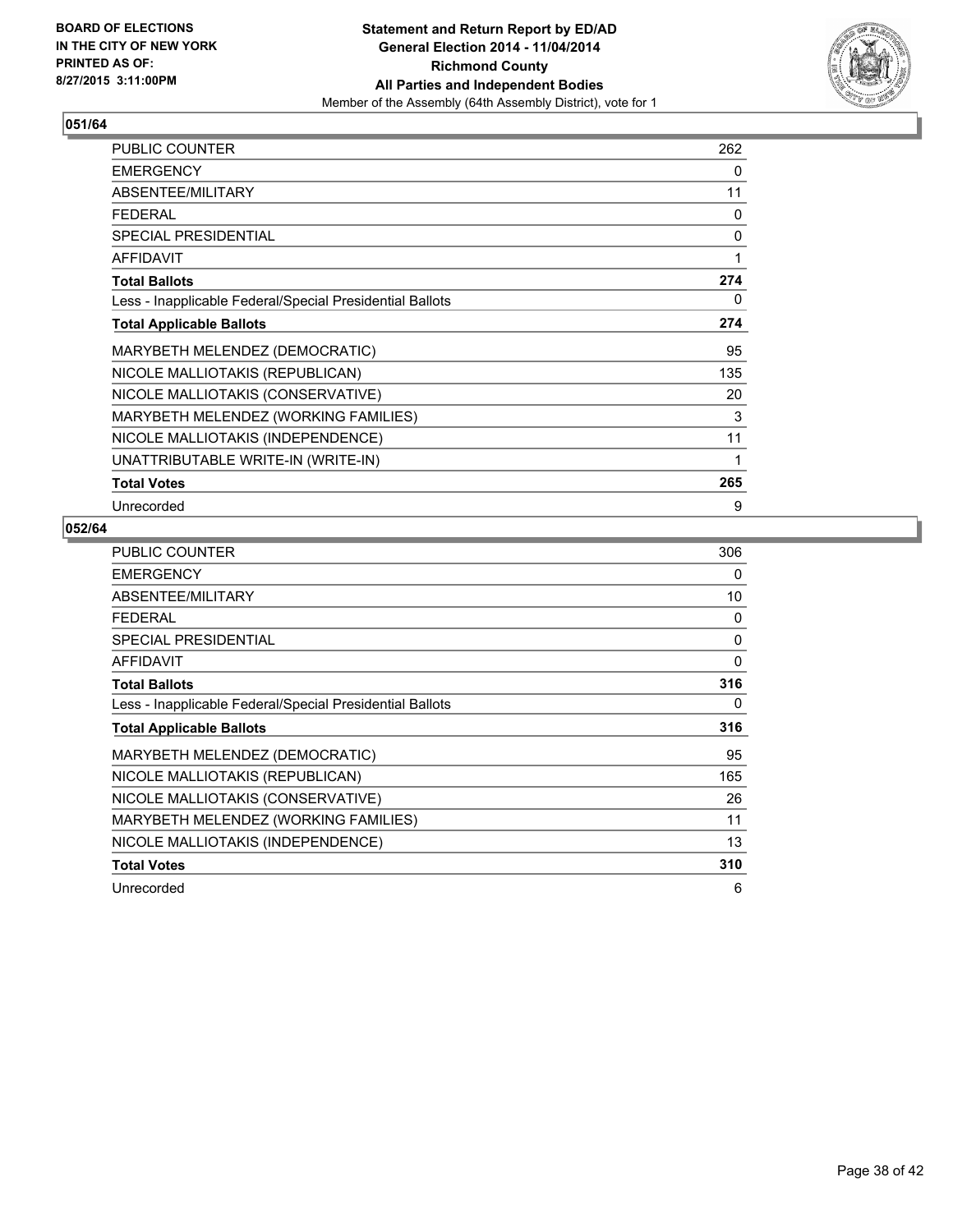

| <b>PUBLIC COUNTER</b>                                    | 271            |
|----------------------------------------------------------|----------------|
| <b>EMERGENCY</b>                                         | 0              |
| ABSENTEE/MILITARY                                        | 11             |
| <b>FEDERAL</b>                                           | $\overline{2}$ |
| <b>SPECIAL PRESIDENTIAL</b>                              | $\mathbf{0}$   |
| <b>AFFIDAVIT</b>                                         | $\overline{2}$ |
| <b>Total Ballots</b>                                     | 286            |
| Less - Inapplicable Federal/Special Presidential Ballots | (2)            |
| <b>Total Applicable Ballots</b>                          | 284            |
| MARYBETH MELENDEZ (DEMOCRATIC)                           | 95             |
| NICOLE MALLIOTAKIS (REPUBLICAN)                          | 137            |
| NICOLE MALLIOTAKIS (CONSERVATIVE)                        | 16             |
| MARYBETH MELENDEZ (WORKING FAMILIES)                     | 4              |
| NICOLE MALLIOTAKIS (INDEPENDENCE)                        | 20             |
| UNATTRIBUTABLE WRITE-IN (WRITE-IN)                       |                |
| <b>Total Votes</b>                                       | 273            |
| Unrecorded                                               | 11             |

| PUBLIC COUNTER                                           | 0           |
|----------------------------------------------------------|-------------|
| <b>EMERGENCY</b>                                         | 0           |
| ABSENTEE/MILITARY                                        | 0           |
| <b>FEDERAL</b>                                           | 0           |
| <b>SPECIAL PRESIDENTIAL</b>                              | $\pmb{0}$   |
| <b>AFFIDAVIT</b>                                         | 0           |
| <b>Total Ballots</b>                                     | $\mathbf 0$ |
| Less - Inapplicable Federal/Special Presidential Ballots | 0           |
| <b>Total Applicable Ballots</b>                          | 0           |
| MARYBETH MELENDEZ (DEMOCRATIC)                           | 0           |
| NICOLE MALLIOTAKIS (REPUBLICAN)                          | 0           |
| NICOLE MALLIOTAKIS (CONSERVATIVE)                        | $\mathbf 0$ |
| MARYBETH MELENDEZ (WORKING FAMILIES)                     | 0           |
| NICOLE MALLIOTAKIS (INDEPENDENCE)                        | 0           |
| <b>Total Votes</b>                                       | $\mathbf 0$ |
| 055/64 COMBINED into: 054/64                             |             |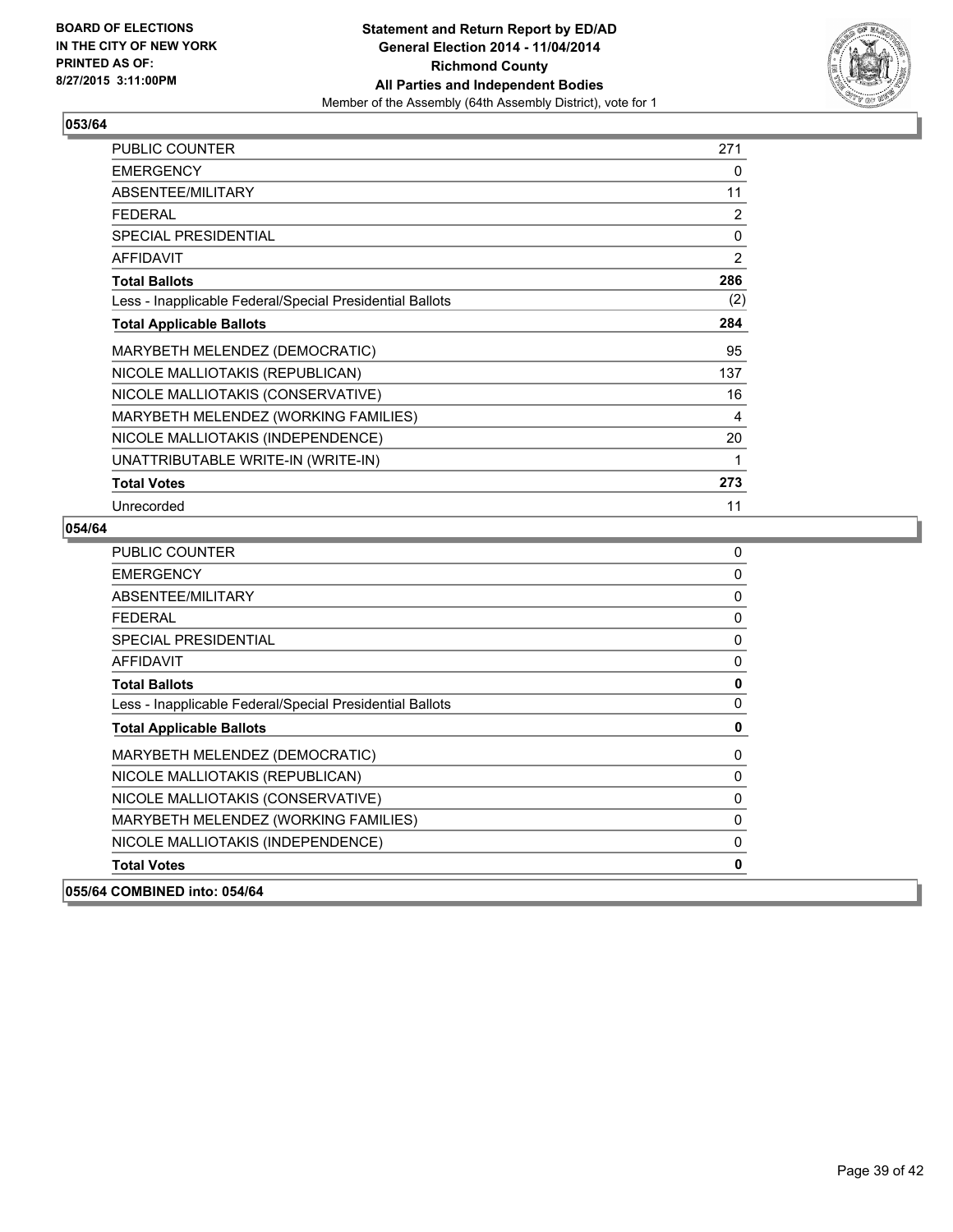

| <b>PUBLIC COUNTER</b>                                    | 0 |
|----------------------------------------------------------|---|
| <b>EMERGENCY</b>                                         | 0 |
| ABSENTEE/MILITARY                                        | 0 |
| <b>FEDERAL</b>                                           | 0 |
| <b>SPECIAL PRESIDENTIAL</b>                              | 0 |
| <b>AFFIDAVIT</b>                                         | 0 |
| <b>Total Ballots</b>                                     | 0 |
| Less - Inapplicable Federal/Special Presidential Ballots | 0 |
| <b>Total Applicable Ballots</b>                          | 0 |
| MARYBETH MELENDEZ (DEMOCRATIC)                           | 0 |
| NICOLE MALLIOTAKIS (REPUBLICAN)                          | 0 |
| NICOLE MALLIOTAKIS (CONSERVATIVE)                        | 0 |
| MARYBETH MELENDEZ (WORKING FAMILIES)                     | 0 |
| NICOLE MALLIOTAKIS (INDEPENDENCE)                        | 0 |
| <b>Total Votes</b>                                       | 0 |
|                                                          |   |

**057/64 COMBINED into: 054/64**

| 0        |
|----------|
| 0        |
| 0        |
| 0        |
| 0        |
| 0        |
| 0        |
| 0        |
| 0        |
| 0        |
| 0        |
| 0        |
| $\Omega$ |
| 0        |
| 0        |
|          |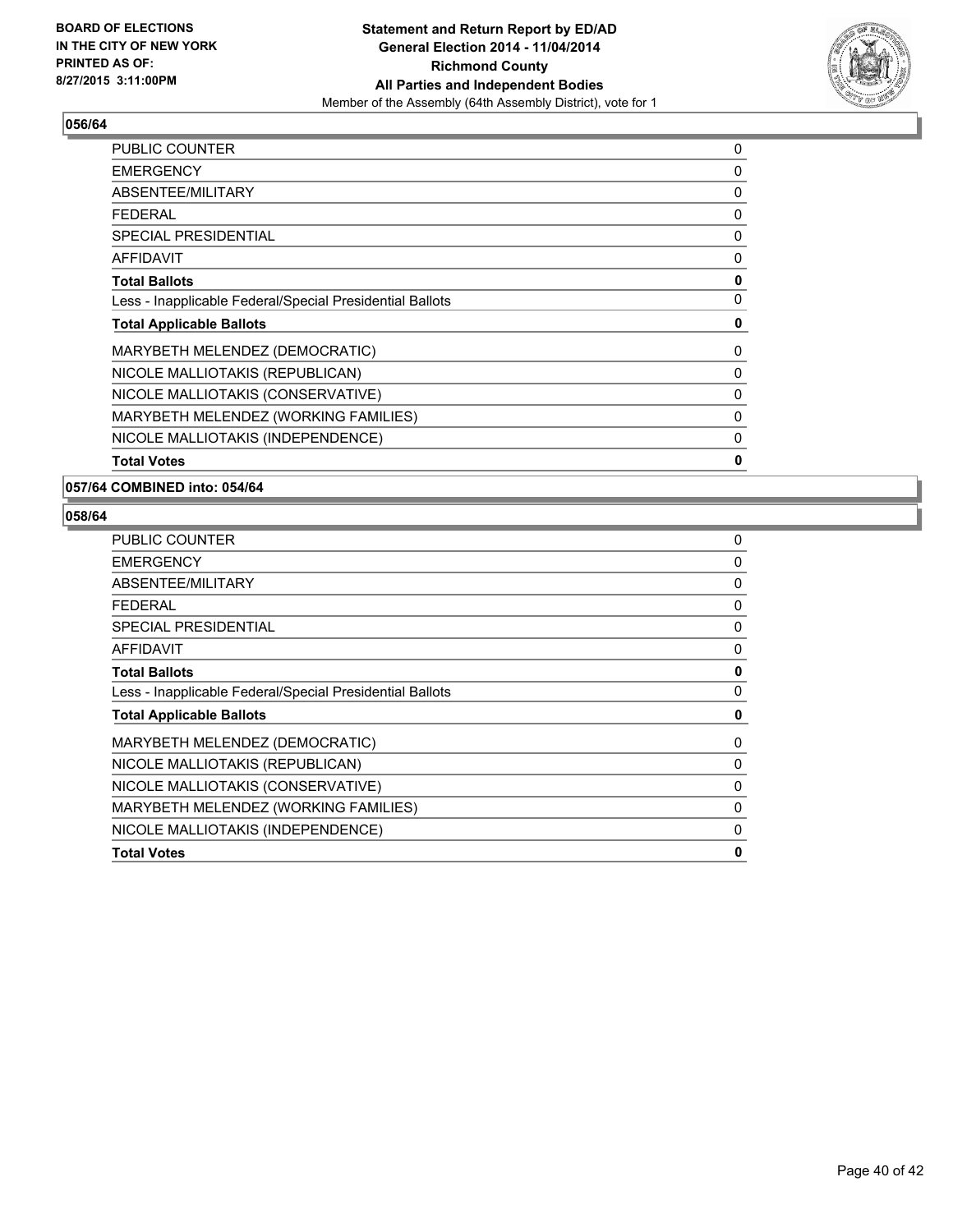

| <b>PUBLIC COUNTER</b>                                    | 0 |
|----------------------------------------------------------|---|
| <b>EMERGENCY</b>                                         | 0 |
| ABSENTEE/MILITARY                                        | 0 |
| <b>FEDERAL</b>                                           | 0 |
| <b>SPECIAL PRESIDENTIAL</b>                              | 0 |
| <b>AFFIDAVIT</b>                                         | 0 |
| <b>Total Ballots</b>                                     | 0 |
| Less - Inapplicable Federal/Special Presidential Ballots | 0 |
| <b>Total Applicable Ballots</b>                          | 0 |
| MARYBETH MELENDEZ (DEMOCRATIC)                           | 0 |
| NICOLE MALLIOTAKIS (REPUBLICAN)                          | 0 |
| NICOLE MALLIOTAKIS (CONSERVATIVE)                        | 0 |
| MARYBETH MELENDEZ (WORKING FAMILIES)                     | 0 |
| NICOLE MALLIOTAKIS (INDEPENDENCE)                        | 0 |
| <b>Total Votes</b>                                       | 0 |
| 060/64 COMBINED into: 058/64                             |   |

**061/64 COMBINED into: 059/64**